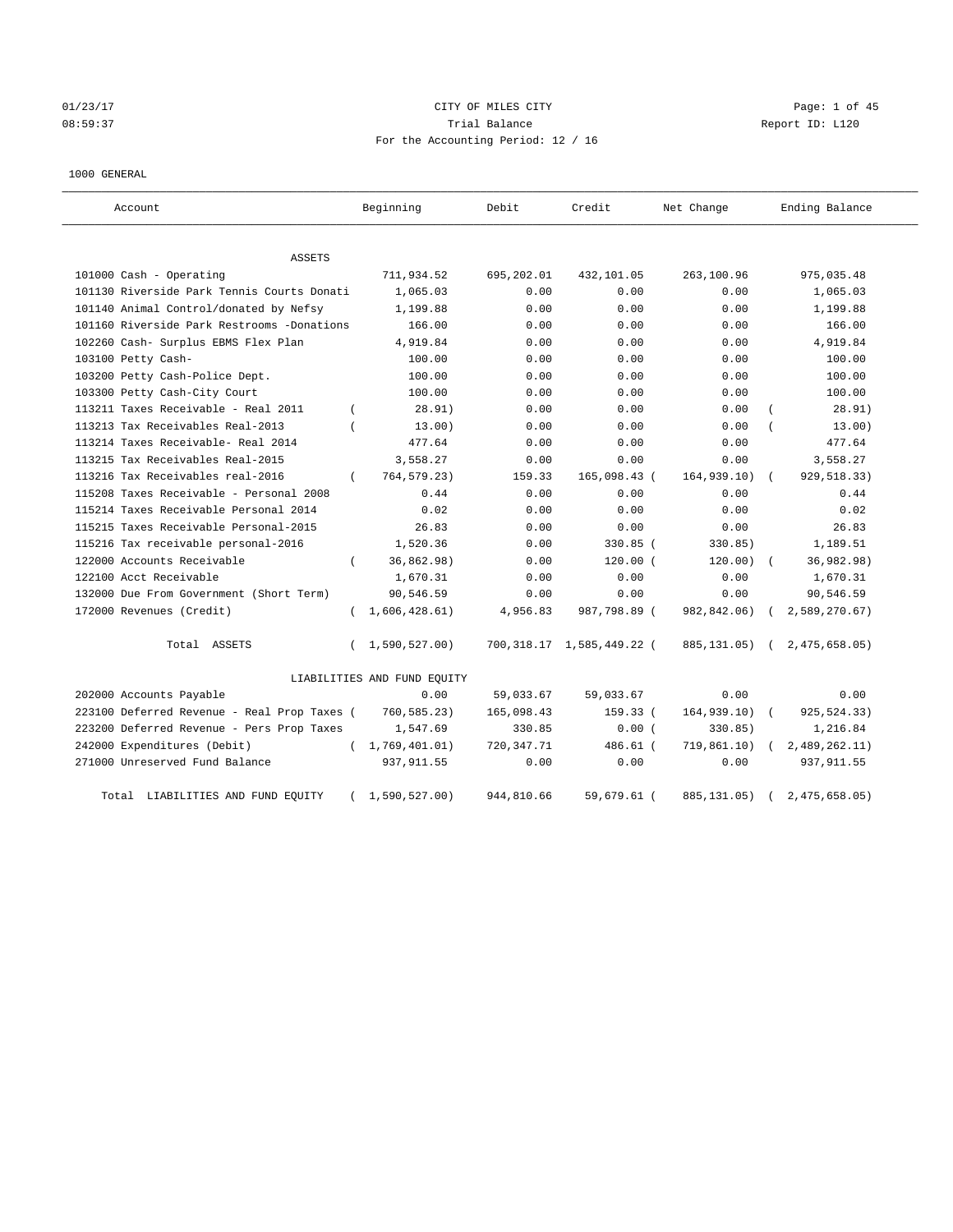# 01/23/17 Page: 2 of 45 08:59:37 Trial Balance Report ID: L120 For the Accounting Period: 12 / 16

## 2220 LIBRARY

| Account                                    | Beginning                   | Debit       | Credit      | Net Change       | Ending Balance |
|--------------------------------------------|-----------------------------|-------------|-------------|------------------|----------------|
| <b>ASSETS</b>                              |                             |             |             |                  |                |
| 101000 Cash - Operating                    | 16,369.91                   | 24,672.95   | 28,042.97 ( | 3,370.02)        | 12,999.89      |
| 101032 Cash- Library Board of Trustees Mul | 32,209.59                   | 552.16      | 0.00        | 552.16           | 32,761.75      |
| 103000 Petty Cash                          | 75.00                       | 0.00        | 0.00        | 0.00             | 75.00          |
| 172000 Revenues (Credit)                   | 126,550.97)                 | 0.00        | 25,225.11 ( | $25, 225, 11)$ ( | 151,776.08)    |
| Total ASSETS                               | 77,896.47)                  | 25, 225. 11 | 53,268.08 ( | 28,042.97) (     | 105,939.44)    |
|                                            | LIABILITIES AND FUND EQUITY |             |             |                  |                |
| 202000 Accounts Payable                    | 0.00                        | 3,669.62    | 3,669.62    | 0.00             | 0.00           |
| 242000 Expenditures (Debit)                | 137, 261.69)<br>$\left($    | 28,042.97   | 0.00(       | 28,042.97) (     | 165,304.66)    |
| 271000 Unreserved Fund Balance             | 59,365.22                   | 0.00        | 0.00        | 0.00             | 59, 365. 22    |
| Total LIABILITIES AND FUND EQUITY          | 77,896.47)                  | 31,712.59   | 3,669.62 (  | 28,042.97) (     | 105,939.44)    |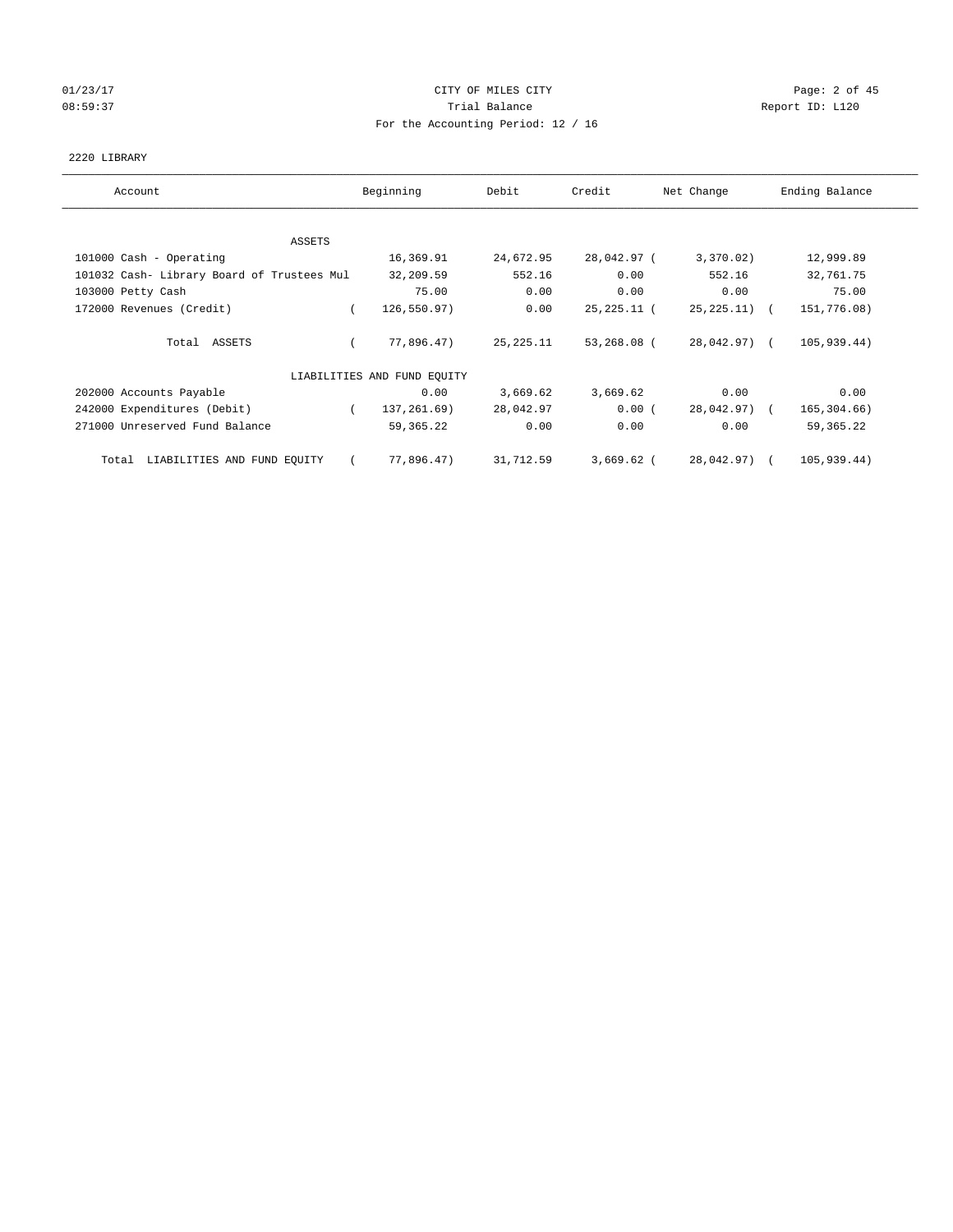# 01/23/17 Page: 3 of 45 08:59:37 Trial Balance Report ID: L120 For the Accounting Period: 12 / 16

## 2260 EMERGENCY DISASTER

| Account                                   | Beginning                   | Debit | Credit   | Net Change          | Ending Balance |
|-------------------------------------------|-----------------------------|-------|----------|---------------------|----------------|
|                                           |                             |       |          |                     |                |
| ASSETS                                    |                             |       |          |                     |                |
| 101000 Cash - Operating                   | 88.68                       | 2.85  | 0.00     | 2.85                | 91.53          |
| 113211 Taxes Receivable - Real 2011       | 3.46                        | 0.00  | 0.00     | 0.00                | 3.46           |
| 172000 Revenues (Credit)                  | 8.06)                       | 0.00  | $2.85$ ( | 2.85)<br>$\sqrt{2}$ | 10.91)         |
| Total ASSETS                              | 84.08                       | 2.85  | 2.85     | 0.00                | 84.08          |
|                                           | LIABILITIES AND FUND EQUITY |       |          |                     |                |
| 223100 Deferred Revenue - Real Prop Taxes | 3.46                        | 0.00  | 0.00     | 0.00                | 3.46           |
| 271000 Unreserved Fund Balance            | 80.62                       | 0.00  | 0.00     | 0.00                | 80.62          |
| LIABILITIES AND FUND EQUITY<br>Total      | 84.08                       | 0.00  | 0.00     | 0.00                | 84.08          |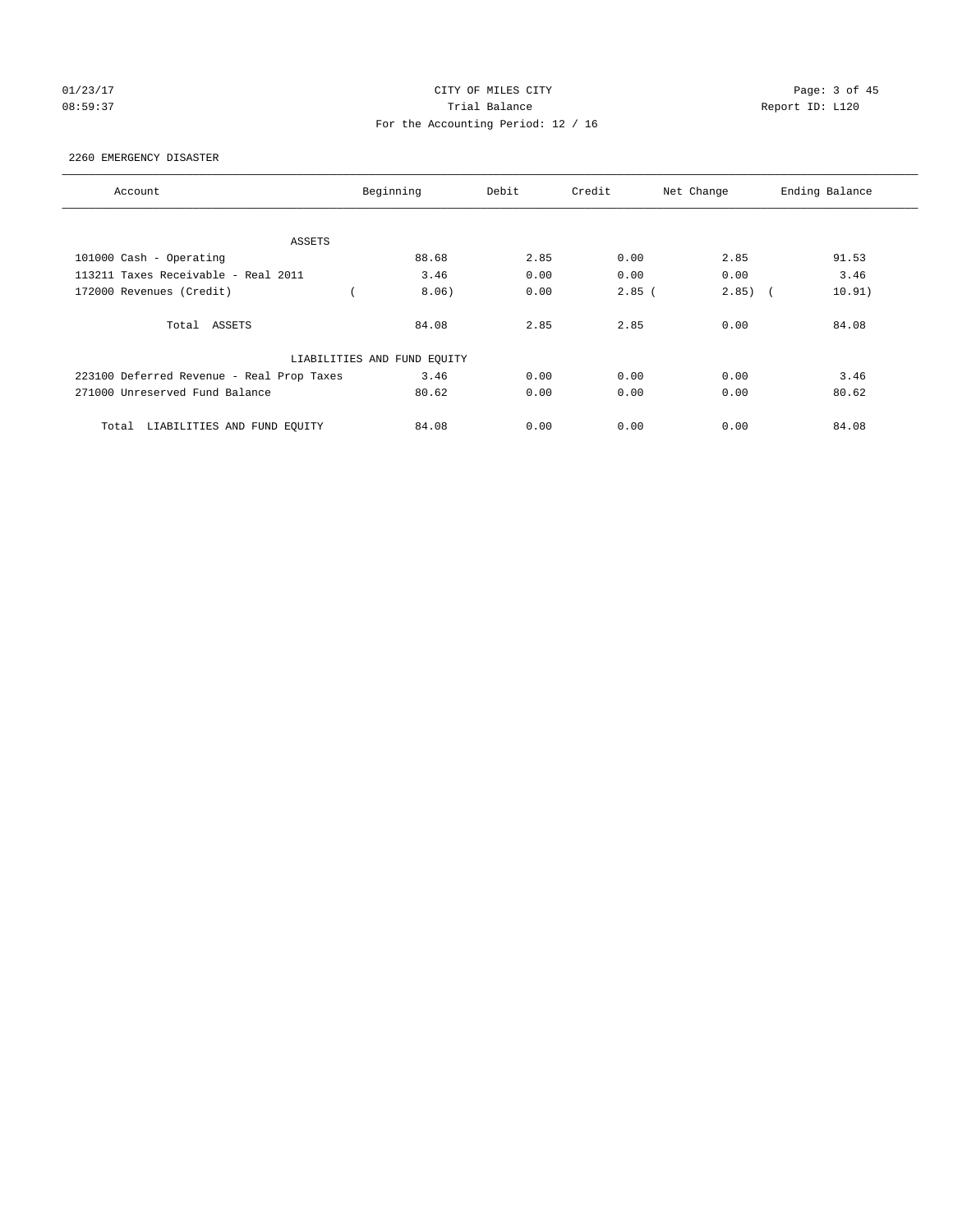## 01/23/17 Page: 4 of 45 08:59:37 Trial Balance Report ID: L120 For the Accounting Period: 12 / 16

## 2270 Health

| Account                              | Beginning                   | Debit    | Credit       | Net Change    | Ending Balance |
|--------------------------------------|-----------------------------|----------|--------------|---------------|----------------|
|                                      |                             |          |              |               |                |
| ASSETS                               |                             |          |              |               |                |
| 101000 Cash - Operating              | 28, 297.30                  | 6,500.00 | 0.00         | 6,500.00      | 34,797.30      |
| 172000 Revenues (Credit)             | 0.00                        | 0.00     | $6,500.00$ ( | $6,500.00)$ ( | 6,500.00)      |
| ASSETS<br>Total                      | 28, 297.30                  | 6,500.00 | 6,500.00     | 0.00          | 28, 297.30     |
|                                      | LIABILITIES AND FUND EQUITY |          |              |               |                |
| 271000 Unreserved Fund Balance       | 28, 297, 30                 | 0.00     | 0.00         | 0.00          | 28, 297.30     |
| LIABILITIES AND FUND EQUITY<br>Total | 28, 297.30                  | 0.00     | 0.00         | 0.00          | 28, 297.30     |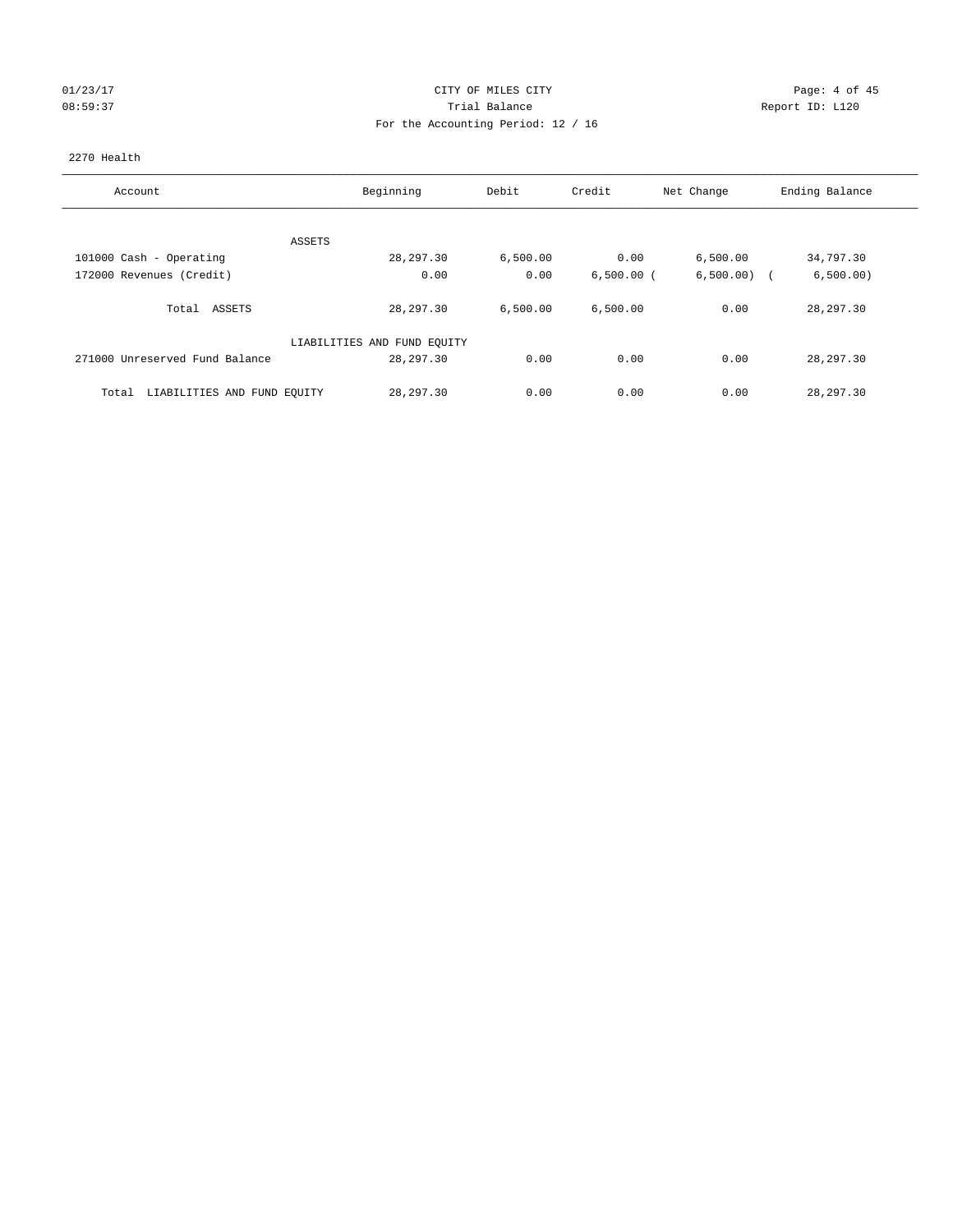## 01/23/17 Page: 5 of 45 08:59:37 Trial Balance Report ID: L120 For the Accounting Period: 12 / 16

#### 2310 TIFD-Downtown

| Account                              |        | Beginning                   | Debit     | Credit       | Net Change    | Ending Balance |
|--------------------------------------|--------|-----------------------------|-----------|--------------|---------------|----------------|
|                                      |        |                             |           |              |               |                |
|                                      | ASSETS |                             |           |              |               |                |
| 101000 Cash - Operating              |        | 7,250.00                    | 5,800.00  | $8,700.00$ ( | 2,900.00)     | 4,350.00       |
| 172000 Revenues (Credit)             |        | 0.00                        | 0.00      | $5,800.00$ ( | $5,800.00)$ ( | 5,800.00)      |
| Total ASSETS                         |        | 7,250.00                    | 5,800.00  | 14,500.00 (  | 8,700.00) (   | 1,450.00)      |
|                                      |        | LIABILITIES AND FUND EQUITY |           |              |               |                |
| 202000 Accounts Payable              |        | 0.00                        | 8,700.00  | 8,700.00     | 0.00          | 0.00           |
| 242000 Expenditures (Debit)          |        | 4,750.00)                   | 8,700.00  | 0.00(        | 8,700.00)     | 13, 450.00)    |
| 271000 Unreserved Fund Balance       |        | 12,000.00                   | 0.00      | 0.00         | 0.00          | 12,000.00      |
| LIABILITIES AND FUND EOUITY<br>Total |        | 7,250.00                    | 17,400.00 | $8.700.00$ ( | 8.700.00)     | 1,450.00)      |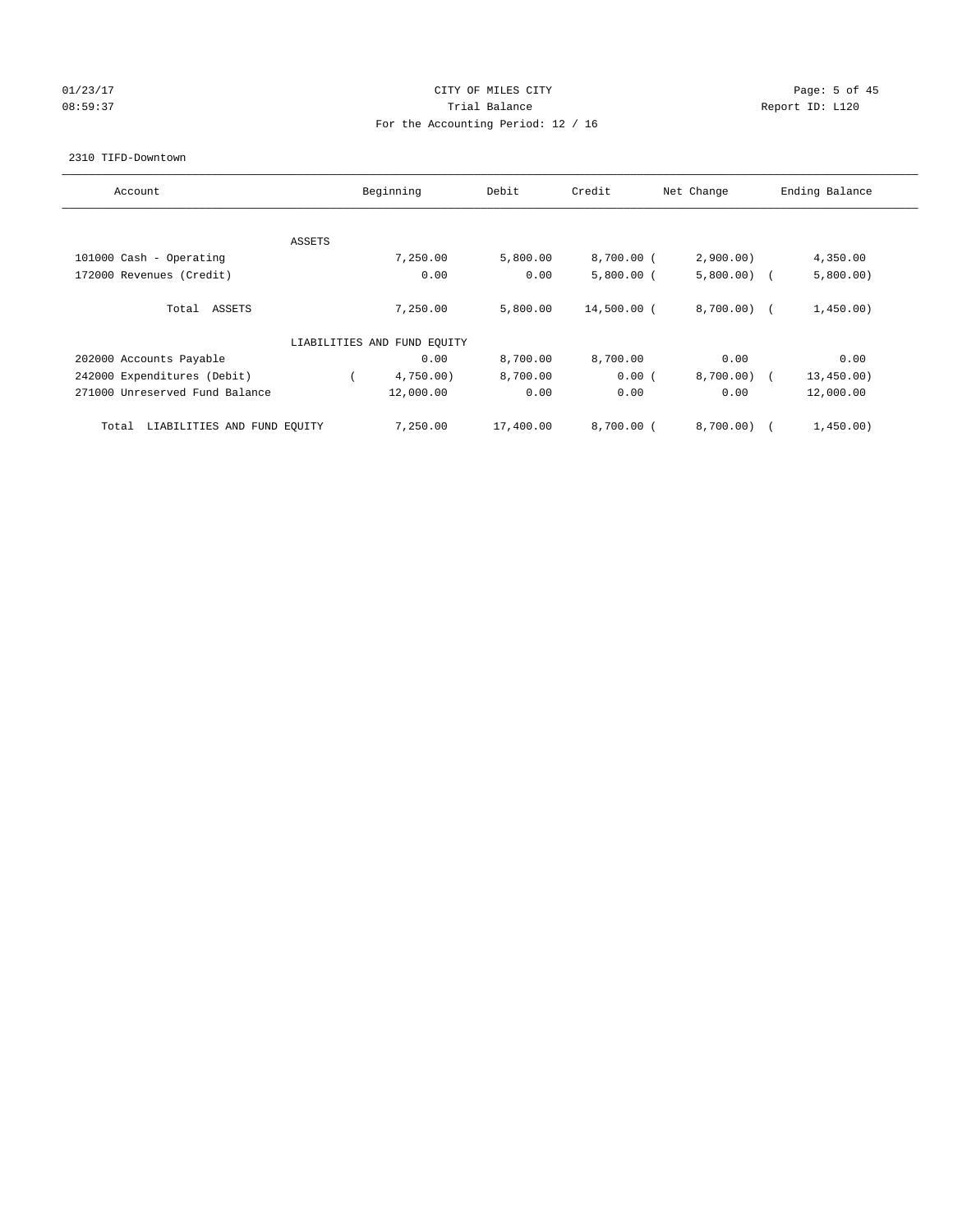# 01/23/17 Page: 6 of 45 08:59:37 Trial Balance Report ID: L120 For the Accounting Period: 12 / 16

## 2350 Local Government/Study Commission

| Account                                   | Beginning                   | Debit | Credit     | Net Change | Ending Balance |
|-------------------------------------------|-----------------------------|-------|------------|------------|----------------|
|                                           |                             |       |            |            |                |
| <b>ASSETS</b><br>101000 Cash - Operating  | 7,858.76                    | 1.88  | 1.88       | 0.00       | 7,858.76       |
| 113214 Taxes Receivable- Real 2014        | 2.29                        | 0.00  | 0.00       | 0.00       | 2.29           |
| 113215 Tax Receivables Real-2015          | 20.25                       | 0.00  | 0.00       | 0.00       | 20.25          |
| 115215 Taxes Receivable Personal-2015     | 0.12                        | 0.00  | 0.00       | 0.00       | 0.12           |
| 115216 Tax receivable personal-2016       | 8.65                        | 0.00  | $1.88$ (   | 1.88)      | 6.77           |
| 172000 Revenues (Credit)                  | 88.04)                      | 0.00  | $1.88$ (   | $1.88)$ (  | 89.92)         |
| Total ASSETS                              | 7,802.03                    | 1.88  | $5.64$ $($ | 3.76       | 7,798.27       |
|                                           | LIABILITIES AND FUND EQUITY |       |            |            |                |
| 202000 Accounts Payable                   | 0.00                        | 1.88  | 1.88       | 0.00       | 0.00           |
| 223100 Deferred Revenue - Real Prop Taxes | 22.54                       | 0.00  | 0.00       | 0.00       | 22.54          |
| 223200 Deferred Revenue - Pers Prop Taxes | 8.77                        | 1.88  | 0.00(      | 1.88)      | 6.89           |
| 242000 Expenditures (Debit)               | 3, 237.58)                  | 1.88  | 0.00(      | 1.88)      | 3, 239.46)     |
| 271000 Unreserved Fund Balance            | 11,008.30                   | 0.00  | 0.00       | 0.00       | 11,008.30      |
| LIABILITIES AND FUND EQUITY<br>Total      | 7,802.03                    | 5.64  | $1.88$ (   | 3.76)      | 7,798.27       |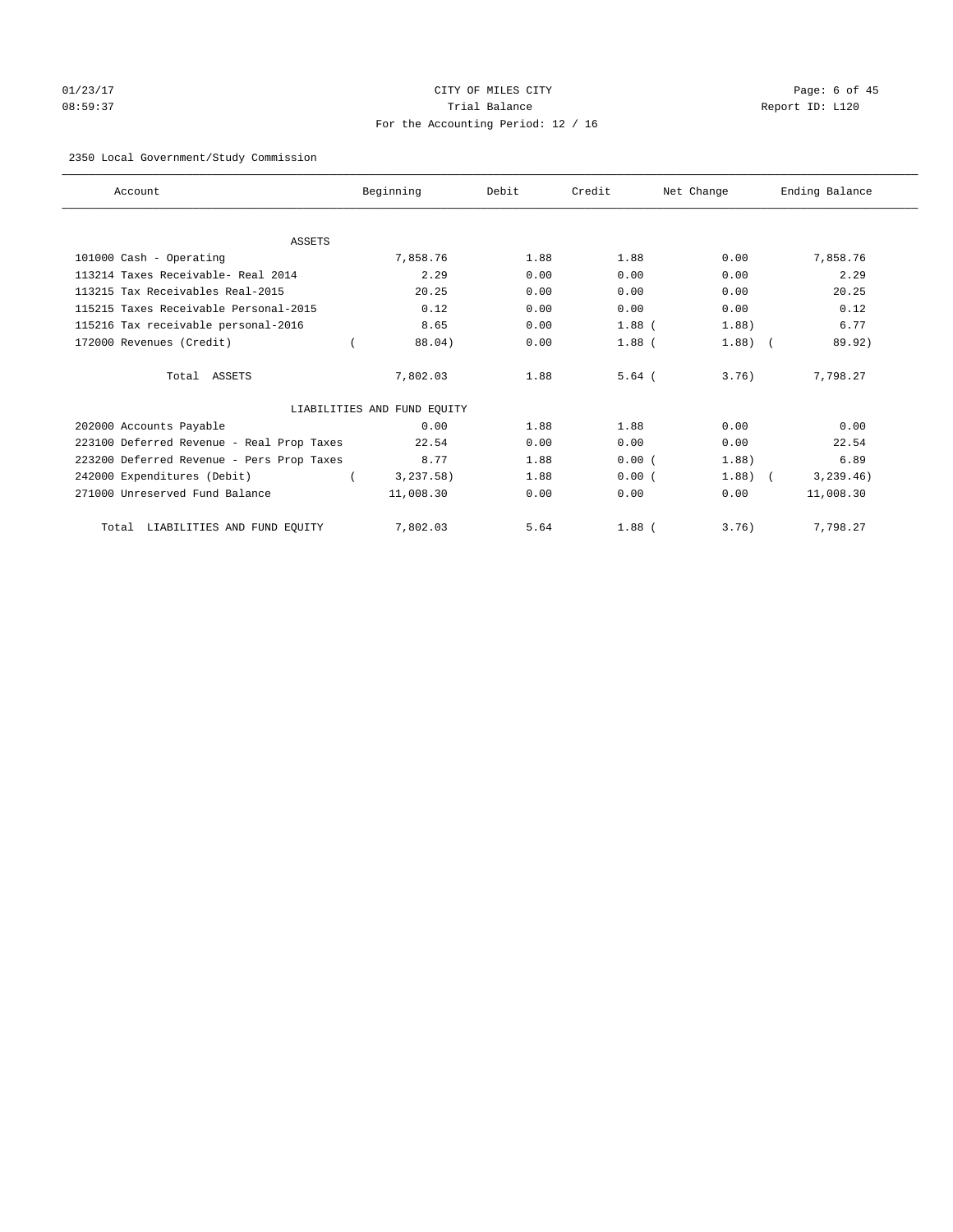# 01/23/17 Page: 7 of 45 08:59:37 Trial Balance Report ID: L120 For the Accounting Period: 12 / 16

2372 Permissive Medical Levy

| Account                                     | Beginning                   | Debit       | Credit       | Net Change        | Ending Balance |
|---------------------------------------------|-----------------------------|-------------|--------------|-------------------|----------------|
| <b>ASSETS</b>                               |                             |             |              |                   |                |
| 101000 Cash - Operating                     | 88,612.70                   | 18,806.65   | 107,419.11 ( | 88,612.46)        | 0.24           |
| 113211 Taxes Receivable - Real 2011         | 5.80)                       | 0.00        | 0.00         | 0.00              | 5.80)          |
| 113213 Tax Receivables Real-2013            | 1.25)                       | 0.00        | 0.00         | 0.00              | 1.25)          |
| 113214 Taxes Receivable- Real 2014          | 52.42                       | 0.00        | 0.00         | 0.00              | 52.42          |
| 113215 Tax Receivables Real-2015            | 391.14                      | 0.00        | 0.00         | 0.00              | 391.14         |
| 113216 Tax Receivables real-2016            | 86,879.80)                  | 18.11       | 18,760.29 (  | $18,742.18$ (     | 105,621.98)    |
| 115214 Taxes Receivable Personal 2014       | 0.01)                       | 0.00        | 0.00         | 0.00              | 0.01)          |
| 115215 Taxes Receivable Personal-2015       | 2.93                        | 0.00        | 0.00         | 0.00              | 2.93           |
| 115216 Tax receivable personal-2016         | 167.10                      | 0.00        | 36.37(       | 36.37)            | 130.73         |
| 172000 Revenues (Credit)                    | 88,612.70)                  | 18.11       | 18,806.65 (  | 18,788.54) (      | 107,401.24)    |
| Total ASSETS                                | 86, 273, 27)                | 18,842.87   | 145,022.42 ( | $126, 179.55$ ) ( | 212, 452.82)   |
|                                             | LIABILITIES AND FUND EQUITY |             |              |                   |                |
| 223100 Deferred Revenue - Real Prop Taxes ( | 86, 443. 32)                | 18,760.29   | $18.11$ (    | 18,742.18) (      | 105, 185.50)   |
| 223200 Deferred Revenue - Pers Prop Taxes   | 167.42                      | 36.37       | 0.00(        | 36.37)            | 131.05         |
| 242000 Expenditures (Debit)                 | 0.00                        | 107,401.00  | 0.00(        | $107,401.00$ (    | 107, 401.00)   |
| 271000 Unreserved Fund Balance              | 2.63                        | 0.00        | 0.00         | 0.00              | 2.63           |
| Total LIABILITIES AND FUND EQUITY           | 86, 273. 27)                | 126, 197.66 | $18.11$ (    | 126, 179.55)      | 212, 452.82)   |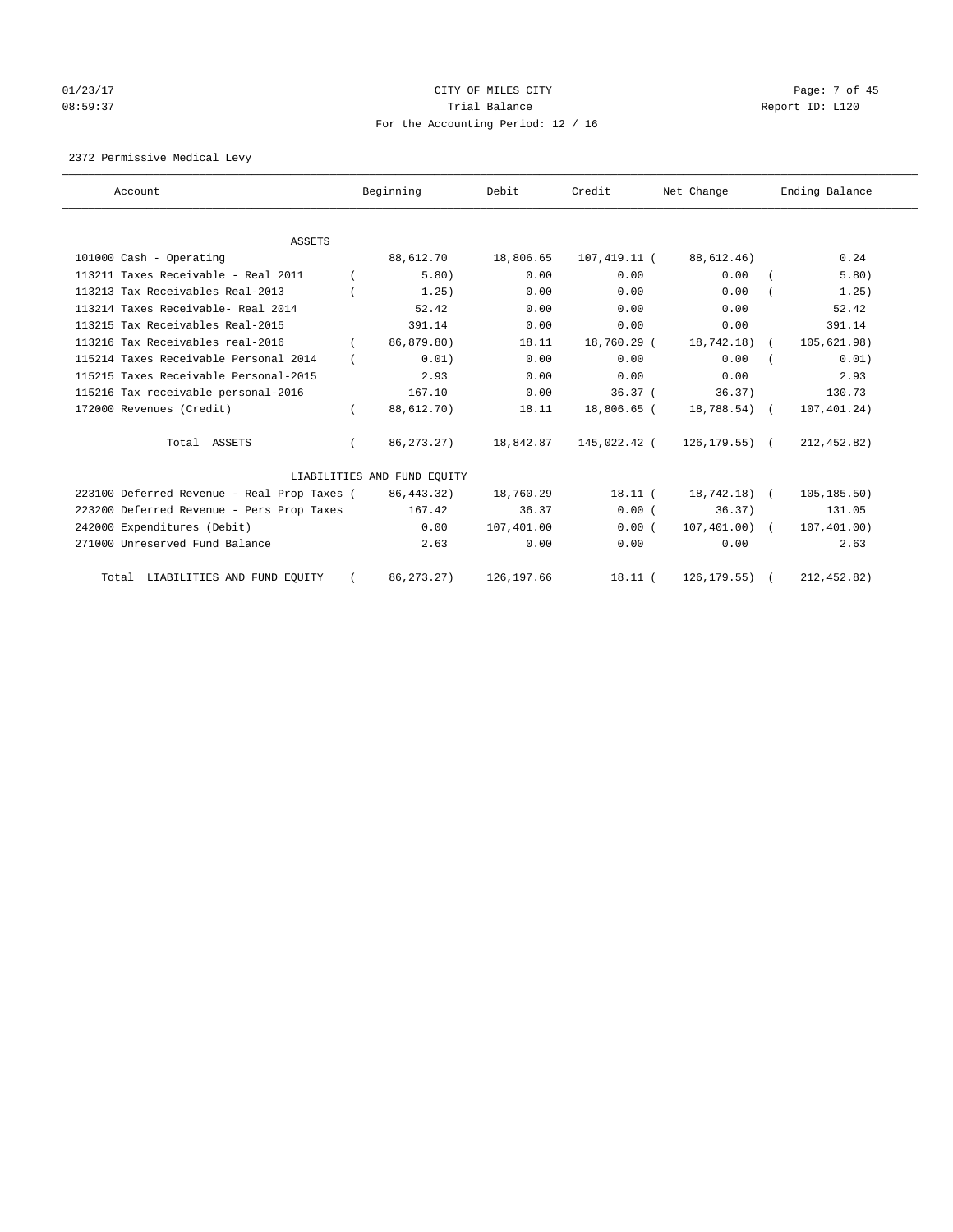## 01/23/17 Page: 8 of 45 08:59:37 Trial Balance Report ID: L120 For the Accounting Period: 12 / 16

## 2394 BUILDING CODE ENFORCEMENT

| Account                              |        | Beginning                   | Debit     | Credit      | Net Change    | Ending Balance |
|--------------------------------------|--------|-----------------------------|-----------|-------------|---------------|----------------|
|                                      |        |                             |           |             |               |                |
|                                      | ASSETS |                             |           |             |               |                |
| 101000 Cash - Operating              |        | 105,858.15                  | 14,903.18 | 2,895.76    | 12,007.42     | 117,865.57     |
| 172000 Revenues (Credit)             |        | 54, 148. 33)                | 0.00      | 14,903.18 ( | $14,903.18$ ( | 69,051.51)     |
| Total ASSETS                         |        | 51,709.82                   | 14,903.18 | 17,798.94 ( | 2,895.76)     | 48,814.06      |
|                                      |        | LIABILITIES AND FUND EQUITY |           |             |               |                |
| 202000 Accounts Payable              |        | 0.00                        | 789.81    | 789.81      | 0.00          | 0.00           |
| 242000 Expenditures (Debit)          |        | 56,041.72)                  | 2,895.76  | 0.00(       | $2,895.76$ (  | 58,937.48)     |
| 271000 Unreserved Fund Balance       |        | 107,751.54                  | 0.00      | 0.00        | 0.00          | 107,751.54     |
| LIABILITIES AND FUND EQUITY<br>Total |        | 51,709.82                   | 3,685.57  | 789.81 (    | 2.895.76      | 48,814.06      |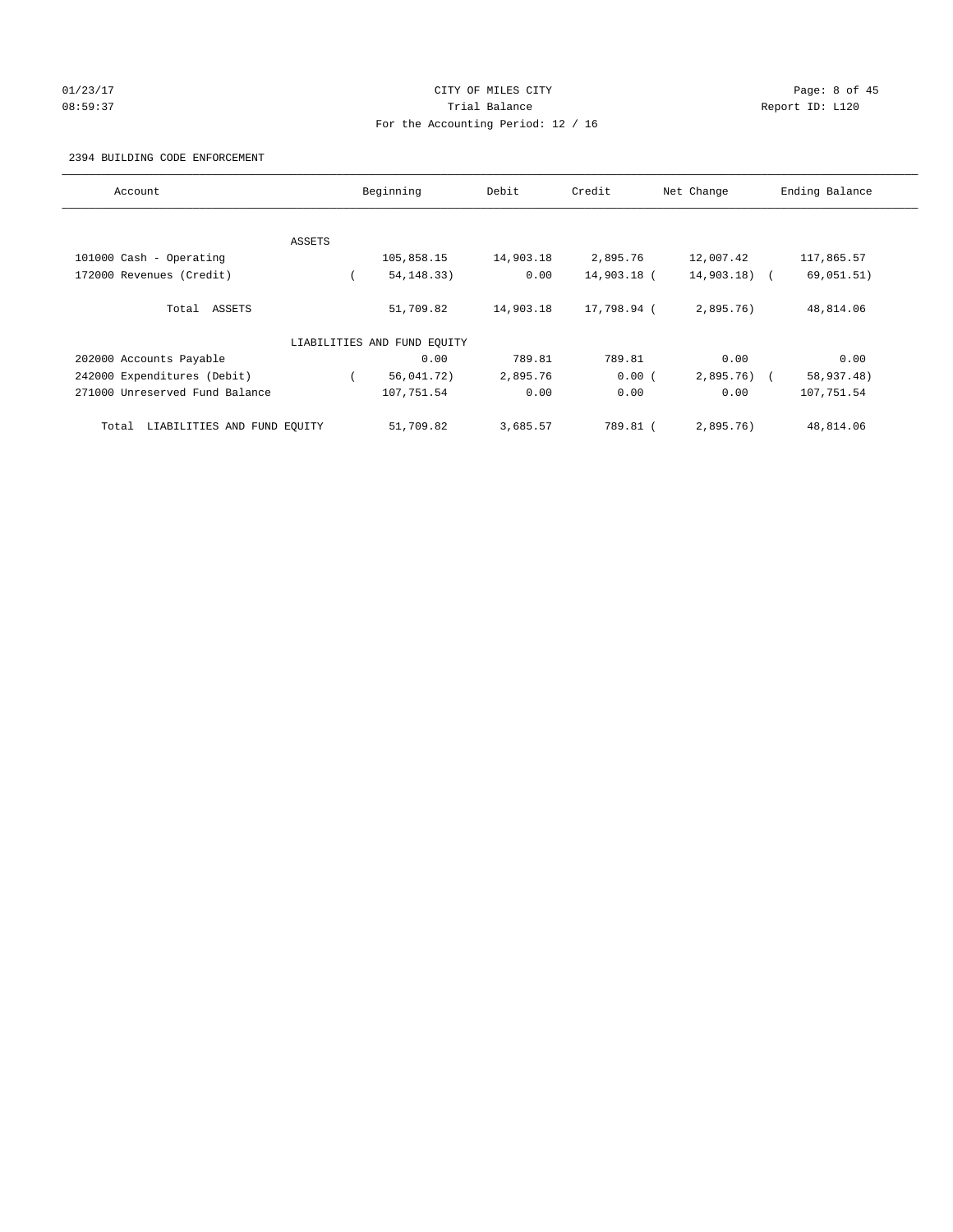# 01/23/17 Page: 9 of 45 08:59:37 Trial Balance Report ID: L120 For the Accounting Period: 12 / 16

2400 LTG M D#165-(Gen City)

| Account                                     | Beginning                   | Debit     | Credit        | Net Change      | Ending Balance |
|---------------------------------------------|-----------------------------|-----------|---------------|-----------------|----------------|
|                                             |                             |           |               |                 |                |
| ASSETS                                      |                             |           |               |                 |                |
| 101000 Cash - Operating                     | 72,396.75                   | 6,299.97  | 16,183.76 (   | 9,883.79)       | 62,512.96      |
| 118130 Special Assessments Receivable 2013  | 21.45                       | 0.00      | 0.00          | 0.00            | 21.45          |
| 118140 Special Assessments Receivables-201  | 177.99                      | 0.00      | 0.00          | 0.00            | 177.99         |
| 118150 Special Assessments Receivables-201  | 1,298.51                    | 0.00      | 0.00          | 0.00            | 1,298.51       |
| 118160 Special Assessments Receivables-201( | 94, 133. 61)                | 0.00      | $6, 245.52$ ( | $6, 245.52)$ (  | 100, 379.13)   |
| 172000 Revenues (Credit)                    | 96,786.58)                  | 0.00      | $6, 299.97$ ( | $6, 299.97$ (   | 103,086.55)    |
| Total ASSETS                                | 117,025.49)                 | 6,299.97  | 28,729.25 (   | $22,429.28$ (   | 139, 454. 77)  |
|                                             | LIABILITIES AND FUND EOUITY |           |               |                 |                |
| 202000 Accounts Payable                     | 0.00                        | 16,183.76 | 16,183.76     | 0.00            | 0.00           |
| 223000 Deferred Revenue/Uncollected Taxes ( | 92,634.30)                  | 6,245.52  | 0.00(         | $6, 245.52$ (   | 98,879.82)     |
| 242000 Expenditures (Debit)                 | $72,504.59$ )               | 16,183.76 | 0.00(         | $16, 183, 76$ ( | 88,688.35)     |
| 271000 Unreserved Fund Balance              | 48,113.40                   | 0.00      | 0.00          | 0.00            | 48,113.40      |
| Total LIABILITIES AND FUND EQUITY           | 117,025.49)                 | 38,613.04 | 16,183.76 (   | 22, 429.28)     | 139, 454. 77)  |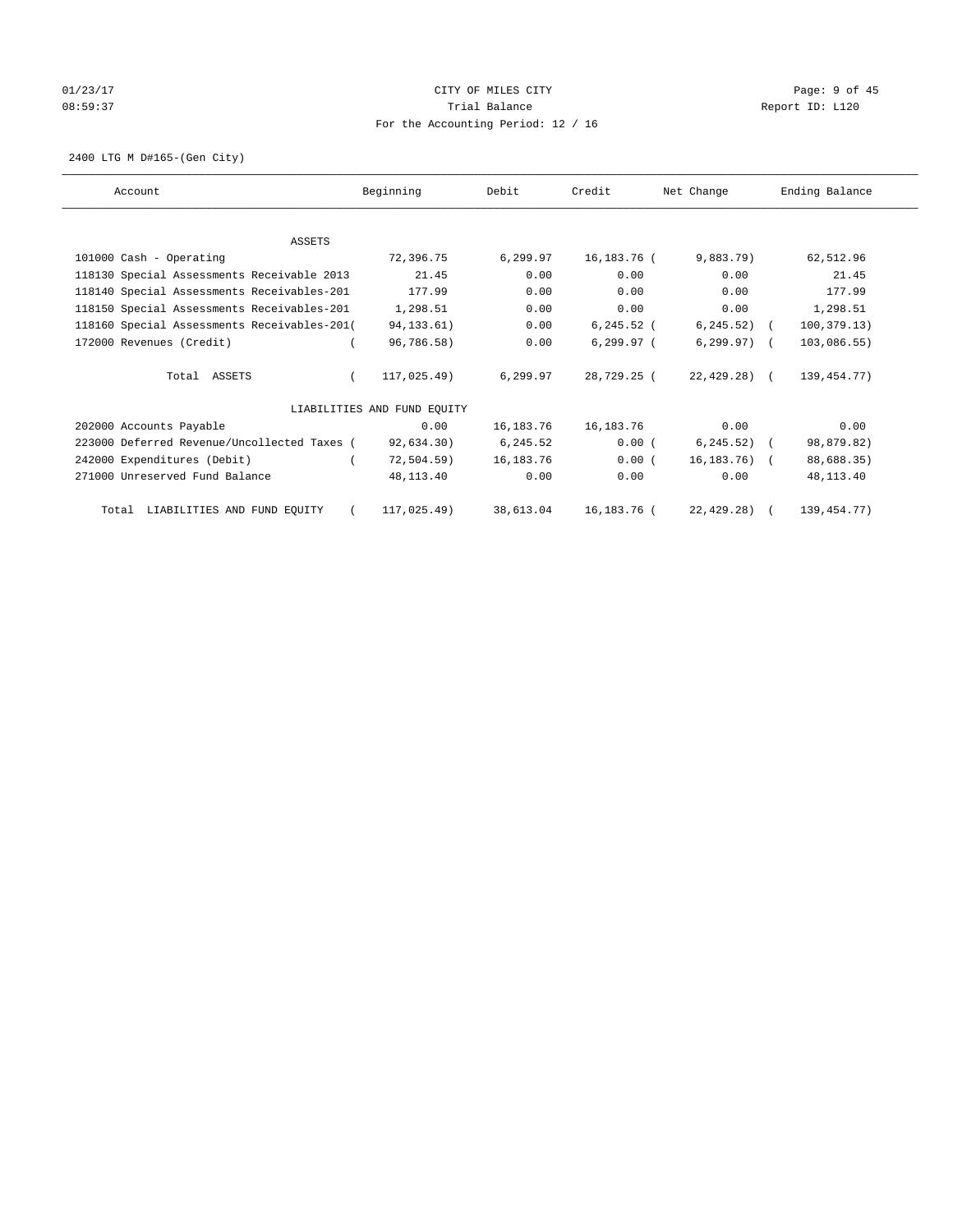# 01/23/17 Page: 10 of 45 08:59:37 CHERRY Trial Balance CHERRY Report ID: L120 For the Accounting Period: 12 / 16

2420 LTG M D#167-(MilesAddn Etc)

| Account                                     | Beginning                   | Debit    | Credit       | Net Change   | Ending Balance |
|---------------------------------------------|-----------------------------|----------|--------------|--------------|----------------|
| ASSETS                                      |                             |          |              |              |                |
| 101000 Cash - Operating                     | 17,438.47                   | 1,345.94 | 2,751.50 (   | 1,405.56)    | 16,032.91      |
| 118160 Special Assessments Receivables-201( | 15,094.31)                  | 0.00     | $1,333.60$ ( | $1,333.60$ ( | 16, 427.91)    |
| 172000 Revenues (Credit)                    | 16, 326.16)                 | 0.00     | 1,345.94 (   | $1,345.94$ ( | 17,672.10)     |
| Total ASSETS                                | 13,982.00)                  | 1,345.94 | $5,431.04$ ( | $4,085.10$ ( | 18,067.10)     |
|                                             | LIABILITIES AND FUND EQUITY |          |              |              |                |
| 202000 Accounts Payable                     | 0.00                        | 2,751.50 | 2,751.50     | 0.00         | 0.00           |
| 223000 Deferred Revenue/Uncollected Taxes ( | 15,094.31)                  | 1,333.60 | 0.00(        | $1,333.60$ ( | 16,427.91)     |
| 242000 Expenditures (Debit)                 | 12,874.35)                  | 2,751.50 | 0.00(        | $2,751.50$ ( | 15,625.85)     |
| 271000 Unreserved Fund Balance              | 13,986.66                   | 0.00     | 0.00         | 0.00         | 13,986.66      |
| LIABILITIES AND FUND EQUITY<br>Total        | 13,982.00)                  | 6,836.60 | 2,751.50 (   | 4,085.10     | 18,067.10)     |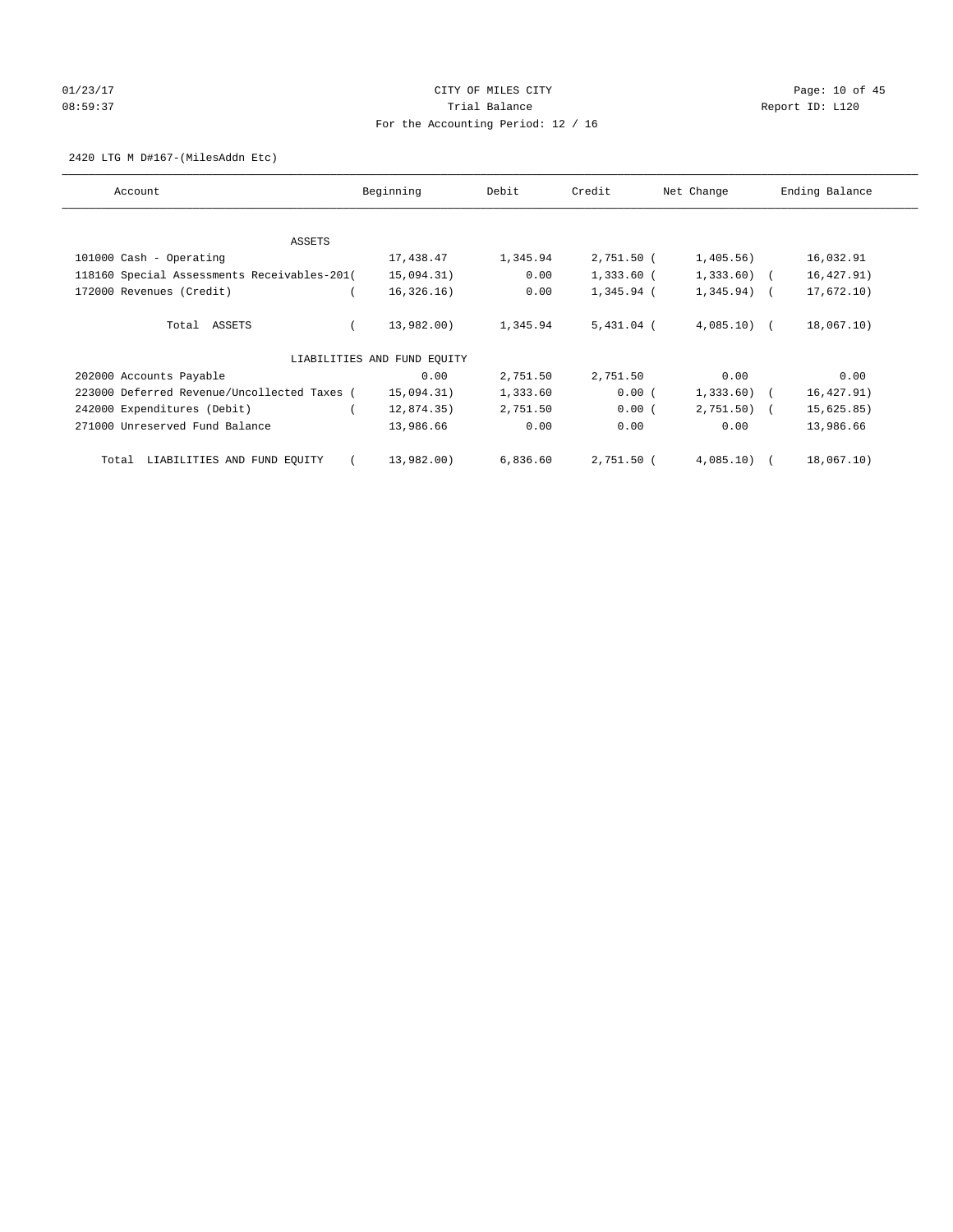# 01/23/17 Page: 11 of 45 08:59:37 CHERRY Trial Balance CHERRY Report ID: L120 For the Accounting Period: 12 / 16

2430 LTG M D#171-(Balsam Est)

| Account                                     | Beginning                   | Debit  | Credit     | Net Change  | Ending Balance |
|---------------------------------------------|-----------------------------|--------|------------|-------------|----------------|
| ASSETS                                      |                             |        |            |             |                |
| 101000 Cash - Operating                     | 1,994.46                    | 355.15 | 144.43     | 210.72      | 2,205.18       |
| 118160 Special Assessments Receivables-201( | 2,786.89)                   | 0.00   | $352.83$ ( | 352.83)     | 3, 139, 72)    |
| 172000 Revenues (Credit)                    | 2,787.42)                   | 0.00   | $355.15$ ( | $355.15)$ ( | 3, 142.57)     |
| Total ASSETS                                | 3,579.85)                   | 355.15 | 852.41 (   | $497.26$ (  | 4,077.11)      |
|                                             | LIABILITIES AND FUND EQUITY |        |            |             |                |
| 202000 Accounts Payable                     | 0.00                        | 144.43 | 144.43     | 0.00        | 0.00           |
| 223000 Deferred Revenue/Uncollected Taxes ( | 2,786.89)                   | 352.83 | 0.00(      | $352.83)$ ( | 3,139.72)      |
| 242000 Expenditures (Debit)                 | 2,038.96)                   | 144.43 | 0.00(      | $144.43)$ ( | 2, 183.39)     |
| 271000 Unreserved Fund Balance              | 1,246.00                    | 0.00   | 0.00       | 0.00        | 1,246.00       |
| LIABILITIES AND FUND EQUITY<br>Total        | 3,579.85)                   | 641.69 | 144.43 (   | 497.26)     | 4,077.11)      |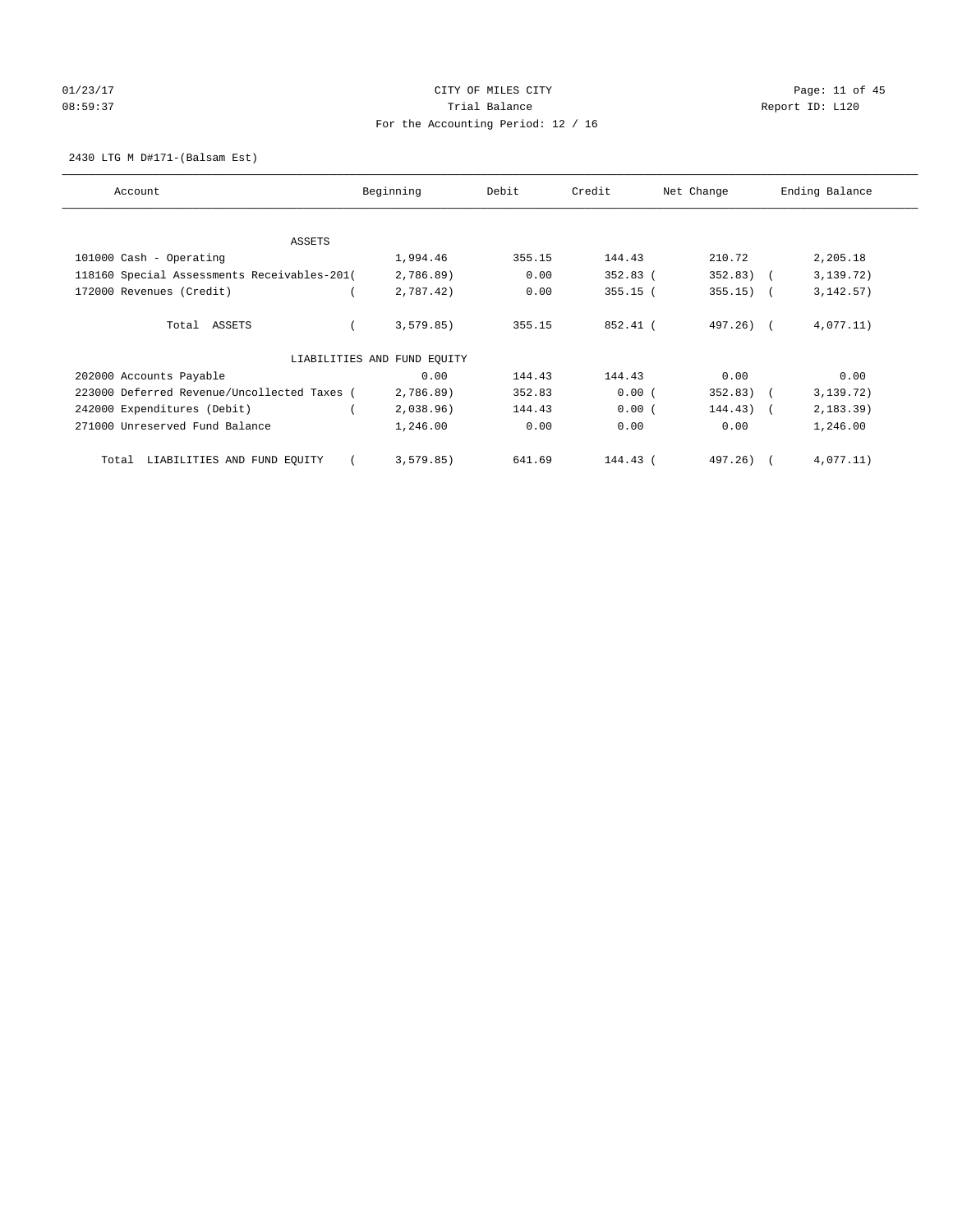# 01/23/17 Page: 12 of 45 08:59:37 CHERRY Trial Balance CHERRY Report ID: L120 For the Accounting Period: 12 / 16

2440 LTG M D#172-(Main Str)

| Account                                     | Beginning                   | Debit    | Credit       | Net Change    | Ending Balance |
|---------------------------------------------|-----------------------------|----------|--------------|---------------|----------------|
| ASSETS                                      |                             |          |              |               |                |
| 101000 Cash - Operating                     | 11,581.30                   | 893.61   | $2,169.69$ ( | 1,276.08)     | 10,305.22      |
| 118160 Special Assessments Receivables-201( | 9,641.05)                   | 0.00     | 885.42 (     | 885.42) (     | 10, 526.47)    |
| 172000 Revenues (Credit)                    | 10,037.60)                  | 0.00     | 893.61 (     | 893.61) (     | 10, 931.21)    |
| Total ASSETS                                | 8,097.35)                   | 893.61   | 3,948.72 (   | $3,055.11)$ ( | 11, 152.46)    |
|                                             | LIABILITIES AND FUND EQUITY |          |              |               |                |
| 202000 Accounts Payable                     | 0.00                        | 2,169.69 | 2,169.69     | 0.00          | 0.00           |
| 223000 Deferred Revenue/Uncollected Taxes ( | 9,641.05)                   | 885.42   | 0.00(        | 885.42)       | 10, 526.47)    |
| 242000 Expenditures (Debit)                 | 6,680.61)                   | 2,169.69 | 0.00(        | $2,169.69$ (  | 8,850.30)      |
| 271000 Unreserved Fund Balance              | 8,224.31                    | 0.00     | 0.00         | 0.00          | 8,224.31       |
| LIABILITIES AND FUND EQUITY<br>Total        | 8,097.35)                   | 5,224.80 | $2,169.69$ ( | 3,055.11)     | 11, 152.46)    |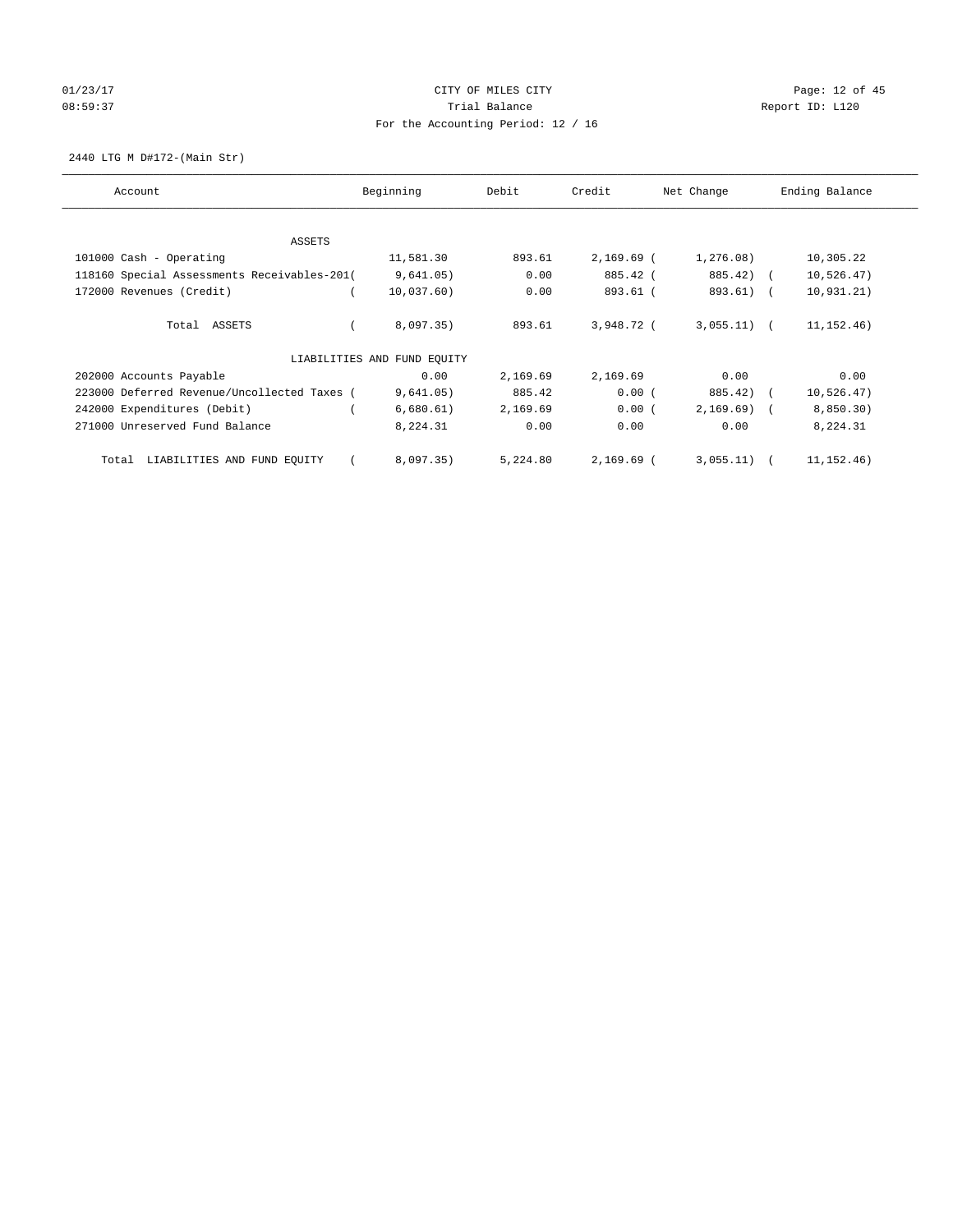# 01/23/17 Page: 13 of 45 08:59:37 CHERRY Trial Balance CHERRY Report ID: L120 For the Accounting Period: 12 / 16

2450 LTG M D#195-(SG-Trico)

| Account                                     | Beginning                   | Debit    | Credit     | Net Change   | Ending Balance |
|---------------------------------------------|-----------------------------|----------|------------|--------------|----------------|
| <b>ASSETS</b>                               |                             |          |            |              |                |
| 101000 Cash - Operating                     | 2,308.64                    | 799.53   | 401.84     | 397.69       | 2,706.33       |
| 118160 Special Assessments Receivables-201( | 2,471.77)                   | 0.00     | 795.09 (   | $795.09$ )   | 3, 266.86)     |
| 172000 Revenues (Credit)                    | $2,552.39$ )                | 0.00     | 799.53 (   | 799.53) (    | 3,351.92)      |
| Total ASSETS                                | 2,715.52)                   | 799.53   | 1,996.46 ( | $1.196.93$ ( | 3,912.45)      |
|                                             | LIABILITIES AND FUND EQUITY |          |            |              |                |
| 202000 Accounts Payable                     | 0.00                        | 401.84   | 401.84     | 0.00         | 0.00           |
| 223000 Deferred Revenue/Uncollected Taxes ( | 2,471.77)                   | 795.09   | 0.00(      | $795.09$ )   | 3, 266.86)     |
| 242000 Expenditures (Debit)                 | 3,009.20)                   | 401.84   | 0.00(      | $401.84)$ (  | 3,411.04)      |
| 271000 Unreserved Fund Balance              | 2,765.45                    | 0.00     | 0.00       | 0.00         | 2,765.45       |
| LIABILITIES AND FUND EQUITY<br>Total        | 2,715.52)                   | 1,598.77 | $401.84$ ( | 1,196.93)    | 3,912.45)      |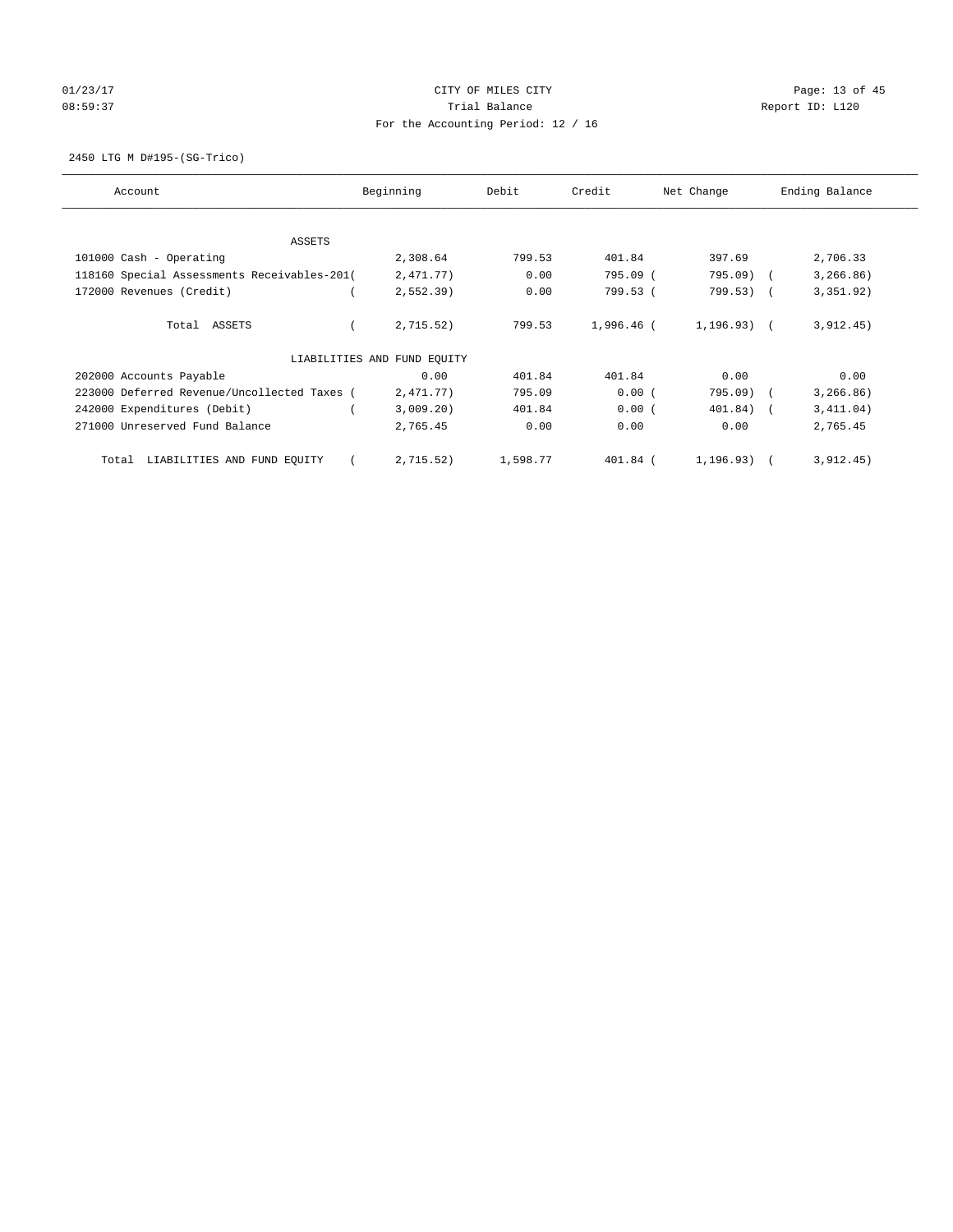# 01/23/17 Page: 14 of 45 08:59:37 CHERRY Trial Balance CHERRY Report ID: L120 For the Accounting Period: 12 / 16

2470 LTG M D#202-(SG-MDU&NV)

| Account                                     | Beginning                   | Debit    | Credit     | Net Change   | Ending Balance |
|---------------------------------------------|-----------------------------|----------|------------|--------------|----------------|
| <b>ASSETS</b>                               |                             |          |            |              |                |
| 101000 Cash - Operating                     | 3,478.81                    | 405.12   | 614.54 (   | 209.42)      | 3,269.39       |
| 118160 Special Assessments Receivables-201( | 4,044.05)                   | 0.00     | $402.04$ ( | $402.04)$ (  | $4,446.09$ )   |
| 172000 Revenues (Credit)                    | 4,376.33)                   | 0.00     | $405.12$ ( | 405.12)      | 4,781.45)      |
| Total ASSETS                                | 4,941.57)                   | 405.12   | 1,421.70 ( | $1,016.58$ ( | 5,958.15)      |
|                                             | LIABILITIES AND FUND EQUITY |          |            |              |                |
| 202000 Accounts Payable                     | 0.00                        | 614.54   | 614.54     | 0.00         | 0.00           |
| 223000 Deferred Revenue/Uncollected Taxes ( | 4,044.05)                   | 402.04   | 0.00(      | 402.04)      | 4,446.09)      |
| 242000 Expenditures (Debit)                 | 3,820.32)                   | 614.54   | 0.00(      | $614.54)$ (  | 4,434.86)      |
| 271000 Unreserved Fund Balance              | 2,922.80                    | 0.00     | 0.00       | 0.00         | 2,922.80       |
| LIABILITIES AND FUND EQUITY<br>Total        | 4,941.57)                   | 1,631.12 | 614.54 (   | 1,016.58)    | 5,958.15)      |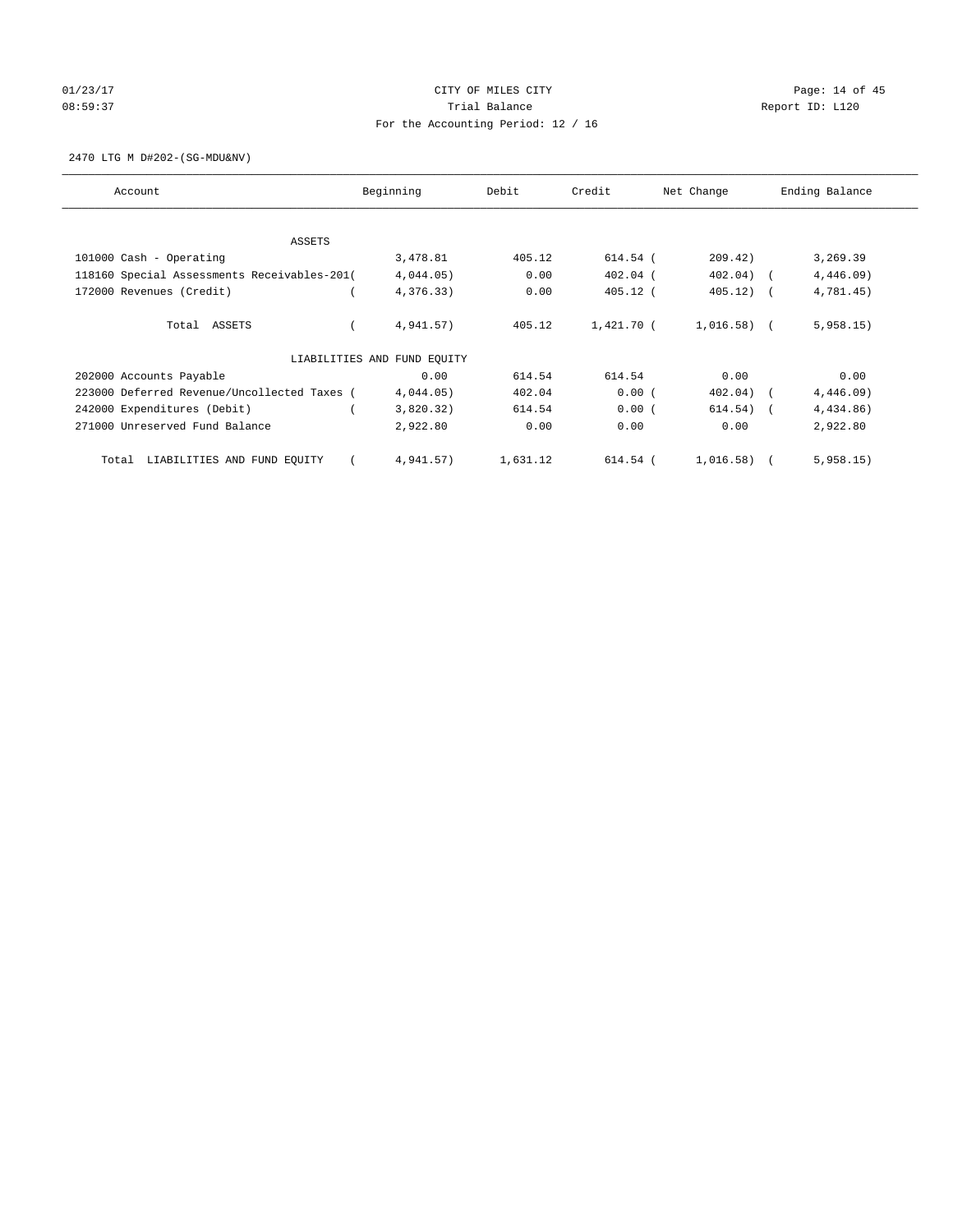# 01/23/17 Page: 15 of 45 08:59:37 CHERRY Trial Balance CHERRY Report ID: L120 For the Accounting Period: 12 / 16

## 2480 LTG M M#173-(Milestown Estates)

| Account                                     | Beginning                   | Debit  | Credit     | Net Change  | Ending Balance |
|---------------------------------------------|-----------------------------|--------|------------|-------------|----------------|
| ASSETS                                      |                             |        |            |             |                |
| 101000 Cash - Operating                     | 1,630.35                    | 98.73  | $119.46$ ( | 20.73)      | 1,609.62       |
| 118160 Special Assessments Receivables-201( | 997.70)                     | 0.00   | 97.70 (    | 97.70) (    | 1,095.40)      |
| 172000 Revenues (Credit)                    | 1,000.06)                   | 0.00   | 98.73 (    | 98.73) (    | 1,098.79)      |
| Total ASSETS                                | 367.41)                     | 98.73  | $315.89$ ( | $217.16)$ ( | 584.57)        |
|                                             | LIABILITIES AND FUND EQUITY |        |            |             |                |
| 202000 Accounts Payable                     | 0.00                        | 119.46 | 119.46     | 0.00        | 0.00           |
| 223000 Deferred Revenue/Uncollected Taxes ( | 997.70)                     | 97.70  | 0.00(      | 97.70) (    | 1,095.40)      |
| 242000 Expenditures (Debit)                 | 961.93)                     | 119.46 | 0.00(      | $119.46)$ ( | 1,081.39)      |
| 271000 Unreserved Fund Balance              | 1,592.22                    | 0.00   | 0.00       | 0.00        | 1,592.22       |
| LIABILITIES AND FUND EQUITY<br>Total        | 367.41)                     | 336.62 | $119.46$ ( | 217.16)     | 584.57)        |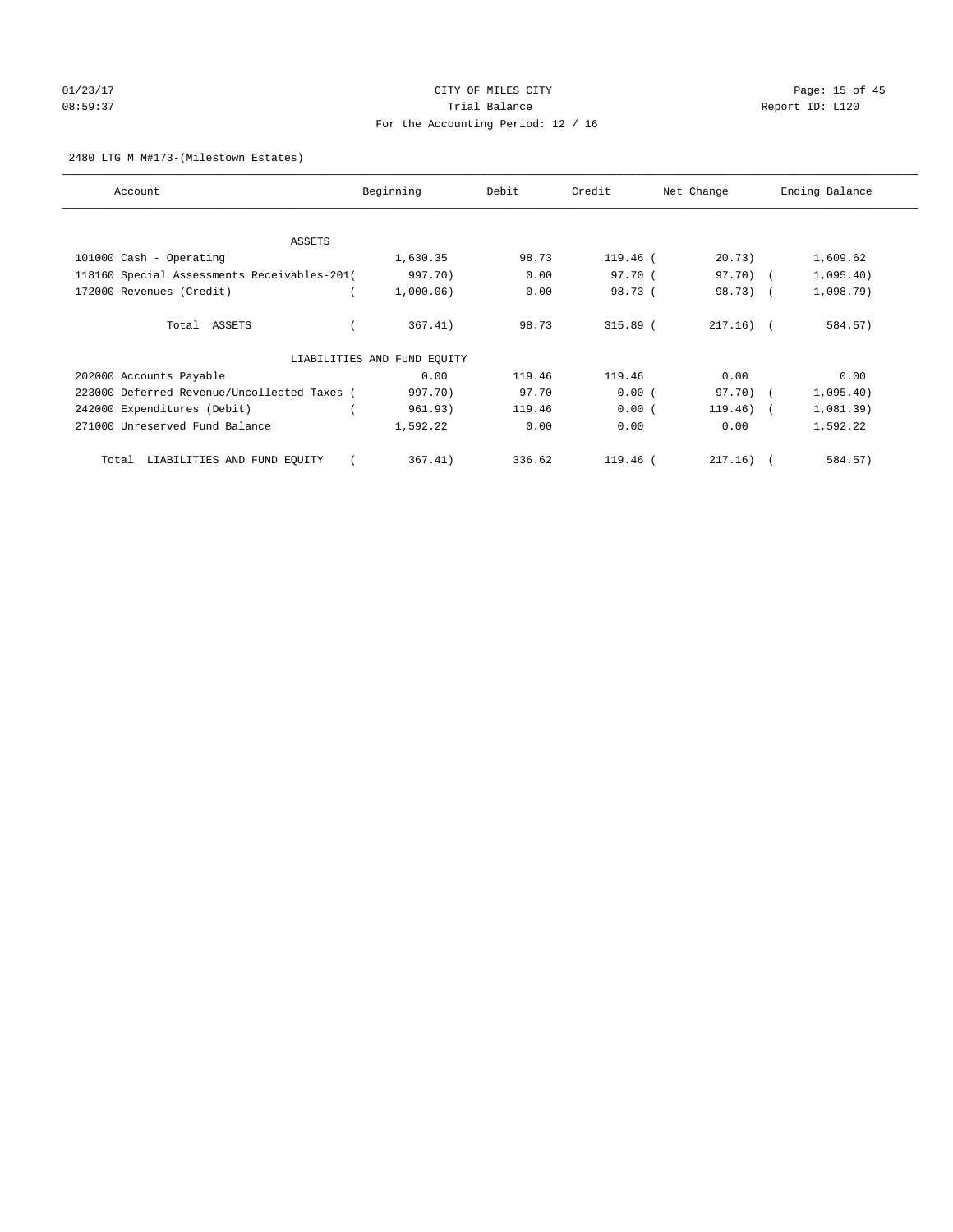# 01/23/17 Page: 16 of 45 08:59:37 CHERRY Trial Balance CHERRY Report ID: L120 For the Accounting Period: 12 / 16

2510 STR MAINT DIST #204

| Account                                     | Beginning                   | Debit        | Credit       | Net Change     | Ending Balance |
|---------------------------------------------|-----------------------------|--------------|--------------|----------------|----------------|
|                                             |                             |              |              |                |                |
| <b>ASSETS</b>                               |                             |              |              |                |                |
| 101000 Cash - Operating                     | 646,328.61                  | 98,097.26    | 135,413.10 ( | 37,315.84)     | 609,012.77     |
| 118130 Special Assessments Receivable 2013  | 426.56                      | 0.00         | 0.00         | 0.00           | 426.56         |
| 118140 Special Assessments Receivables-201  | 664.64                      | 0.00         | 0.00         | 0.00           | 664.64         |
| 118150 Special Assessments Receivables-201  | 4,034.27                    | 0.00         | 0.00         | 0.00           | 4,034.27       |
| 118160 Special Assessments Receivables-201( | 604, 428.86)                | 0.00         | 51,975.36 (  | 51,975.36) (   | 656, 404.22)   |
| 172000 Revenues (Credit)                    | 621,043.89)                 | 0.00         | 97,225.31 (  | 97,225.31) (   | 718, 269.20)   |
| Total ASSETS                                | 574,018.67)                 | 98,097.26    | 284,613.77 ( | 186,516.51) (  | 760, 535.18    |
|                                             | LIABILITIES AND FUND EQUITY |              |              |                |                |
| 202000 Accounts Payable                     | 0.00                        | 15,524.44    | 15,524.44    | 0.00           | 0.00           |
| 223000 Deferred Revenue/Uncollected Taxes ( | 599,303.38)                 | 51,975.36    | 0.00(        | $51,975.36$ (  | 651, 278.74)   |
| 242000 Expenditures (Debit)                 | 338, 147. 77)               | 135, 413. 10 | 871.95 (     | $134.541.15$ ( | 472,688.92)    |
| 271000 Unreserved Fund Balance              | 363,432.48                  | 0.00         | 0.00         | 0.00           | 363, 432.48    |
| Total LIABILITIES AND FUND EQUITY           | 574,018.67)                 | 202,912.90   | 16,396.39 (  | 186,516.51)    | 760, 535.18)   |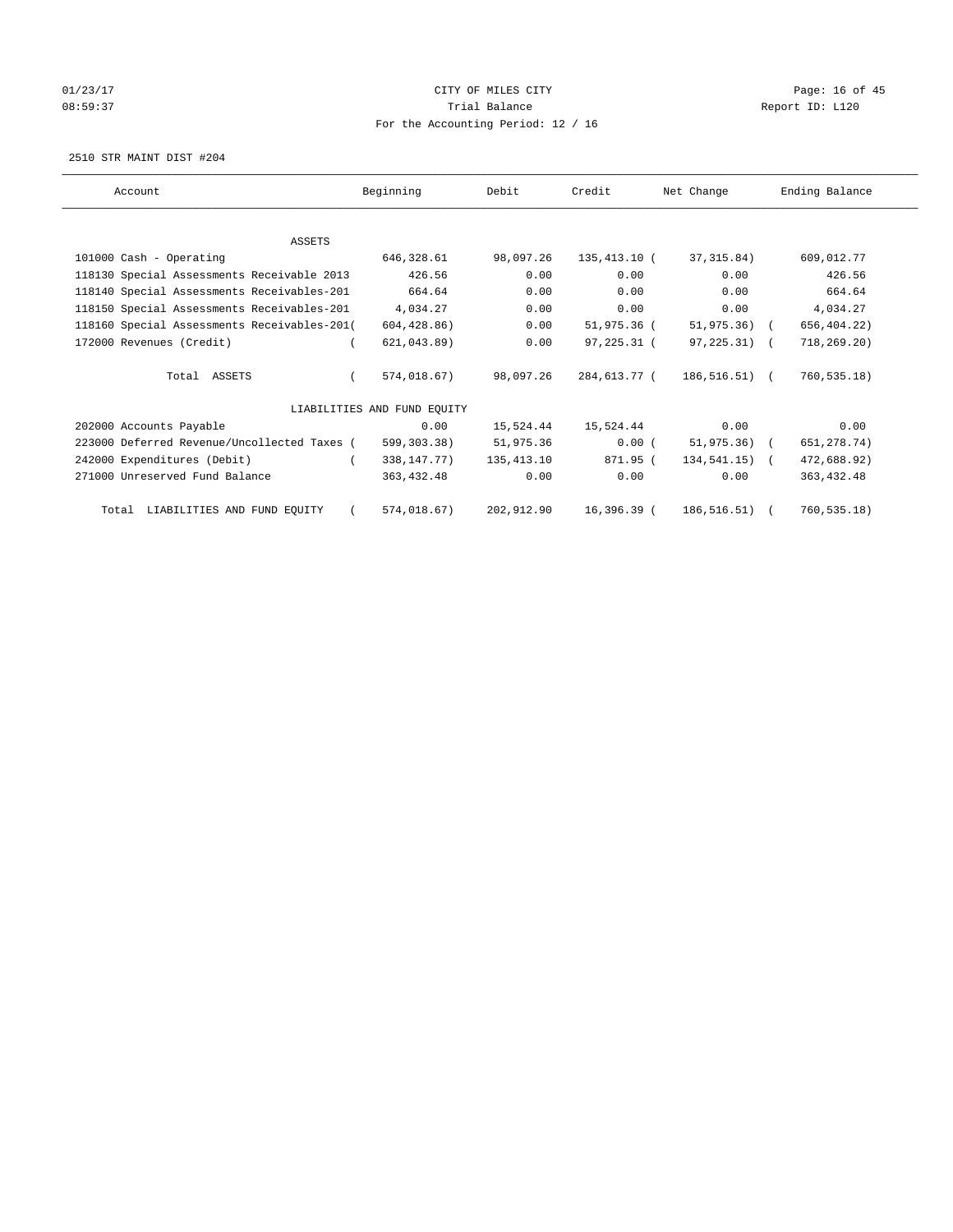# 01/23/17 Page: 17 of 45 08:59:37 CHERRY Trial Balance CHERRY Report ID: L120 For the Accounting Period: 12 / 16

2520 STR MAINT DIST #205

| Account                                     | Beginning                   | Debit     | Credit      | Net Change      | Ending Balance |
|---------------------------------------------|-----------------------------|-----------|-------------|-----------------|----------------|
|                                             |                             |           |             |                 |                |
| ASSETS                                      |                             |           |             |                 |                |
| 101000 Cash - Operating                     | 290,669.83                  | 53,876.22 | 34,684.45   | 19,191.77       | 309,861.60     |
| 118130 Special Assessments Receivable 2013( | 45.28)                      | 0.00      | 0.00        | 0.00            | 45.28)         |
| 118140 Special Assessments Receivables-201  | 604.50                      | 0.00      | 0.00        | 0.00            | 604.50         |
| 118150 Special Assessments Receivables-201  | 3,662.65                    | 0.00      | 0.00        | 0.00            | 3,662.65       |
| 118160 Special Assessments Receivables-201( | 136,877.95)                 | 0.00      | 8,840.06 (  | 8,840.06) (     | 145,718.01)    |
| 172000 Revenues (Credit)                    | 145,002.50)                 | 0.00      | 53,765.92 ( | 53,765.92) (    | 198,768.42)    |
| Total ASSETS                                | 13,011.25                   | 53,876.22 | 97,290.43 ( | 43,414.21) (    | 30, 402.96)    |
|                                             | LIABILITIES AND FUND EOUITY |           |             |                 |                |
| 202000 Accounts Payable                     | 0.00                        | 2,482.42  | 2,482.42    | 0.00            | 0.00           |
| 223000 Deferred Revenue/Uncollected Taxes ( | 132,656.24)                 | 8,840.06  | 0.00(       | $8,840.06$ (    | 141,496.30)    |
| 242000 Expenditures (Debit)                 | 78,028.11)                  | 34,684.45 | $110.30$ (  | $34,574.15$ ) ( | 112,602.26)    |
| 271000 Unreserved Fund Balance              | 223,695.60                  | 0.00      | 0.00        | 0.00            | 223,695.60     |
| Total LIABILITIES AND FUND EQUITY           | 13,011.25                   | 46,006.93 | 2,592.72 (  | 43, 414. 21)    | 30, 402, 96)   |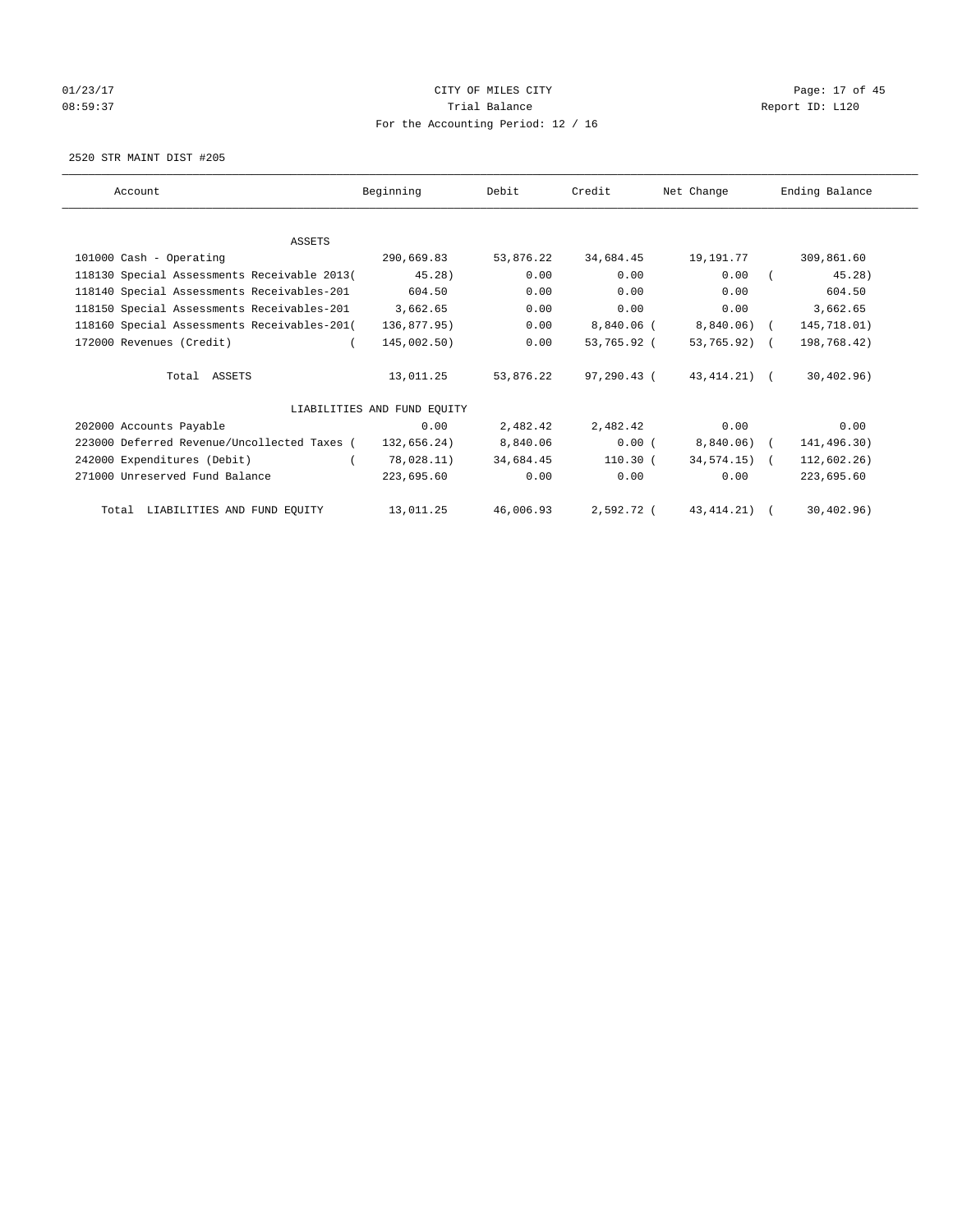# 01/23/17 Page: 18 of 45 08:59:37 CHERRY Trial Balance CHERRY Report ID: L120 For the Accounting Period: 12 / 16

## 2540 STR MAINT DIST#207-(MILESTOWN ESTATES)

| Account                                     | Beginning                   | Debit  | Credit       | Net Change  | Ending Balance |
|---------------------------------------------|-----------------------------|--------|--------------|-------------|----------------|
|                                             |                             |        |              |             |                |
| ASSETS                                      |                             |        |              |             |                |
| 101000 Cash - Operating                     | 4,681.37                    | 342.46 | 485.33 (     | 142.87)     | 4,538.50       |
| 118160 Special Assessments Receivables-201( | 3,602.86)                   | 0.00   | 338.50 (     | $338.50$ (  | 3,941.36)      |
| 172000 Revenues (Credit)                    | 3,616.45)                   | 0.00   | 342.46 (     | $342.46)$ ( | 3,958.91)      |
| Total ASSETS                                | 2,537.94)                   | 342.46 | $1,166.29$ ( | 823.83) (   | 3,361.77)      |
|                                             | LIABILITIES AND FUND EQUITY |        |              |             |                |
| 223000 Deferred Revenue/Uncollected Taxes ( | 3,602.86)                   | 338.50 | 0.00(        | $338.50$ )  | 3,941.36)      |
| 242000 Expenditures (Debit)                 | 2, 294.29                   | 485.33 | 0.00(        | $485.33)$ ( | 2,779.62)      |
| 271000 Unreserved Fund Balance              | 3,359.21                    | 0.00   | 0.00         | 0.00        | 3,359.21       |
| LIABILITIES AND FUND EQUITY<br>Total        | 2,537.94)                   | 823.83 | 0.00(        | 823.83)     | 3,361.77)      |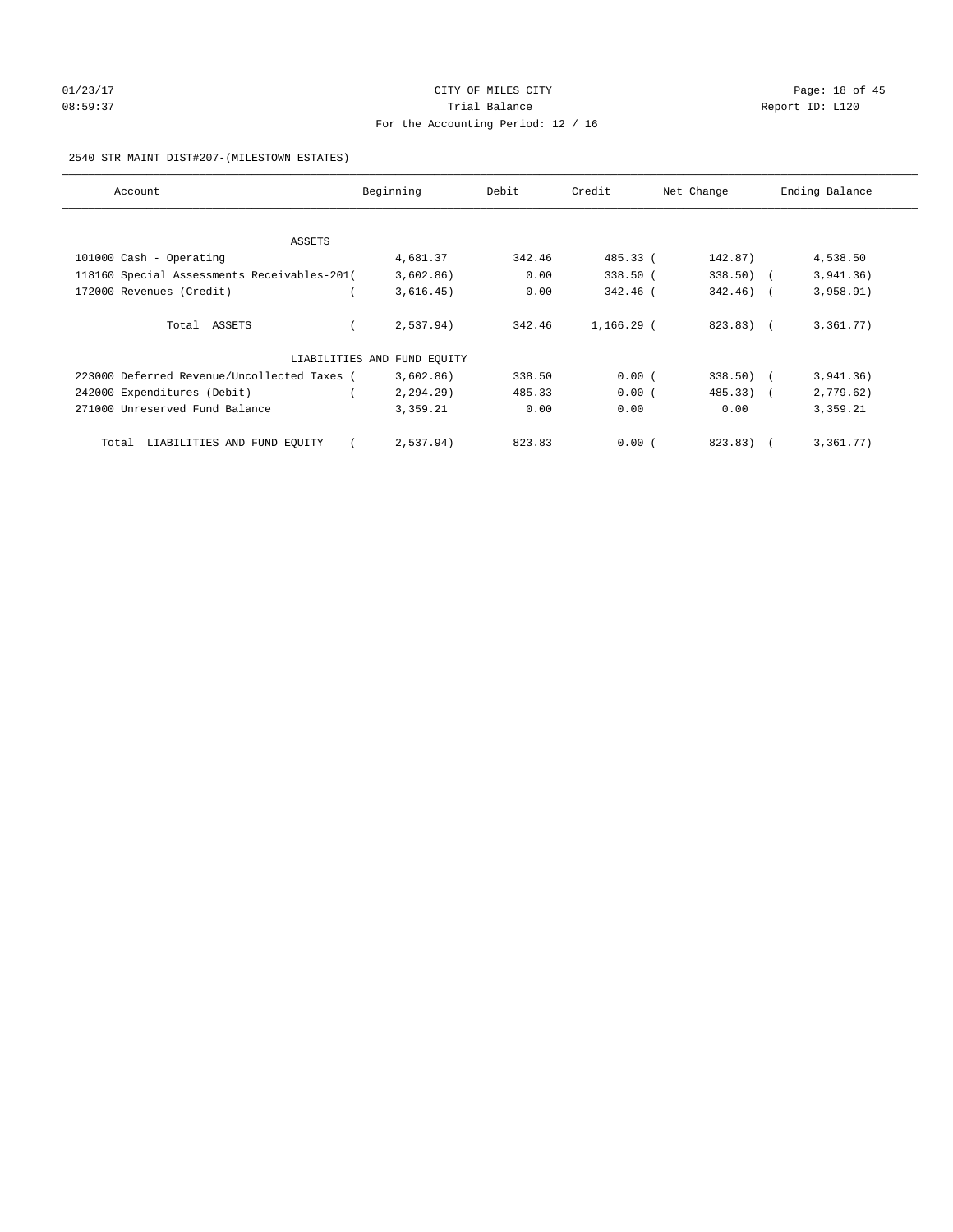|         | 01/23/17 |
|---------|----------|
| 08:59:3 |          |

## CITY OF MILES CITY CONTROL CONTROL CITY CONTROL Page: 19 of 45 08:59:37 Trial Balance Report ID: L120 For the Accounting Period: 12 / 16

## 2701 Fire Grants

| Account                              | Beginning                   | Debit | Credit | Net Change | Ending Balance |
|--------------------------------------|-----------------------------|-------|--------|------------|----------------|
| ASSETS                               |                             |       |        |            |                |
| 101000 Cash - Operating              | 1,025.15                    | 0.00  | 0.00   | 0.00       | 1,025.15       |
| Total ASSETS                         | 1,025.15                    | 0.00  | 0.00   | 0.00       | 1,025.15       |
|                                      | LIABILITIES AND FUND EQUITY |       |        |            |                |
| 271000 Unreserved Fund Balance       | 1,025.15                    | 0.00  | 0.00   | 0.00       | 1,025.15       |
| LIABILITIES AND FUND EQUITY<br>Total | 1,025.15                    | 0.00  | 0.00   | 0.00       | 1,025.15       |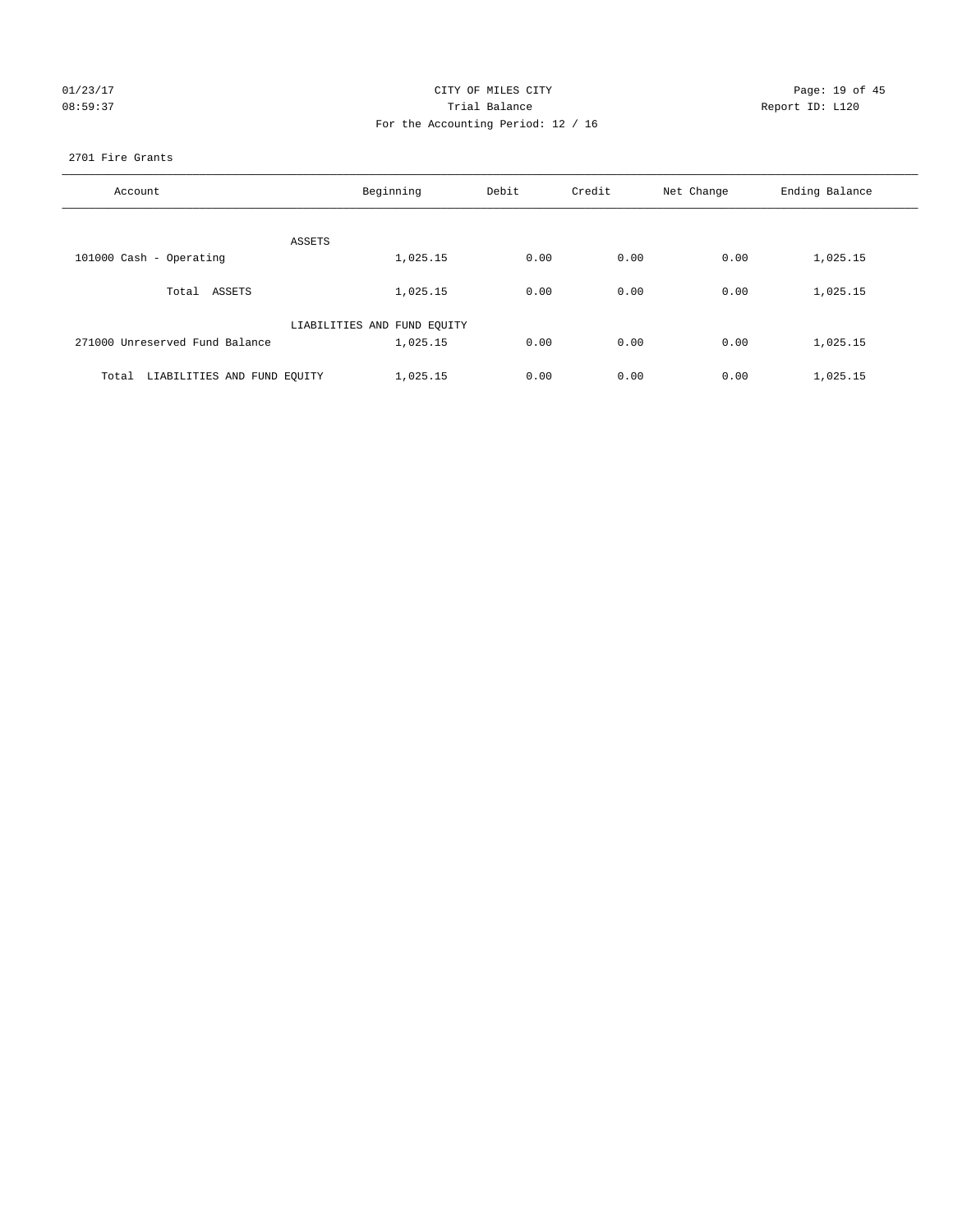## 01/23/17 Page: 20 of 45 08:59:37 Trial Balance Report ID: L120 For the Accounting Period: 12 / 16

## 2820 GAS TAX

| Account                              |        | Beginning                   | Debit     | Credit         | Net Change     | Ending Balance |
|--------------------------------------|--------|-----------------------------|-----------|----------------|----------------|----------------|
|                                      |        |                             |           |                |                |                |
|                                      | ASSETS |                             |           |                |                |                |
| 101000 Cash - Operating              |        | 71,852.19                   | 14,927.12 | $90, 119.00$ ( | 75,191.88)     | 3,339.69)      |
| 172000 Revenues (Credit)             |        | 74,635.54)                  | 0.00      | 14,927.12 (    | $14,927.12)$ ( | 89,562.66)     |
|                                      |        |                             |           |                |                |                |
| Total ASSETS                         |        | 2,783.35)                   | 14,927.12 | 105,046.12 (   | 90,119.00) (   | 92,902.35)     |
|                                      |        |                             |           |                |                |                |
|                                      |        | LIABILITIES AND FUND EQUITY |           |                |                |                |
| 242000 Expenditures (Debit)          |        | 2,785.00                    | 90,119.00 | 0.00(          | $90,119.00)$ ( | 92,904.00)     |
| 271000 Unreserved Fund Balance       |        | 1.65                        | 0.00      | 0.00           | 0.00           | 1.65           |
|                                      |        |                             |           |                |                |                |
| LIABILITIES AND FUND EQUITY<br>Total |        | 2,783.35)                   | 90,119.00 | 0.00(          | 90, 119.00)    | 92,902.35)     |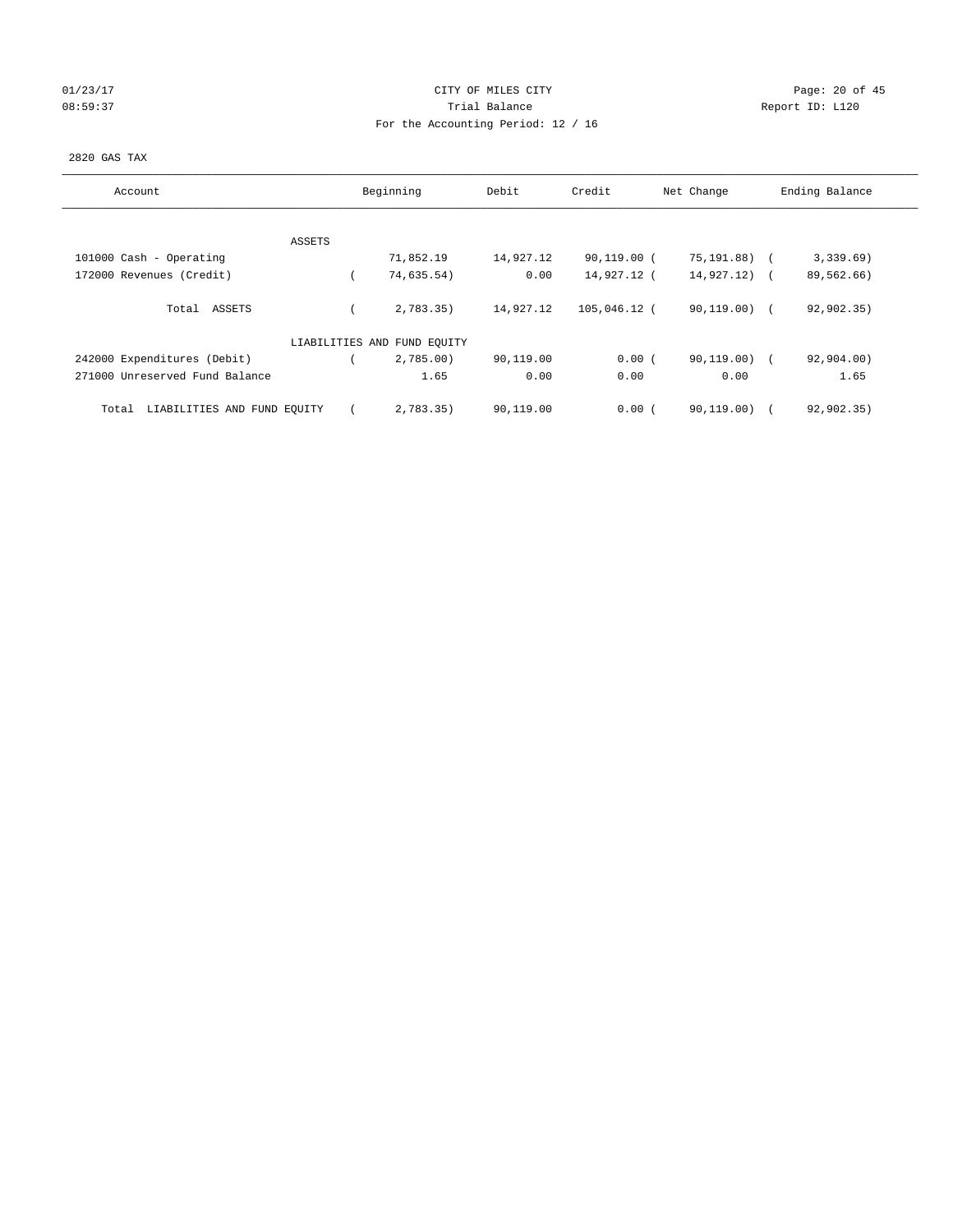## 01/23/17 Page: 21 of 45 08:59:37 CHERRY Trial Balance CHERRY Report ID: L120 For the Accounting Period: 12 / 16

#### 2850 911 EMERGENCY

| Account                              |        | Beginning                   | Debit     | Credit      | Net Change   | Ending Balance |
|--------------------------------------|--------|-----------------------------|-----------|-------------|--------------|----------------|
|                                      |        |                             |           |             |              |                |
|                                      | ASSETS |                             |           |             |              |                |
| 101000 Cash - Operating              |        | 173,964.88                  | 342.66    | 30,987.61 ( | 30,644.95)   | 143, 319.93    |
| 172000 Revenues (Credit)             |        | 132,057.96)                 | 0.00      | $62.66$ (   | $62.66$ ) (  | 132,120.62)    |
| Total ASSETS                         |        | 41,906.92                   | 342.66    | 31,050.27 ( | 30,707.61)   | 11,199.31      |
|                                      |        | LIABILITIES AND FUND EQUITY |           |             |              |                |
| 202000 Accounts Payable              |        | 0.00                        | 16,101.61 | 16,101.61   | 0.00         | 0.00           |
| 242000 Expenditures (Debit)          |        | 104,109.84)                 | 30,987.61 | $280.00$ (  | 30,707.61) ( | 134,817.45)    |
| 271000 Unreserved Fund Balance       |        | 146,016.76                  | 0.00      | 0.00        | 0.00         | 146,016.76     |
| LIABILITIES AND FUND EQUITY<br>Total |        | 41,906.92                   | 47,089.22 | 16,381.61 ( | 30,707.61)   | 11,199.31      |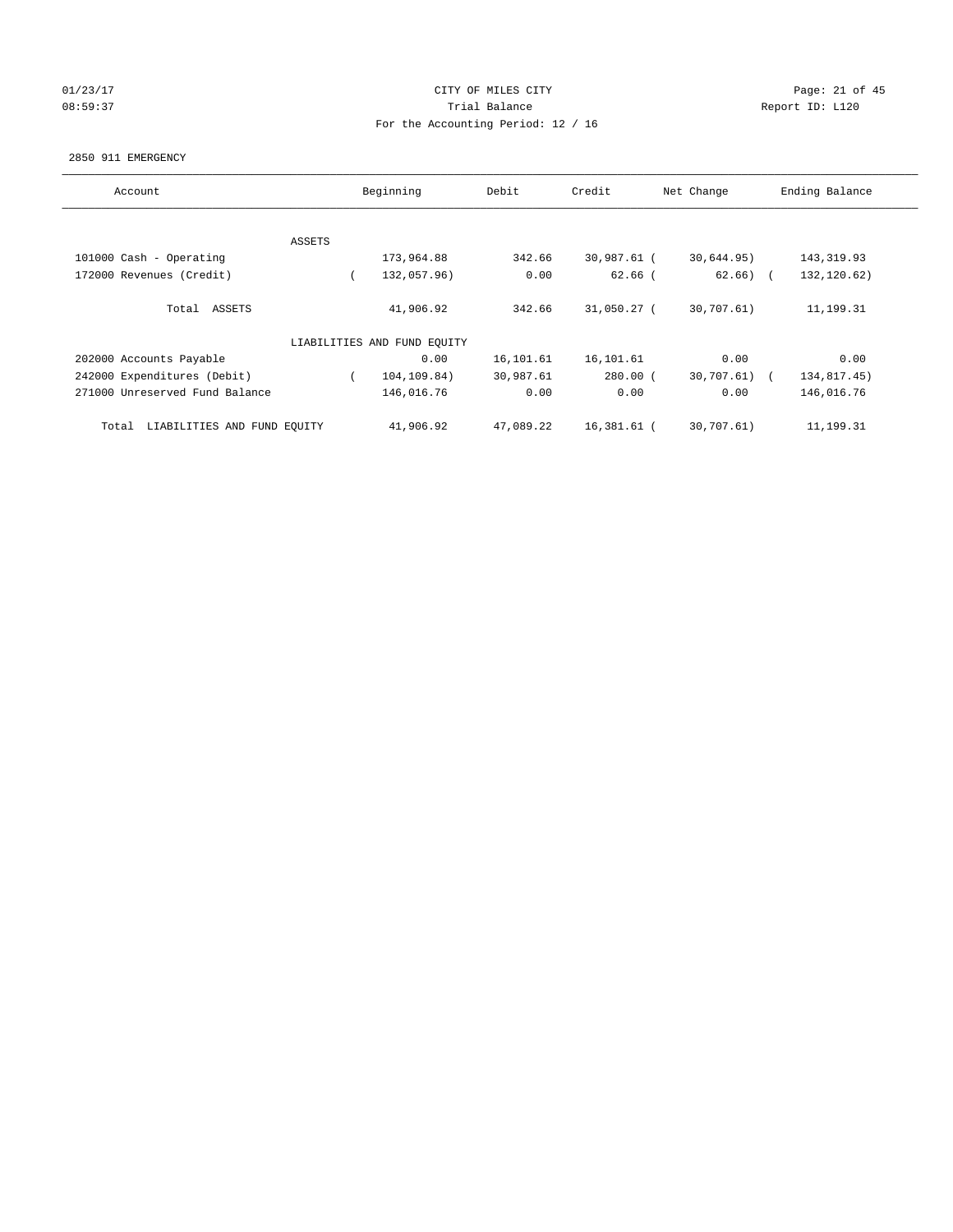# 01/23/17 Page: 22 of 45 08:59:37 Trial Balance Report ID: L120 For the Accounting Period: 12 / 16

## 2880 LIBRARY GRANTS

| Account                                | Beginning                   | Debit  | Credit     | Net Change   | Ending Balance |
|----------------------------------------|-----------------------------|--------|------------|--------------|----------------|
|                                        |                             |        |            |              |                |
| ASSETS                                 |                             |        |            |              |                |
| 101000 Cash - Operating                | 0.00                        | 0.00   | $270.00$ ( | $270.00$ ) ( | 270.00)        |
| 101003 Cash - per capita               | 16, 159.67                  | 0.00   | 0.00       | 0.00         | 16, 159.67     |
| 101020 Cash - Partners Program         | 41,004.70                   | 0.00   | 0.00       | 0.00         | 41,004.70      |
| 101030 Cash - Sagebrush Fed/Base Grant | 12,749.95                   | 0.00   | 206.73(    | 206.73)      | 12,543.22      |
| 101033 Library - Humanities Grant      | 502.08                      | 0.00   | 0.00       | 0.00         | 502.08         |
| 172000 Revenues (Credit)               | 10, 295.88)                 | 0.00   | 0.00       | 0.00         | 10, 295.88)    |
| Total ASSETS                           | 60,120.52                   | 0.00   | 476.73 (   | 476.73)      | 59,643.79      |
|                                        | LIABILITIES AND FUND EQUITY |        |            |              |                |
| 202000 Accounts Payable                | 0.00                        | 476.73 | 476.73     | 0.00         | 0.00           |
| 242000 Expenditures (Debit)            | 1,430.00)                   | 476.73 | 0.00(      | $476.73$ $($ | 1,906.73)      |
| 271000 Unreserved Fund Balance         | 61,550.52                   | 0.00   | 0.00       | 0.00         | 61,550.52      |
| LIABILITIES AND FUND EQUITY<br>Total   | 60,120.52                   | 953.46 | 476.73 (   | 476.73)      | 59,643.79      |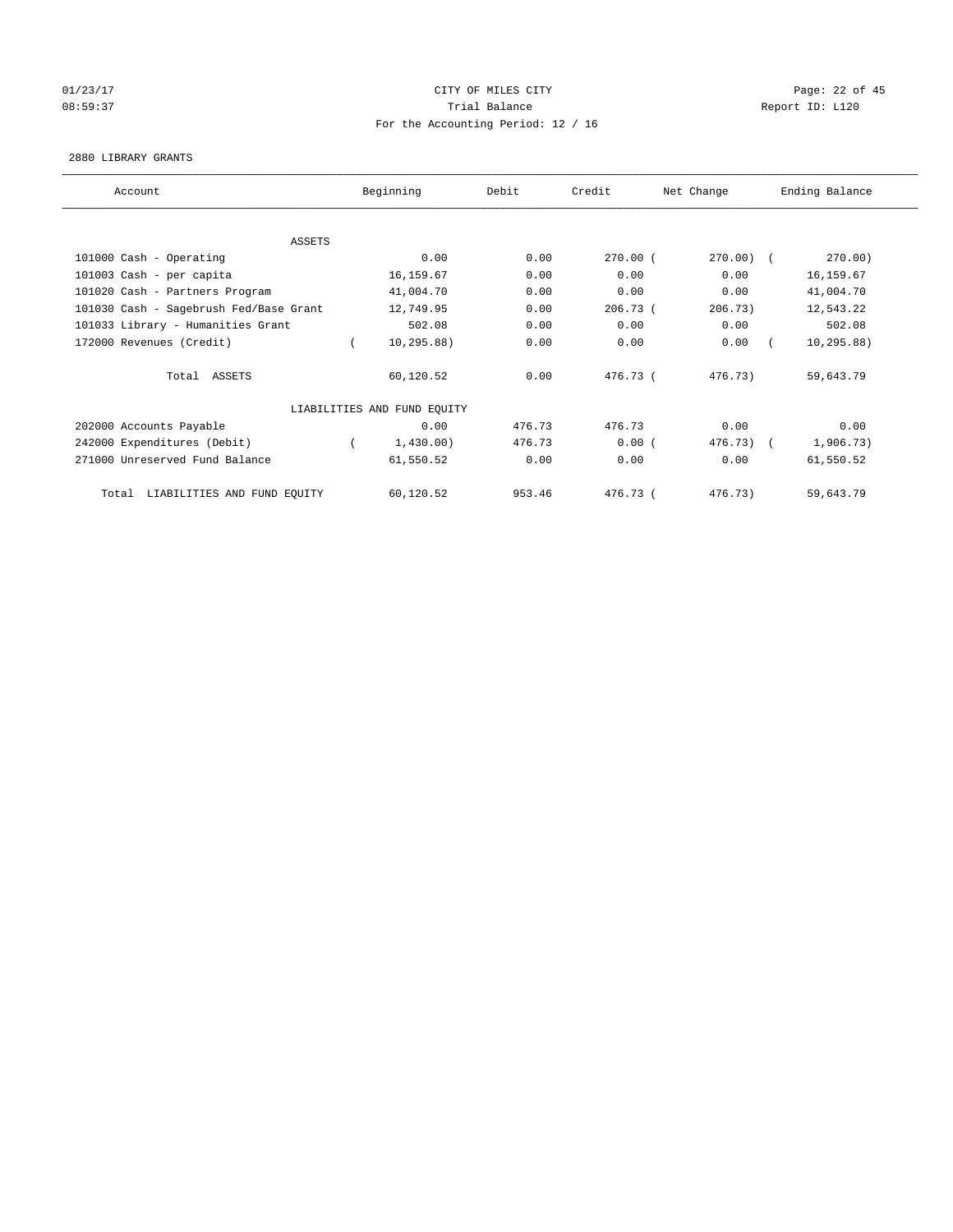# 01/23/17 Page: 23 of 45 08:59:37 CHERRY Trial Balance CHERRY Report ID: L120 For the Accounting Period: 12 / 16

2935 Historic Preservation

| Account                                 | Beginning                   | Debit    | Credit       | Net Change | Ending Balance |
|-----------------------------------------|-----------------------------|----------|--------------|------------|----------------|
| ASSETS                                  |                             |          |              |            |                |
| 101000 Cash - Operating                 | 363.76                      | 2,200.00 | 295.50       | 1,904.50   | 2,268.26       |
| 101039 HP- CCHS Grant                   | 286.00                      | 0.00     | 0.00         | 0.00       | 286.00         |
| 132000 Due From Government (Short Term) | 3,286.38                    | 0.00     | 0.00         | 0.00       | 3,286.38       |
| 172000 Revenues (Credit)                | 0.00                        | 0.00     | $2,200.00$ ( | 2, 200.00) | 2, 200.00)     |
| Total ASSETS                            | 3,936.14                    | 2,200.00 | $2,495.50$ ( | 295.50)    | 3,640.64       |
|                                         | LIABILITIES AND FUND EQUITY |          |              |            |                |
| 202000 Accounts Payable                 | 0.00                        | 72.85    | 72.85        | 0.00       | 0.00           |
| 242000 Expenditures (Debit)             | 4,589.76)                   | 295.50   | 0.00(        | $295.50$ ( | 4,885.26)      |
| 271000 Unreserved Fund Balance          | 8,525.90                    | 0.00     | 0.00         | 0.00       | 8,525.90       |
| LIABILITIES AND FUND EQUITY<br>Total    | 3,936.14                    | 368.35   | $72.85$ (    | 295.50)    | 3,640.64       |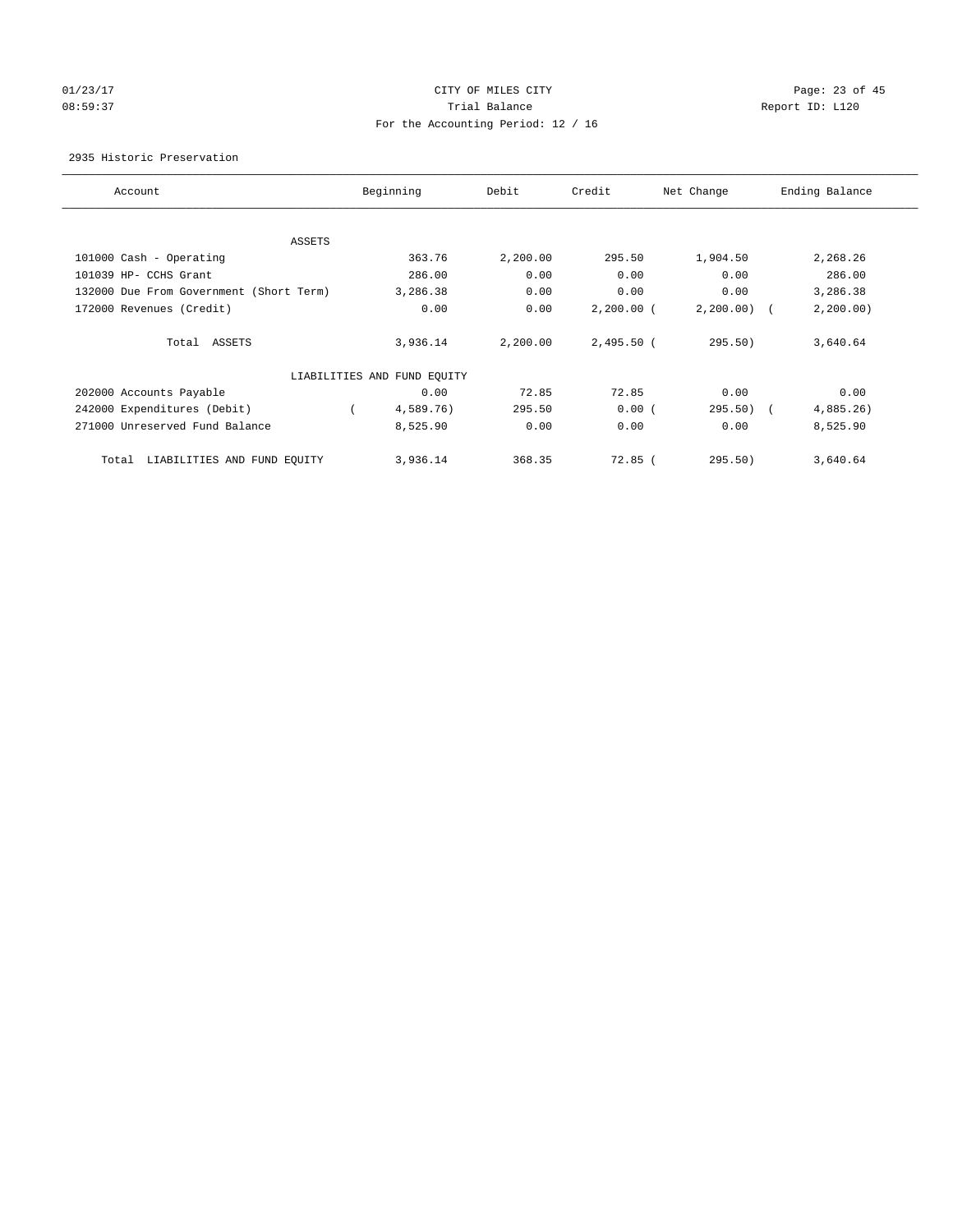# $O1/23/17$  Page: 24 of 45 08:59:37 Trial Balance Report ID: L120 For the Accounting Period: 12 / 16

2985 RETIRED SENIOR VOLUNTEER PROG (RSVP)

| Account                                    | Beginning                   | Debit     | Credit        | Net Change   | Ending Balance |
|--------------------------------------------|-----------------------------|-----------|---------------|--------------|----------------|
|                                            |                             |           |               |              |                |
| <b>ASSETS</b><br>101000 Cash - Operating   | 6,444.72)                   | 5,652.69  | 8,084.18 (    | $2,431.49$ ( | 8,876.21)      |
|                                            |                             |           |               |              |                |
| 101004 RSVP Non-Federal Cash Operating-Cus | 11,606.11                   | 605.00    | 397.89        | 207.11       | 11,813.22      |
| 101008 RSVP- Custer Excess                 | 2,521.42                    | 0.00      | 0.00          | 0.00         | 2,521.42       |
| 103100 Petty Cash-                         | 200.00                      | 0.00      | 0.00          | 0.00         | 200.00         |
| 172000 Revenues (Credit)                   | 35,587.96)                  | 0.00      | $6, 257.69$ ( | 6, 257.69)   | 41,845.65)     |
| Total ASSETS                               | 27,705.15)                  | 6,257.69  | 14,739.76 (   | $8,482.07$ ( | 36, 187. 22)   |
|                                            | LIABILITIES AND FUND EOUITY |           |               |              |                |
| 202000 Accounts Payable                    | 0.00                        | 3,096.36  | 3,096.36      | 0.00         | 0.00           |
| 242000 Expenditures (Debit)                | 37,813.17)                  | 8,576.07  | $94.00$ (     | 8,482.07)    | 46, 295.24)    |
| 271000 Unreserved Fund Balance             | 10,108.02                   | 0.00      | 0.00          | 0.00         | 10,108.02      |
| LIABILITIES AND FUND EQUITY<br>Total       | 27,705.15)                  | 11,672.43 | $3,190.36$ (  | 8,482.07)    | 36, 187. 22)   |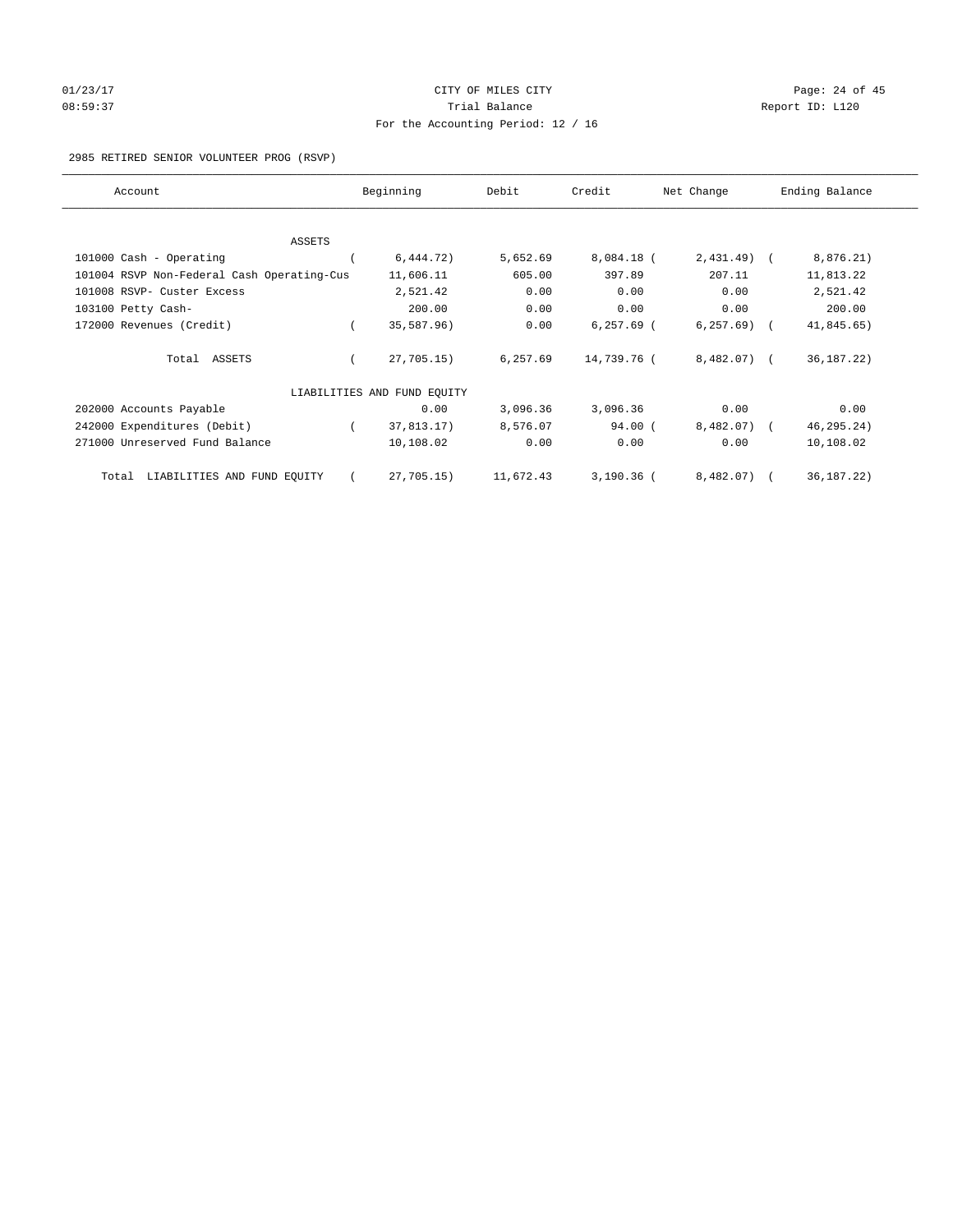# 01/23/17 Page: 25 of 45 08:59:37 Trial Balance Trial Balance Report ID: L120 For the Accounting Period: 12 / 16

3300 Judgement & Losses-Power Settlement

| Account                                     | Beginning                   | Debit | Credit | Net Change | Ending Balance                    |
|---------------------------------------------|-----------------------------|-------|--------|------------|-----------------------------------|
| ASSETS                                      |                             |       |        |            |                                   |
| 115208 Taxes Receivable - Personal 2008     | 0.47)                       | 0.00  | 0.00   | 0.00       | 0.47)<br>$\overline{\phantom{a}}$ |
| Total ASSETS                                | 0.47)                       | 0.00  | 0.00   | 0.00       | 0.47)<br>$\sim$ $\sim$ $\sim$     |
|                                             | LIABILITIES AND FUND EQUITY |       |        |            |                                   |
| 223200 Deferred Revenue - Pers Prop Taxes ( | 0.47)                       | 0.00  | 0.00   | 0.00       | 0.47)<br>$\sqrt{2}$               |
| Total LIABILITIES AND FUND EOUITY           | 0.47)                       | 0.00  | 0.00   | 0.00       | 0.47)                             |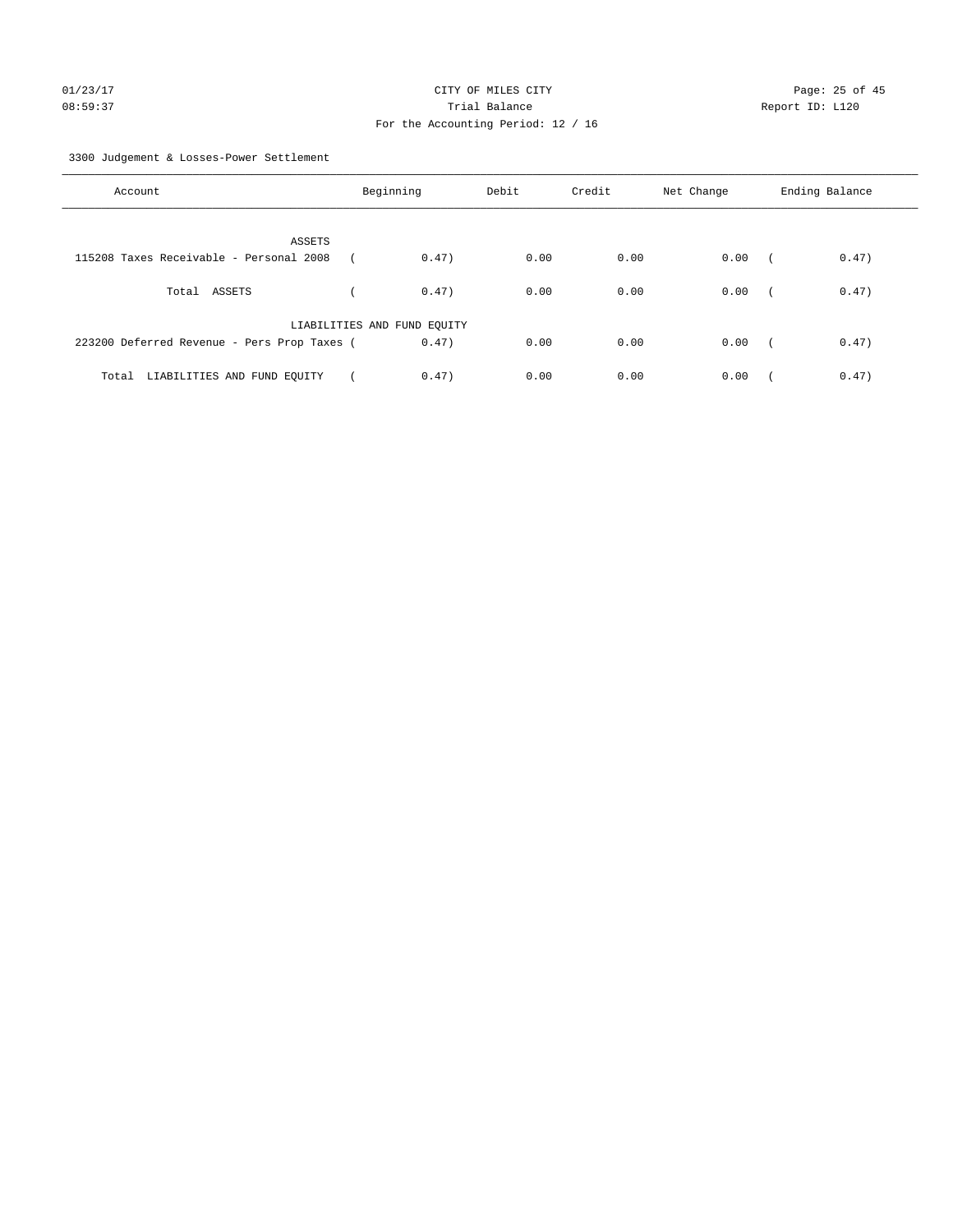# $O1/23/17$  Page: 26 of 45 08:59:37 CHERRY Trial Balance CHERRY Report ID: L120 For the Accounting Period: 12 / 16

#### 3670 SID 211

| Account                                     | Beginning                   | Debit  | Credit   | Net Change  | Ending Balance |
|---------------------------------------------|-----------------------------|--------|----------|-------------|----------------|
|                                             |                             |        |          |             |                |
| ASSETS                                      |                             |        |          |             |                |
| 101000 Cash - Operating                     | 17,918.27                   | 159.03 | 0.00     | 159.03      | 18,077.30      |
| 118000 Special Assessments Receivable 2000  | 2,551.35                    | 0.00   | 0.00     | 0.00        | 2,551.35       |
| 118150 Special Assessments Receivables-201  | 1,042.28                    | 0.00   | 0.00     | 0.00        | 1,042.28       |
| 118160 Special Assessments Receivables-201( | 3,471.05)                   | 0.00   | 159.03 ( | $159.03)$ ( | 3,630.08)      |
| 119000 Special Assmt Recbl - Deferred       | 37,821.52                   | 0.00   | 0.00     | 0.00        | 37,821.52      |
| 172000 Revenues (Credit)                    | 17,428.87)                  | 0.00   | 159.03 ( | $159.03)$ ( | 17,587.90)     |
| Total ASSETS                                | 38,433.50                   | 159.03 | 318.06 ( | 159.03)     | 38, 274.47     |
|                                             | LIABILITIES AND FUND EQUITY |        |          |             |                |
| 223000 Deferred Revenue/Uncollected Taxes   | 37,944.10                   | 159.03 | 0.00(    | 159.03)     | 37,785.07      |
| 242000 Expenditures (Debit)                 | 2, 276.18)                  | 0.00   | 0.00     | 0.00        | 2, 276.18)     |
| 271000 Unreserved Fund Balance              | 2,765.58                    | 0.00   | 0.00     | 0.00        | 2,765.58       |
| Total LIABILITIES AND FUND EQUITY           | 38,433.50                   | 159.03 | 0.00(    | 159.03)     | 38, 274.47     |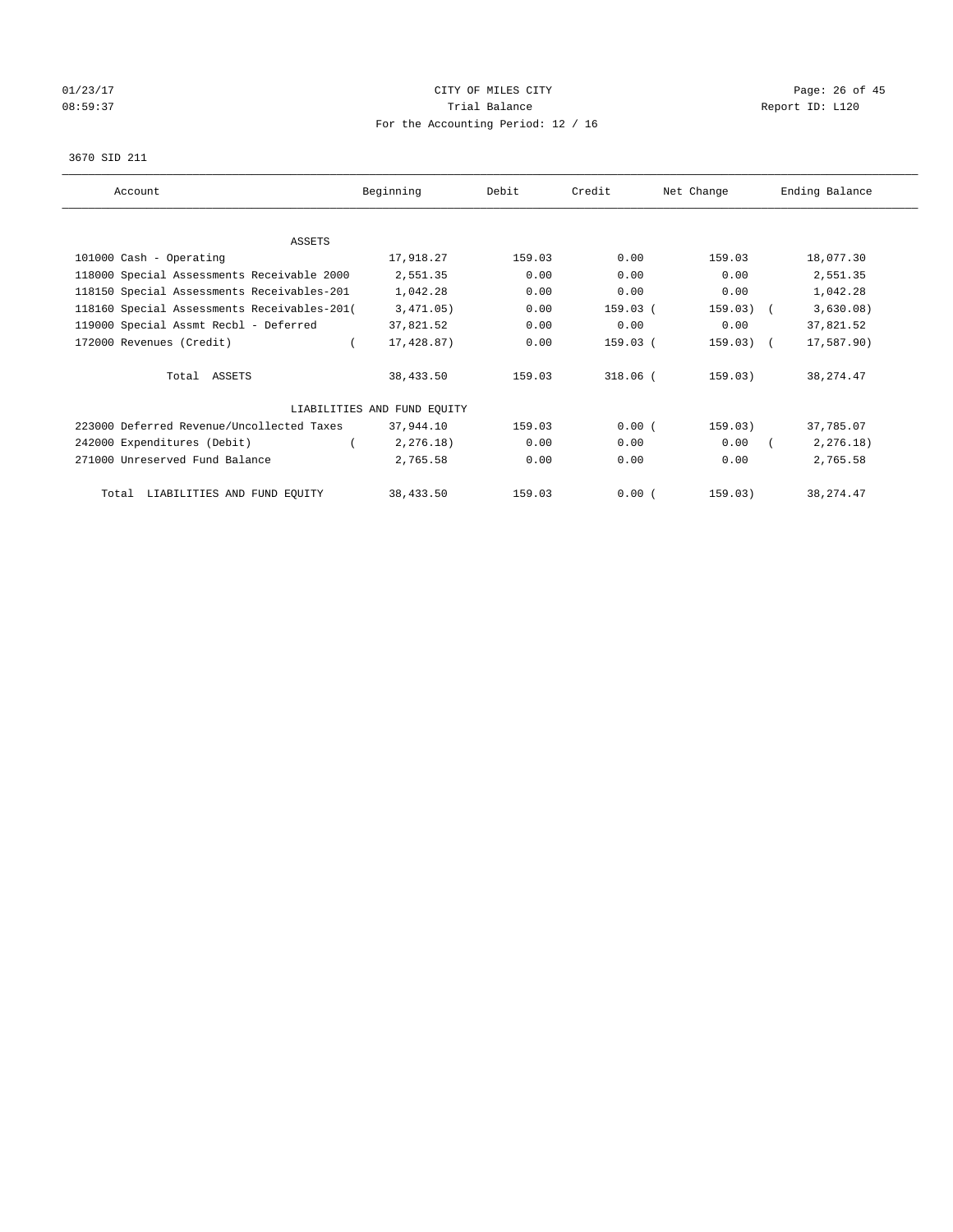# 01/23/17 Page: 27 of 45 08:59:37 Trial Balance Report ID: L120 For the Accounting Period: 12 / 16

## 4000 General Fund Capitol Improvement Fund

| Account                              | Beginning                   | Debit     | Credit      | Net Change     | Ending Balance |
|--------------------------------------|-----------------------------|-----------|-------------|----------------|----------------|
|                                      |                             |           |             |                |                |
| ASSETS                               |                             |           |             |                |                |
| 101000 Cash - Operating              | 36,524.61                   | 77,013.15 | 0.00        | 77,013.15      | 113,537.76     |
| 172000 Revenues (Credit)             | 74.95)                      | 0.00      | 77,013.15 ( | $77,013.15)$ ( | 77,088.10)     |
| Total<br>ASSETS                      | 36,449.66                   | 77,013.15 | 77,013.15   | 0.00           | 36,449.66      |
|                                      | LIABILITIES AND FUND EQUITY |           |             |                |                |
| 271000 Unreserved Fund Balance       | 36,449.66                   | 0.00      | 0.00        | 0.00           | 36,449.66      |
| LIABILITIES AND FUND EQUITY<br>Total | 36,449.66                   | 0.00      | 0.00        | 0.00           | 36,449.66      |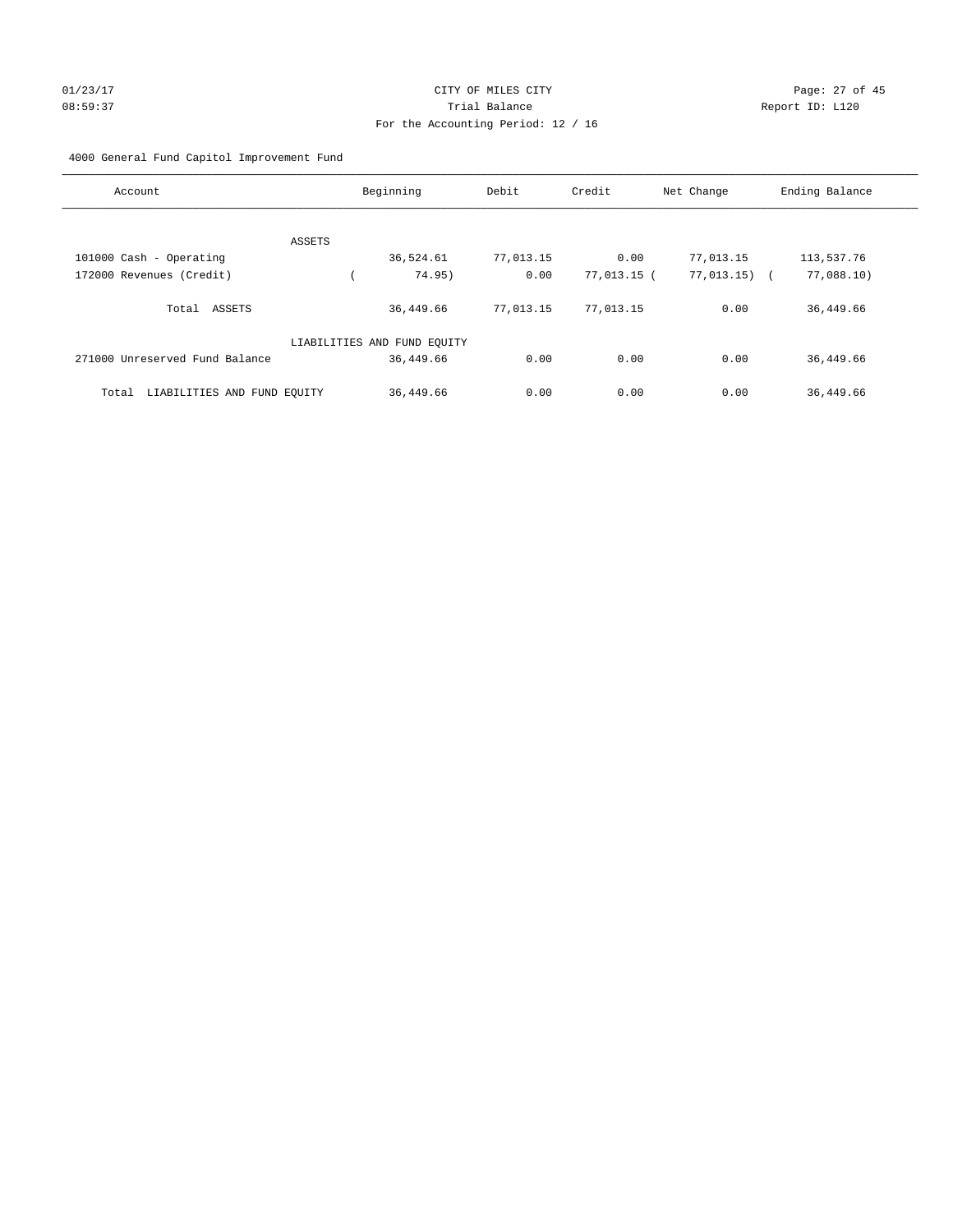# 01/23/17 Page: 28 of 45 08:59:37 Trial Balance Report ID: L120 For the Accounting Period: 12 / 16

4050 Ambulance Capital Improvement Fund

| Account                              | Beginning                   | Debit | Credit | Net Change | Ending Balance |
|--------------------------------------|-----------------------------|-------|--------|------------|----------------|
| <b>ASSETS</b>                        |                             |       |        |            |                |
| 101000 Cash - Operating              | 13,779.06                   | 0.00  | 0.00   | 0.00       | 13,779.06      |
| Total ASSETS                         | 13,779.06                   | 0.00  | 0.00   | 0.00       | 13,779.06      |
|                                      | LIABILITIES AND FUND EQUITY |       |        |            |                |
| 271000 Unreserved Fund Balance       | 13,779.06                   | 0.00  | 0.00   | 0.00       | 13,779.06      |
| LIABILITIES AND FUND EQUITY<br>Total | 13,779.06                   | 0.00  | 0.00   | 0.00       | 13,779.06      |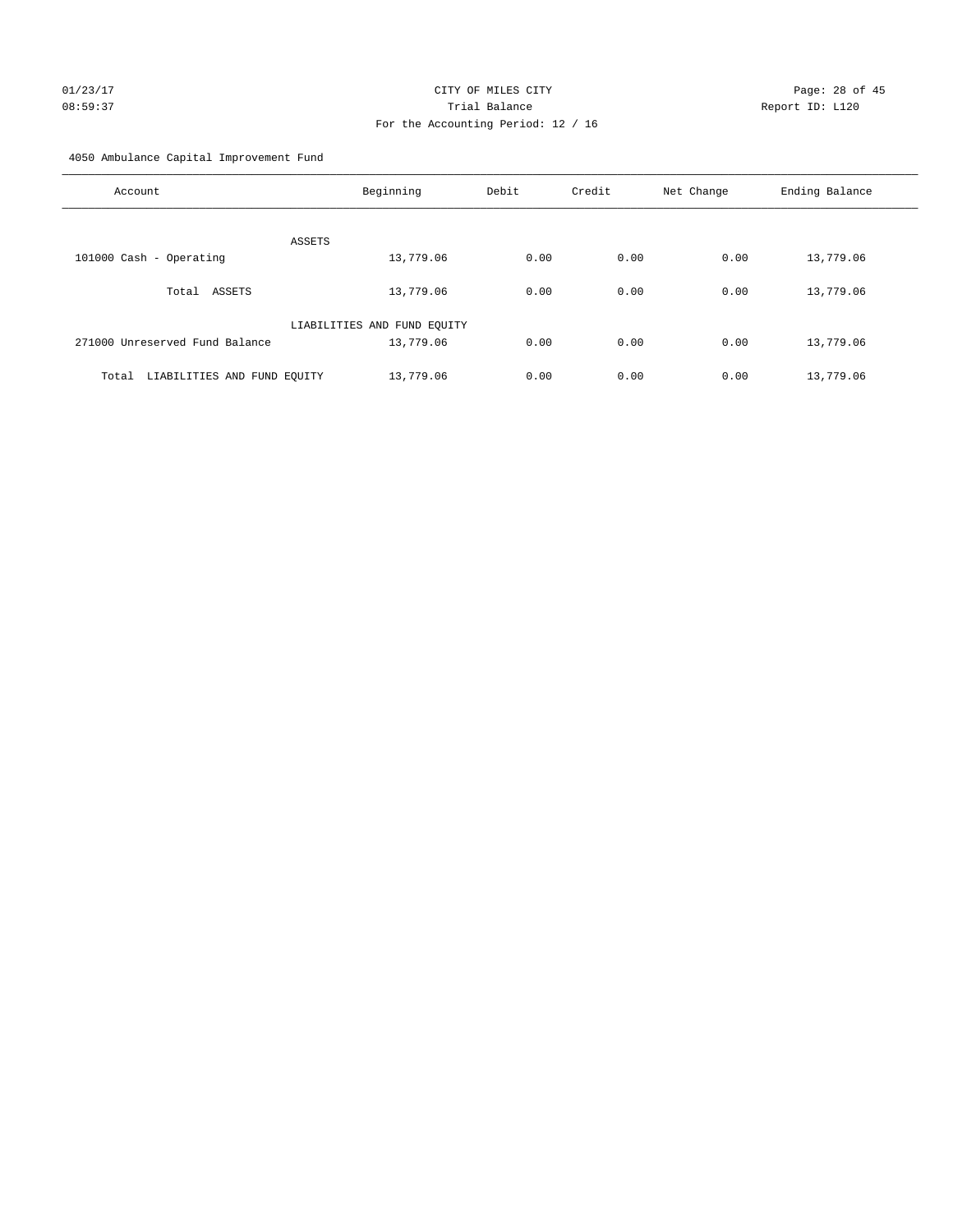# 01/23/17 Page: 29 of 45 08:59:37 Trial Balance Report ID: L120 For the Accounting Period: 12 / 16

## 4056 Airport- Capital Improvement Plan

| Account                              | Beginning                   | Debit | Credit | Net Change | Ending Balance |
|--------------------------------------|-----------------------------|-------|--------|------------|----------------|
|                                      |                             |       |        |            |                |
| ASSETS                               |                             |       |        |            |                |
| 101000 Cash - Operating              | 83,530.12                   | 0.00  | 0.00   | 0.00       | 83,530.12      |
| 172000 Revenues (Credit)             | 10, 339.12)                 | 0.00  | 0.00   | 0.00       | 10, 339.12)    |
| ASSETS<br>Total                      | 73,191.00                   | 0.00  | 0.00   | 0.00       | 73,191.00      |
|                                      | LIABILITIES AND FUND EQUITY |       |        |            |                |
| 271000 Unreserved Fund Balance       | 73,191.00                   | 0.00  | 0.00   | 0.00       | 73,191.00      |
| LIABILITIES AND FUND EQUITY<br>Total | 73,191.00                   | 0.00  | 0.00   | 0.00       | 73,191.00      |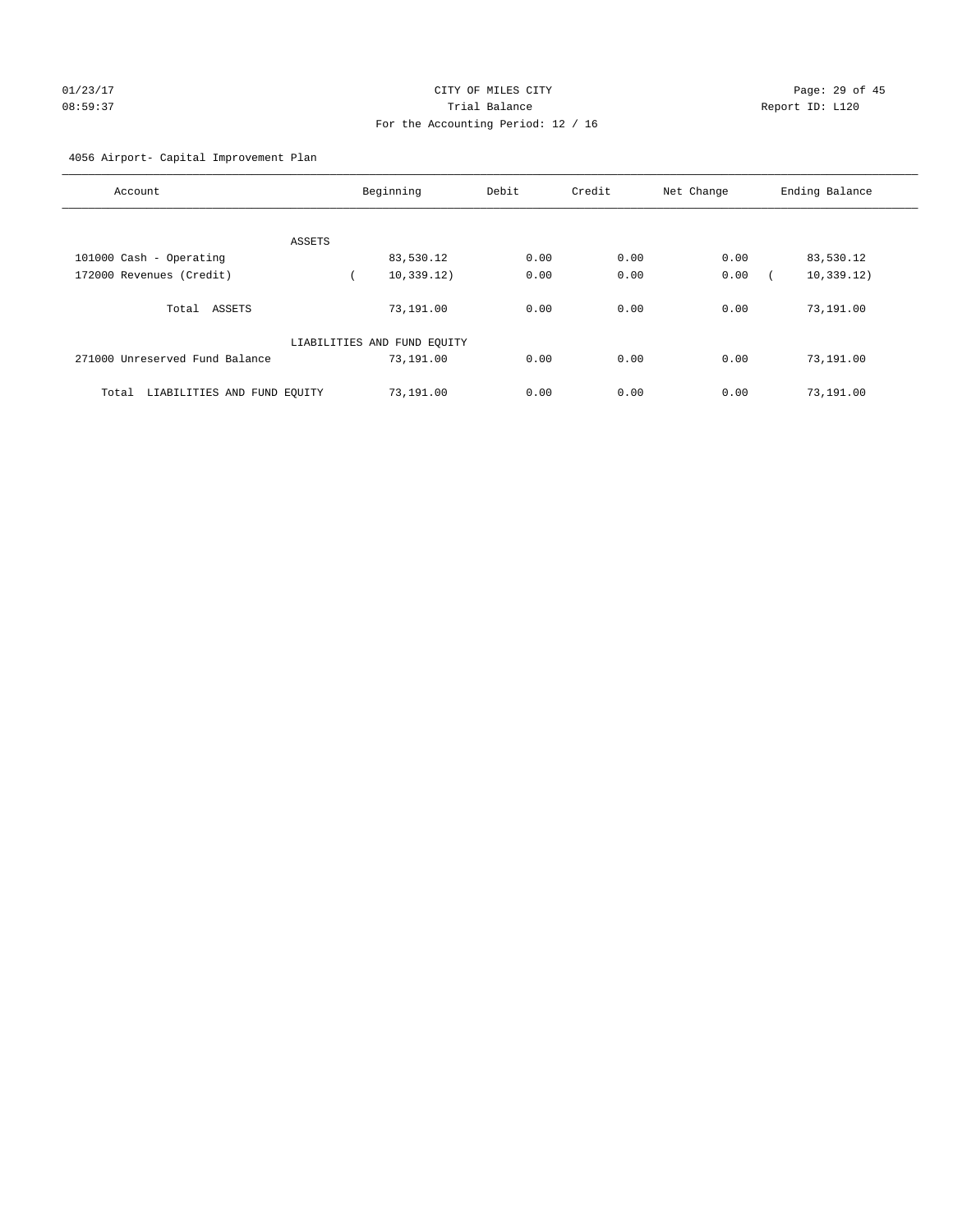# 01/23/17 Page: 30 of 45 08:59:37 Trial Balance Report ID: L120 For the Accounting Period: 12 / 16

4060 CAPITAL IMPROV-PUBLIC WORKS

| Account                              |        | Beginning                   | Debit     | Credit      | Net Change | Ending Balance |
|--------------------------------------|--------|-----------------------------|-----------|-------------|------------|----------------|
|                                      |        |                             |           |             |            |                |
|                                      | ASSETS |                             |           |             |            |                |
| 101000 Cash - Operating              |        | 232,808.79                  | 75,083.85 | 0.00        | 75,083.85  | 307,892.64     |
| 122000 Accounts Receivable           |        | 702.00                      | 0.00      | 0.00        | 0.00       | 702.00         |
| 172000 Revenues (Credit)             |        | 6,496.66)                   | 0.00      | 75,083.85 ( | 75,083.85) | 81,580.51)     |
| Total ASSETS                         |        | 227,014.13                  | 75,083.85 | 75,083.85   | 0.00       | 227,014.13     |
|                                      |        | LIABILITIES AND FUND EQUITY |           |             |            |                |
| 271000 Unreserved Fund Balance       |        | 227,014.13                  | 0.00      | 0.00        | 0.00       | 227,014.13     |
| LIABILITIES AND FUND EQUITY<br>Total |        | 227,014.13                  | 0.00      | 0.00        | 0.00       | 227,014.13     |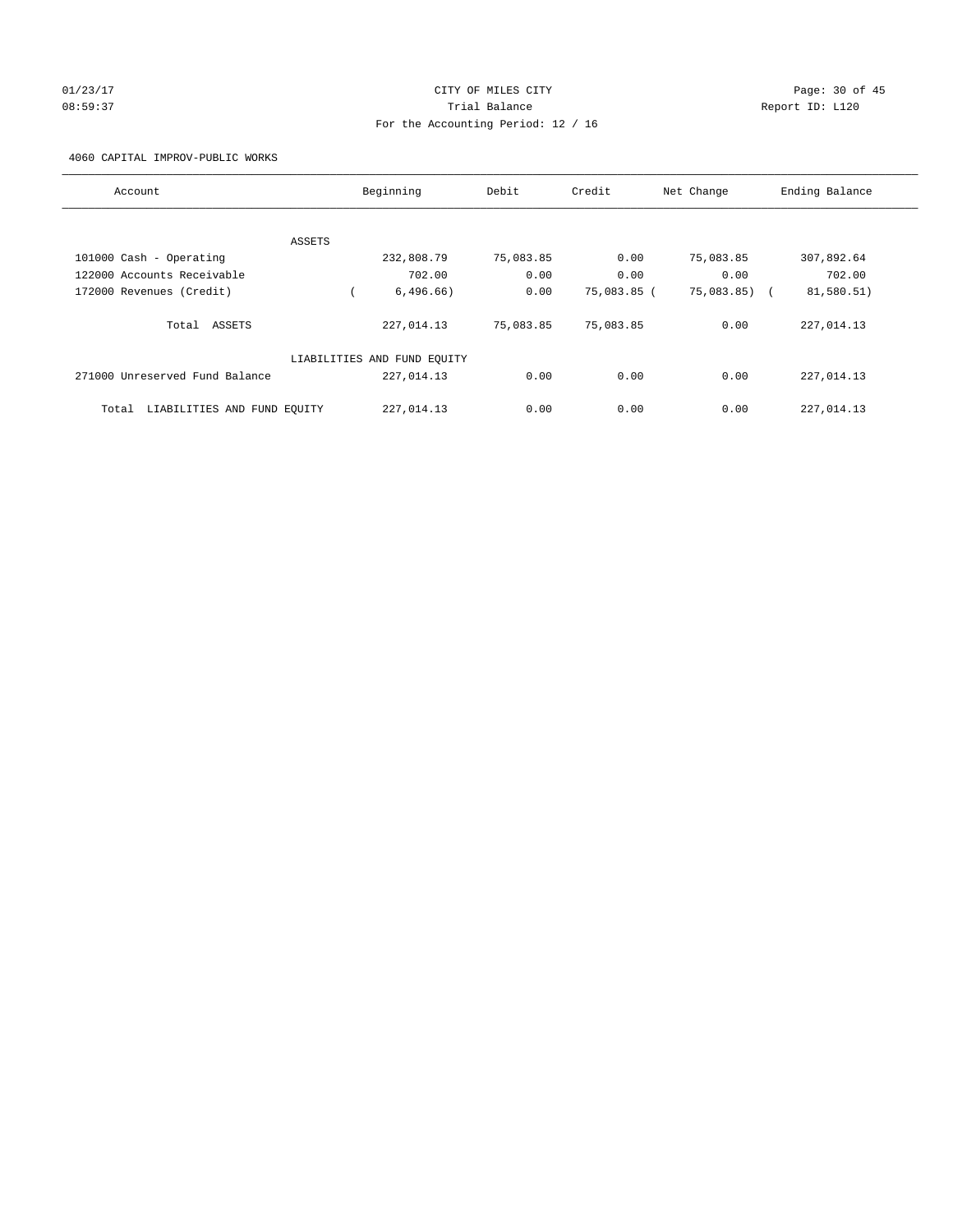## 01/23/17 Page: 31 of 45 08:59:37 Trial Balance Report ID: L120 For the Accounting Period: 12 / 16

#### 5210 WATER UTILITY

| Account                                                   | Beginning                   | Debit       | Credit         | Net Change  | Ending Balance          |
|-----------------------------------------------------------|-----------------------------|-------------|----------------|-------------|-------------------------|
| ASSETS                                                    |                             |             |                |             |                         |
| 101000 Cash - Operating                                   | 2,867,150.96                | 141, 477.71 | 275, 253. 41 ( | 133,775.70) | 2,733,375.26            |
| 101010 Deposit Cash                                       | 99,850.00                   | 3,550.00    | 2,550.00       | 1,000.00    | 100,850.00              |
| 102240 Cash - Replacement & Depreciation                  | 1,489,589.35                | 0.00        | 0.00           | 0.00        | 1,489,589.35            |
| 102250 Cash - System Devlopment Fees                      | 294,833.25                  | 0.00        | 0.00           | 0.00        | 294,833.25              |
| 102270 Cash - Curb Stop Replacement Fee                   | 276,055.40                  | 3,553.40    | 1,910.12       | 1,643.28    | 277,698.68              |
| 102312 RevBnd/CurYearDebt-DNRC/CarbonTank                 | 6,292.67                    | 11,520.52   | 0.00           | 11,520.52   | 17,813.19               |
| 102313 RevBnd/CurYearDebt-DNRC/NE WtrLine (               | 6, 204.49)                  | 11,805.94   | 0.00           | 11,805.94   | 5,601.45                |
| 102315 RevBnd/CurYearDebt-ARRA/NE Water Li(               | 1,488.88)                   | 1,473.96    | 0.00           | 1,473.96    | 14.92)                  |
| 102322 RevBnd/Reserve-DNRC/CarbonTank                     | 153,009.00                  | 0.00        | 0.00           | 0.00        | 153,009.00              |
| 102323 RevBnd/Reserve-DNRC/NE WtrLine                     | 128,653.00                  | 0.00        | 0.00           | 0.00        | 128,653.00              |
| 102325 RevBnd/Reserve-ARRA B-NE Waterline                 | 18,245.00                   | 0.00        | 0.00           | 0.00        | 18,245.00               |
| 103000 Petty Cash                                         | 330.00                      | 0.00        | 0.00           | 0.00        | 330.00                  |
| 122000 Accounts Receivable                                | 163,601.52                  | 142,937.86  | 142,056.48     | 881.38      | 164,482.90              |
| 122020 Accounts Receivable-\$2.00 State Ass(              | 4.00)                       | 0.00        | 0.00           | 0.00        | $\left($<br>4.00)       |
| 132000 Due From Government (Short Term)                   | 11,027.93                   | 0.00        | 0.00           | 0.00        | 11,027.93               |
| 162000 Deferred outflows-GASB68                           | 35,161.00                   | 0.00        | 0.00           | 0.00        | 35,161.00               |
| 172000 Revenues (Credit)<br>$\left($                      | 1,069,334.97)               | 0.00        | 139,858.62 (   | 139,858.62) | 1,209,193.59)           |
| 181000 Land                                               | 41,844.00                   | 0.00        | 0.00           | 0.00        | 41,844.00               |
| 182000 Buildings                                          | 22,997.00                   | 0.00        | 0.00           | 0.00        | 22,997.00               |
| 182100 Allowance for Depr - Buildings (Cre(               | 22,997.00)                  | 0.00        | 0.00           | 0.00        | 22,997.00)              |
| 186000 Machinery and Equipment                            | 427, 225.70                 | 0.00        | 0.00           | 0.00        | 427, 225.70             |
| 186100 Allowance for Depr - Machinery & Eq(               | 265, 339.00)                | 0.00        | 0.00           | 0.00        | $265, 339.00$ )         |
| 188000 Const. Work in Progress-NE Wtr Line                | 81,951.75                   | 0.00        | 0.00           | 0.00        | 81,951.75               |
| 189100 Source of Supply                                   | 3, 448, 234.49              | 0.00        | 0.00           | 0.00        | 3,448,234.49            |
| 189110 Allowance for Depreciation - Source(               | 569,298.00)                 | 0.00        | 0.00           | 0.00        | 569,298.00)<br>$\left($ |
| 189300 Treatment Plant                                    | 3,716,158.00                | 0.00        | 0.00           | 0.00        | 3,716,158.00            |
| 189310 Allowance for Depr - Treatment Plan(               | 1,895,615.00)               | 0.00        | 0.00           | 0.00        | (1,895,615.00)          |
| 189400 Transmission & Distribution                        | 12,964,779.77               | 0.00        | 0.00           | 0.00        | 12,964,779.77           |
| 189410 Allowance for Depr - Trans & Distri( 3,749,501.00) |                             | 0.00        | 0.00           | 0.00        | 3,749,501.00)           |
| Total ASSETS                                              | 18,667,207.45               | 316, 319.39 | 561,628.63 (   | 245,309.24) | 18, 421, 898.21         |
|                                                           | LIABILITIES AND FUND EQUITY |             |                |             |                         |
| 202000 Accounts Payable                                   | 0.00                        | 176,208.44  | 176,208.44     | 0.00        | 0.00                    |
| 214000 Deposits Payable                                   | 100,000.00                  | 2,550.00    | 3,550.00       | 1,000.00    | 101,000.00              |
| 214010 Refunds Payable<br>$\left($                        | 350.44)                     | 500.04      | 660.98         | 160.94      | 189.50)                 |
| 223899 Deferred inflows-GASB 68                           | 49,087.00                   | 0.00        | 0.00           | 0.00        | 49,087.00               |
| 231000 BONDS PAYABLE                                      | 4,665,000.00                | 0.00        | 0.00           | 0.00        | 4,665,000.00            |
| 237000 Net Pension liability-GASB 68                      | 473,885.00                  | 0.00        | 0.00           | 0.00        | 473,885.00              |
| 238000 Other Post Employment Benefits                     | 5,459.00                    | 0.00        | 0.00           | 0.00        | 5,459.00                |
| 239000 Compensated Absences Payable                       | 91,620.00                   | 0.00        | 0.00           | 0.00        | 91,620.00               |
| 242000 Expenditures (Debit)                               | 712,702.82)                 | 246,723.18  | 253.00 (       | 246,470.18) | 959,173.00)             |
| 250300 Reserve Revenue Bond - Current Debt                | 323, 303.85                 | 0.00        | 0.00           | 0.00        | 323, 303.85             |
| 250500 Reserve - System Dev Fees                          | 171,098.25                  | 0.00        | 0.00           | 0.00        | 171,098.25              |
| 250600 Reserve for Replacement & Depreciat                | 1,351,889.30                | 0.00        | 0.00           | 0.00        | 1,351,889.30            |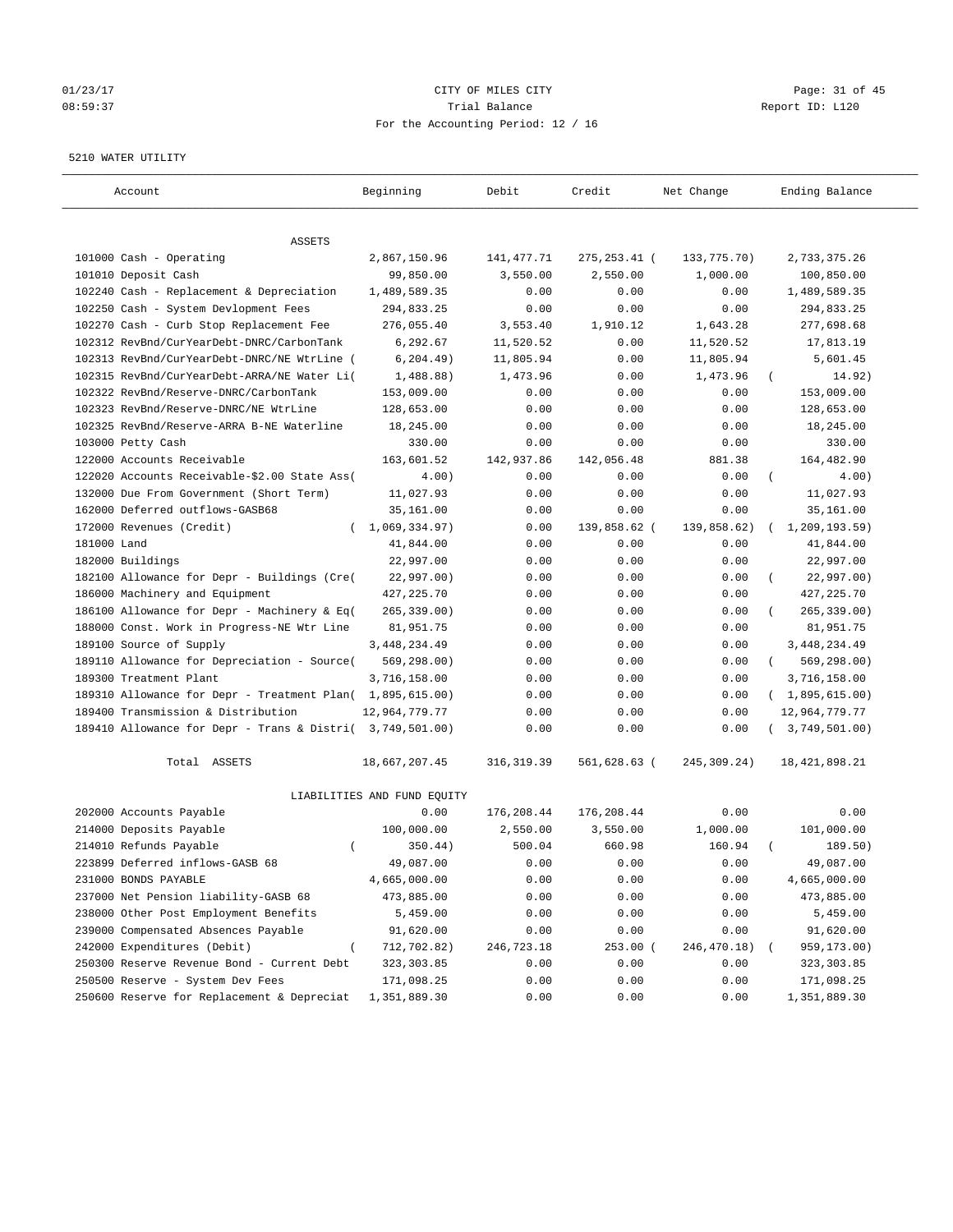# $CITY$  OF MILES  $CITY$  and  $CITY$  and  $Page: 32 of 45$ 08:59:37 Trial Balance Trial Balance Report ID: L120 For the Accounting Period: 12 / 16

5210 WATER UTILITY

| Account                              | Beginning     | Debit      | Credit     | Net Change  | Ending Balance |
|--------------------------------------|---------------|------------|------------|-------------|----------------|
| 271000 Unreserved Fund Balance       | 479,092.93)   | 0.00       | 0.00       | 0.00        | 479,092.93)    |
| 272000 Unreserved Retained Earnings  | 12,628,011.24 | 0.00       | 0.00       | 0.00        | 12,628,011.24  |
| LIABILITIES AND FUND EQUITY<br>Total | 18,667,207.45 | 425,981.66 | 180,672.42 | 245,309.24) | 18,421,898.21  |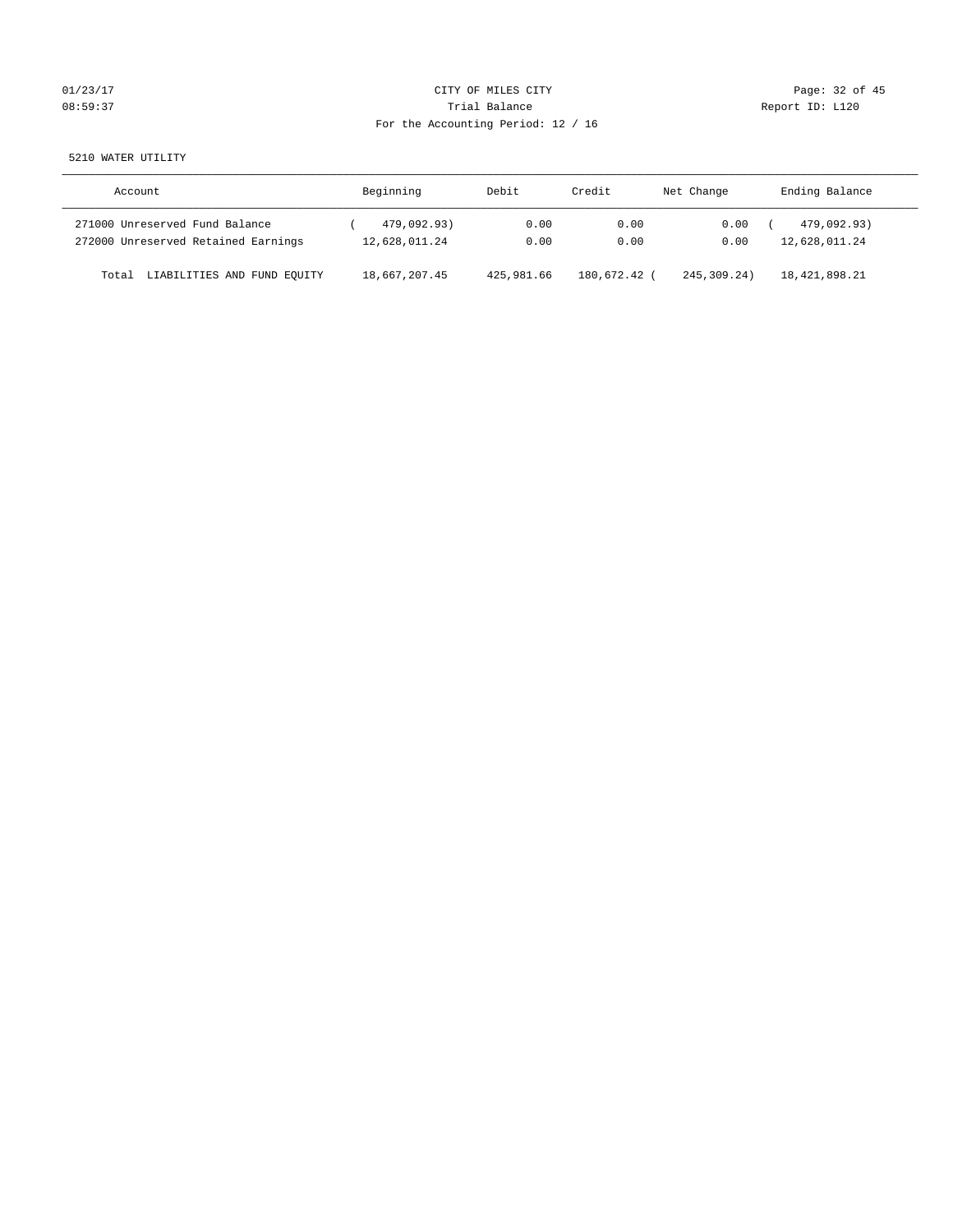# 01/23/17 Page: 33 of 45 08:59:37 CHERRY Trial Balance CHERRY Report ID: L120 For the Accounting Period: 12 / 16

## 5310 SEWER UTILITY

| Account                                     | Beginning                   | Debit       | Credit                      | Net Change      | Ending Balance    |
|---------------------------------------------|-----------------------------|-------------|-----------------------------|-----------------|-------------------|
| <b>ASSETS</b>                               |                             |             |                             |                 |                   |
| 101000 Cash - Operating                     | 455,712.20                  | 164,639.19  | 107,634.17                  | 57,005.02       | 512,717.22        |
| 102240 Cash - Replacement & Depreciation    | 195,098.39                  | 0.00        | 0.00                        | 0.00            | 195,098.39        |
| 102250 Cash - System Devlopment Fees        | 144,120.91                  | 0.00        | 0.00                        | 0.00            | 144,120.91        |
| 102279 WWtr Treatment Plant-Phase II Const( | 1,428,437.01)               | 764,861.00  | 23,300.58                   | 741,560.42      | 686,876.59)       |
| 102280 WWtr Treatment Plant-Phase I Constr  | 678,063.46                  | 340,000.00  | 0.00                        | 340,000.00      | 1,018,063.46      |
| 102316 RevBnd/CurYearDebt-Phase 1 Haynes L  | 91,982.65                   | 8,398.75    | 0.00                        | 8,398.75        | 100,381.40        |
| 102317 RevBnd/CurYearDebt-WWTP Phase II     | 139, 413. 20                | 27,882.64   | 122,829.45 (                | 94, 946.81)     | 44, 466.39        |
| 102390 REV BOND/RESERVE-Sewer Phase 1       | 101,735.00                  | 0.00        | 0.00                        | 0.00            | 101,735.00        |
| 102396 REV BOND/RESERVE-SEWER PHASE II      | 2,368.00                    | 0.00        | 0.00                        | 0.00            | 2,368.00          |
| 122000 Accounts Receivable                  | 192,757.14                  | 165,079.73  | 161,967.90                  | 3, 111.83       | 195,868.97        |
| 132000 Due From Government (Short Term)     | 11,027.93                   | 0.00        | 0.00                        | 0.00            | 11,027.93         |
| 162000 Deferred outflows-GASB68             | 28,579.00                   | 0.00        | 0.00                        | 0.00            | 28,579.00         |
| 172000 Revenues (Credit)<br>$\left($        | 900, 319.00)                | 0.00        | 1,271,248.52                | 1, 271, 248.52) | 2, 171, 567.52)   |
| 181000 Land                                 | 2.00                        | 0.00        | 0.00                        | 0.00            | 2.00              |
| 186000 Machinery and Equipment              | 742,196.54                  | 0.00        | 0.00                        | 0.00            | 742,196.54        |
| 186100 Allowance for Depr - Machinery & Eq( | 419,509.00)                 | 0.00        | 0.00                        | 0.00            | 419,509.00)       |
| 188000 Const. Work in Progress-NE Wtr Line  | 436,099.60                  | 0.00        | 0.00                        | 0.00            | 436,099.60        |
| 189300 Treatment Plant                      | 4,648,138.96                | 0.00        | 0.00                        | 0.00            | 4,648,138.96      |
| 189310 Allowance for Depr - Treatment Plan( | 1,346,808.00)               | 0.00        | 0.00                        | 0.00            | (1, 346, 808.00)  |
| 189400 Transmission & Distribution          | 4,028,819.40                | 0.00        | 0.00                        | 0.00            | 4,028,819.40      |
| 189410 Allowance for Depr - Trans & Distri( | 1,402,371.00)               | 0.00        | 0.00                        | 0.00            | (1, 402, 371, 00) |
| Total ASSETS                                | 6,398,670.37                |             | 1,470,861.31 1,686,980.62 ( | 216, 119.31)    | 6,182,551.06      |
|                                             | LIABILITIES AND FUND EQUITY |             |                             |                 |                   |
| 202000 Accounts Payable                     | 0.00                        | 158,799.04  | 158,799.04                  | 0.00            | 0.00              |
| 223899 Deferred inflows-GASB 68             | 39,898.00                   | 0.00        | 0.00                        | 0.00            | 39,898.00         |
| 231300 Bonds Pay 1979 Issue                 | 1,275,000.00                | 0.00        | 0.00                        | 0.00            | 1,275,000.00      |
| 237000 Net Pension liability-GASB 68        | 385,177.00                  | 0.00        | 0.00                        | 0.00            | 385,177.00        |
| 238000 Other Post Employment Benefits       | 4,469.00                    | 0.00        | 0.00                        | 0.00            | 4,469.00          |
| 239000 Compensated Absences Payable         | 73,362.00                   | 0.00        | 0.00                        | 0.00            | 73,362.00         |
| 242000 Expenditures (Debit)<br>$\left($     | 2,077,530.12)               | 217,482.81  | $1,363.50$ (                | 216, 119. 31)   | 2, 293, 649.43)   |
| 250500 Reserve - System Dev Fees            | 82,925.91                   | 0.00        | 0.00                        | 0.00            | 82,925.91         |
| 250600 Reserve for Replacement & Depreciat  | 1,666,491.83                | 0.00        | 0.00                        | 0.00            | 1,666,491.83      |
| 271000 Unreserved Fund Balance<br>$\left($  | 362,628.93)                 | 0.00        | 0.00                        | 0.00            | 362,628.93)       |
| 272000 Unreserved Retained Earnings         | 5, 311, 505.68              | 0.00        | 0.00                        | 0.00            | 5, 311, 505.68    |
| Total LIABILITIES AND FUND EQUITY           | 6,398,670.37                | 376, 281.85 | 160, 162. 54 (              | 216, 119. 31)   | 6,182,551.06      |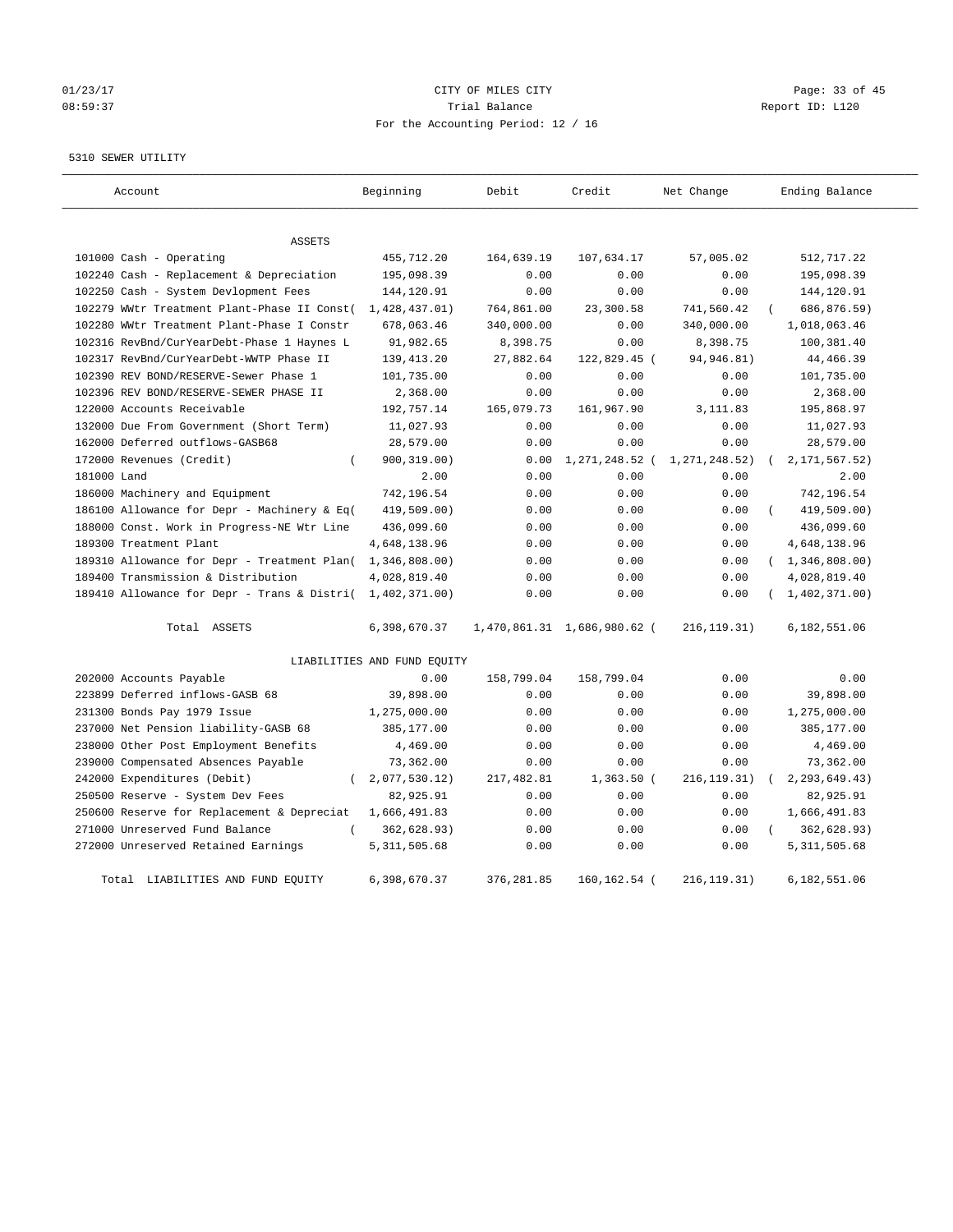# $O1/23/17$  Page: 34 of 45 08:59:37 Trial Balance Report ID: L120 For the Accounting Period: 12 / 16

#### 5510 AMBULANCE FUND

| Account                                           | Beginning                   | Debit      | Credit        | Net Change    | Ending Balance            |
|---------------------------------------------------|-----------------------------|------------|---------------|---------------|---------------------------|
| <b>ASSETS</b>                                     |                             |            |               |               |                           |
| 101000 Cash - Operating<br>$\left($               | 234, 272. 77)               | 42,940.22  | 44, 111. 51 ( | $1, 171.29$ ( | 235, 444.06)              |
| 113211 Taxes Receivable - Real 2011               | 19.68                       | 0.00       | 0.00          | 0.00          | 19.68                     |
| 113213 Tax Receivables Real-2013<br>$\left($      | 0.06)                       | 0.00       | 0.00          | 0.00          | 0.06)                     |
| 113214 Taxes Receivable- Real 2014                | 2.29                        | 0.00       | 0.00          | 0.00          | 2.29                      |
| 113215 Tax Receivables Real-2015                  | 20.25                       | 0.00       | 0.00          | 0.00          | 20.25                     |
| 113216 Tax Receivables real-2016<br>$\left($      | 3,869.93)                   | 0.81       | 835.65 (      | 834.84)       | 4,704.77)<br>$\left($     |
| 115208 Taxes Receivable - Personal 2008           | 0.01                        | 0.00       | 0.00          | 0.00          | 0.01                      |
| 115214 Taxes Receivable Personal 2014<br>$\left($ | 0.01)                       | 0.00       | 0.00          | 0.00          | 0.01)                     |
| 115215 Taxes Receivable Personal-2015             | 0.12                        | 0.00       | 0.00          | 0.00          | 0.12                      |
| 115216 Tax receivable personal-2016               | 8.65                        | 0.00       | $1.88$ (      | 1.88)         | 6.77                      |
| 122000 Accounts Receivable                        | 367,897.24                  | 67, 152.35 | 66,725.41     | 426.94        | 368, 324. 18              |
| 122100 Acct Receivable<br>$\epsilon$              | 204, 915. 20)               | 0.00       | 0.00          | 0.00          | 204, 915.20)              |
| 162000 Deferred outflows-GASB68                   | 24,356.00                   | 0.00       | 0.00          | 0.00          | 24,356.00                 |
| 172000 Revenues (Credit)<br>$\left($              | 291,402.36)                 | 0.81       | 68,818.05 (   | 68,817.24)    | 360,219.60)               |
| 186000 Machinery and Equipment                    | 411, 482.11                 | 0.00       | 0.00          | 0.00          | 411, 482.11               |
| 186100 Allowance for Depr - Machinery & Eq(       | 245,859.00)                 | 0.00       | 0.00          | 0.00          | 245,859.00)               |
| Total ASSETS<br>$\left($                          | 176,532.98)                 | 110,094.19 | 180,492.50 (  | 70, 398.31)   | 246,931.29)<br>$\sqrt{2}$ |
|                                                   | LIABILITIES AND FUND EQUITY |            |               |               |                           |
| 202000 Accounts Payable                           | 0.00                        | 12,466.02  | 12,466.02     | 0.00          | 0.00                      |
| 223100 Deferred Revenue - Real Prop Taxes (       | 3,947.22)                   | 835.65     | $0.81$ (      | 834.84)       | 4,782.06)                 |
| 223200 Deferred Revenue - Pers Prop Taxes (       | 10.81)                      | 1.88       | 0.00(         | 1.88)         | 12.69)                    |
| 223899 Deferred inflows-GASB 68                   | 16,741.00                   | 0.00       | 0.00          | 0.00          | 16,741.00                 |
| 235000 CONTRACTS/NOTES/LOANS PAYABLE              | 13,180.35                   | 0.00       | 0.00          | 0.00          | 13,180.35                 |
| 237000 Net Pension liability-GASB 68              | 123,016.00                  | 0.00       | 0.00          | 0.00          | 123,016.00                |
| 238000 Other Post Employment Benefits             | 2,330.00                    | 0.00       | 0.00          | 0.00          | 2,330.00                  |
| 239000 Compensated Absences Payable               | 19,147.00                   | 0.00       | 0.00          | 0.00          | 19,147.00                 |
| 242000 Expenditures (Debit)<br>$\left($           | 241, 431.03)                | 69,561.59  | 0.00(         | 69,561.59)    | 310,992.62)               |
| 271000 Unreserved Fund Balance<br>$\sqrt{ }$      | 121, 630.00)                | 0.00       | 0.00          | 0.00          | 121, 630.00)              |
| 272000 Unreserved Retained Earnings               | 16,071.73                   | 0.00       | 0.00          | 0.00          | 16,071.73                 |
| Total LIABILITIES AND FUND EQUITY<br>$\left($     | 176,532.98)                 | 82,865.14  | 12,466.83 (   | 70,398.31)    | 246,931.29)               |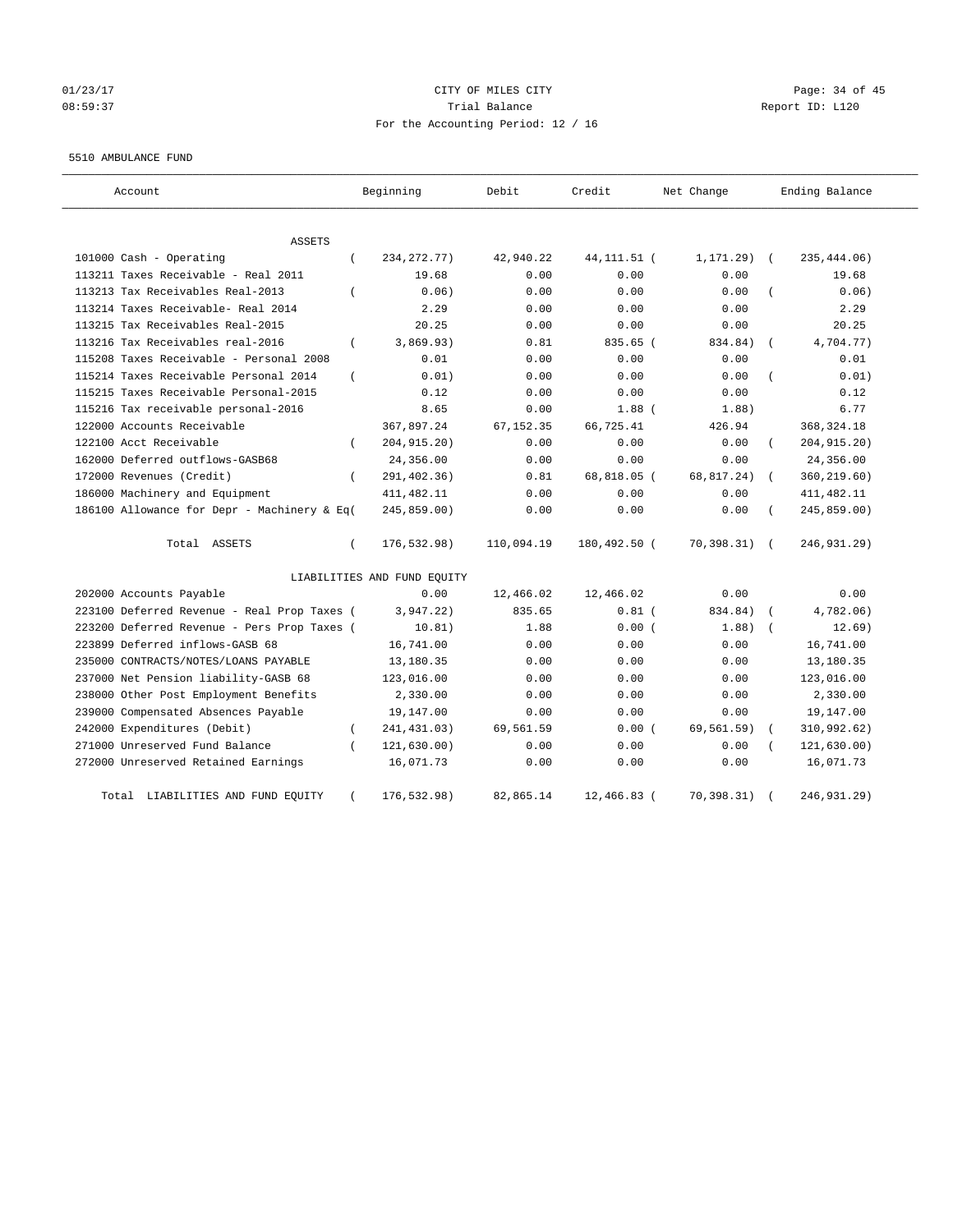# 01/23/17 Page: 35 of 45 08:59:37 Trial Balance Report ID: L120 For the Accounting Period: 12 / 16

## 5610 AIRPORT OPERATING

| Account                                            | Beginning                   | Debit     | Credit       | Net Change | Ending Balance           |
|----------------------------------------------------|-----------------------------|-----------|--------------|------------|--------------------------|
| ASSETS                                             |                             |           |              |            |                          |
| 101000 Cash - Operating                            | 76,900.22                   | 16,338.31 | 46,186.40 (  | 29,848.09) | 47,052.13                |
| 101100 Cash-FAA Grant/St Loan-2008                 | 6,748.74                    | 0.00      | 0.00         | 0.00       | 6,748.74                 |
| 102230 Cash - Surplus/Credit Card Acct<br>$\left($ | 6.47)                       | 3,764.31  | 3,764.31     | 0.00       | 6.47)                    |
| 103000 Petty Cash                                  | 100.00                      | 0.00      | 0.00         | 0.00       | 100.00                   |
| 113211 Taxes Receivable - Real 2011                | 11.57                       | 0.00      | 0.00         | 0.00       | 11.57                    |
| 113213 Tax Receivables Real-2013                   | 0.12)                       | 0.00      | 0.00         | 0.00       | 0.12)                    |
| 113214 Taxes Receivable- Real 2014                 | 3.45                        | 0.00      | 0.00         | 0.00       | 3.45                     |
| 113215 Tax Receivables Real-2015                   | 30.40                       | 0.00      | 0.00         | 0.00       | 30.40                    |
| 113216 Tax Receivables real-2016<br>$\left($       | 5,804.91)                   | 1.21      | $1,253.47$ ( | 1,252.26)  | 7,057.17)                |
| 115208 Taxes Receivable - Personal 2008            | 0.02                        | 0.00      | 0.00         | 0.00       | 0.02                     |
| 115215 Taxes Receivable Personal-2015              | 0.20                        | 0.00      | 0.00         | 0.00       | 0.20                     |
| 115216 Tax receivable personal-2016                | 12.99                       | 0.00      | $2.83$ (     | 2.83)      | 10.16                    |
| 132000 Due From Government (Short Term)            | 306,196.40                  | 0.00      | 0.00         | 0.00       | 306,196.40               |
| 141000 Prepaid Expense                             | 4,615.00                    | 0.00      | 0.00         | 0.00       | 4,615.00                 |
| 162000 Deferred outflows-GASB68                    | 6,871.00                    | 0.00      | 0.00         | 0.00       | 6,871.00                 |
| 172000 Revenues (Credit)                           | 640,811.63)                 | 256.21    | 16,593.31 (  | 16,337.10) | 657, 148.73)<br>$\left($ |
| 181000 Land                                        | 19,983.00                   | 0.00      | 0.00         | 0.00       | 19,983.00                |
| 182000 Buildings                                   | 677,537.00                  | 0.00      | 0.00         | 0.00       | 677,537.00               |
| 182100 Allowance for Depr - Buildings (Cre(        | 358,424.00)                 | 0.00      | 0.00         | 0.00       | 358,424.00)              |
| 184000 Improvements Other Than Buildings           | 8,543,759.48                | 0.00      | 0.00         | 0.00       | 8,543,759.48             |
| 184100 Allowance for Depr - Imp Other Than(        | 2,580,004.00)               | 0.00      | 0.00         | 0.00       | 2,580,004.00             |
| 186000 Machinery and Equipment                     | 907,191.59                  | 0.00      | 0.00         | 0.00       | 907,191.59               |
| 186100 Allowance for Depr - Machinery & Eq(        | 387,207.00)                 | 0.00      | 0.00         | 0.00       | 387,207.00)              |
| 188000 Const. Work in Progress-NE Wtr Line         | 4, 424, 881. 78             | 0.00      | 0.00         | 0.00       | 4, 424, 881.78           |
|                                                    |                             |           |              |            |                          |
| Total ASSETS                                       | 11,002,584.71               | 20,360.04 | 67,800.32 (  | 47,440.28) | 10,955,144.43            |
|                                                    | LIABILITIES AND FUND EQUITY |           |              |            |                          |
| 202000 Accounts Payable                            | 266,216.05                  | 31,676.83 | 31,676.83    | 0.00       | 266,216.05               |
| 223100 Deferred Revenue - Real Prop Taxes (        | 5,920.83)                   | 1,253.47  | $1.21$ (     | 1, 252.26) | 7,173.09)                |
| 223200 Deferred Revenue - Pers Prop Taxes (        | 16.21)                      | 2.83      | 0.00(        | 2.83)      | 19.04)                   |
| 223899 Deferred inflows-GASB 68                    | 9,592.00                    | 0.00      | 0.00         | 0.00       | 9,592.00                 |
| 235000 CONTRACTS/NOTES/LOANS PAYABLE               | 7,801.10                    | 0.00      | 0.00         | 0.00       | 7,801.10                 |
| 235140 LTrm Pay/Intercap-Runway                    | 35,649.13                   | 0.00      | 0.00         | 0.00       | 35,649.13                |
| 235150 LTrm Pay/MT Aeronautics                     | 9,842.00                    | 0.00      | 0.00         | 0.00       | 9,842.00                 |
| 235160 LTrm Pay/MT Aeronautics (2)                 | 152,577.00                  | 0.00      | 0.00         | 0.00       | 152,577.00               |
| 237000 Net Pension liability-GASB 68               | 92,598.00                   | 0.00      | 0.00         | 0.00       | 92,598.00                |
| 238000 Other Post Employment Benefits              | 1,266.00                    | 0.00      | 0.00         | 0.00       | 1,266.00                 |
| 239000 Compensated Absences Payable                | 6,943.00                    | 0.00      | 0.00         | 0.00       | 6,943.00                 |
| 242000 Expenditures (Debit)<br>$\overline{(\ }$    | 545, 771.84)                | 46,185.19 | 0.00(        | 46,185.19) | 591,957.03)              |
| 250600 Reserve for Replacement & Depreciat         | 18,913.67                   | 0.00      | 0.00         | 0.00       | 18,913.67                |
| 271000 Unreserved Fund Balance<br>$\left($         | 80,253.00)                  | 0.00      | 0.00         | 0.00       | 80,253.00)               |
| 272000 Unreserved Retained Earnings                | 11,033,148.64               | 0.00      | 0.00         | 0.00       | 11,033,148.64            |
| Total LIABILITIES AND FUND EQUITY                  | 11,002,584.71               | 79,118.32 | 31,678.04 (  | 47,440.28) | 10,955,144.43            |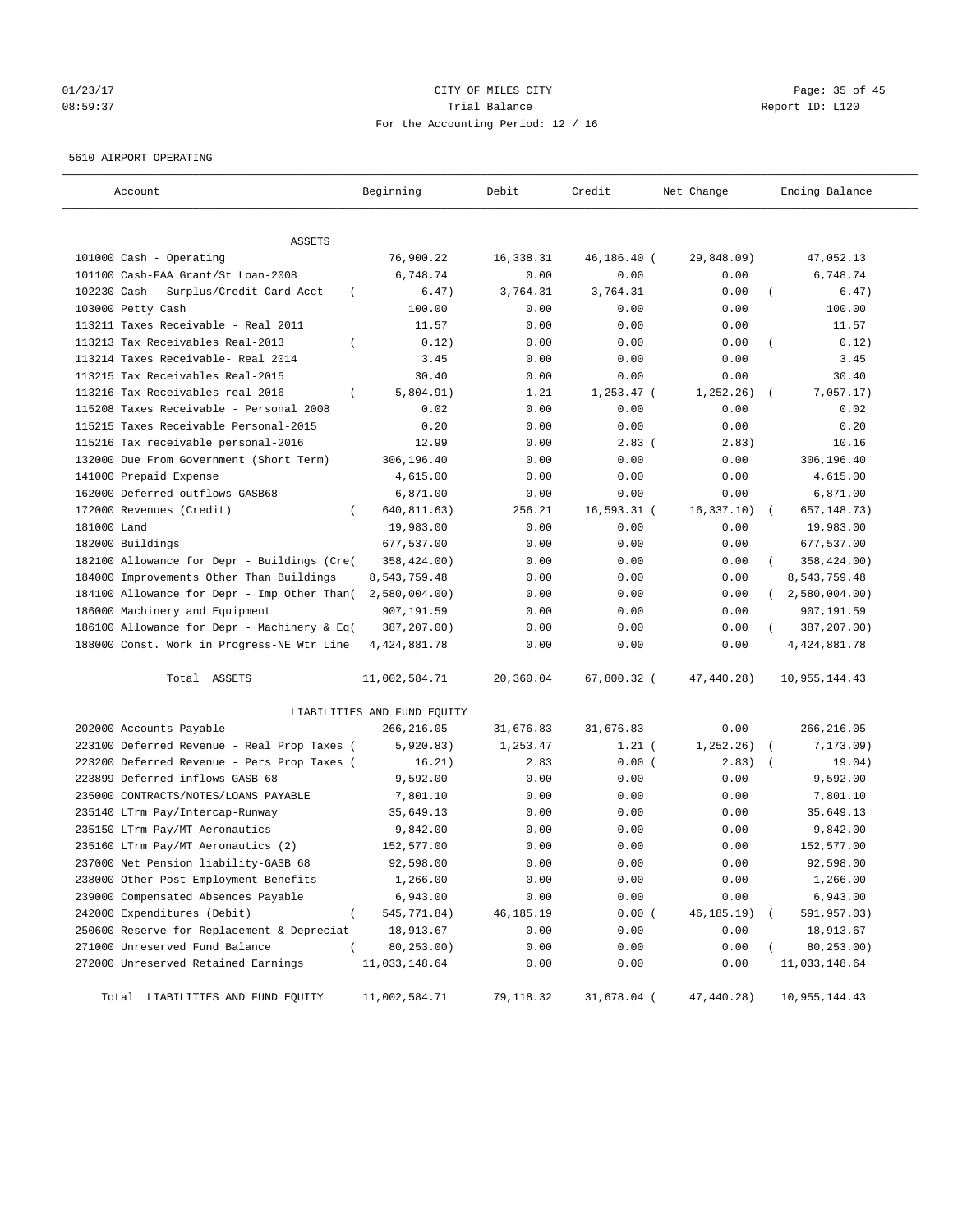## $O1/23/17$  Page: 36 of 45 08:59:37 Trial Balance Report ID: L120 For the Accounting Period: 12 / 16

#### 6040 PUBLIC WORKS

| Account                              | Beginning                   | Debit     | Credit      | Net Change    | Ending Balance |
|--------------------------------------|-----------------------------|-----------|-------------|---------------|----------------|
|                                      |                             |           |             |               |                |
| ASSETS                               |                             |           |             |               |                |
| 101000 Cash - Operating              | 44,397.32                   | 29,560.26 | 15,576.63   | 13,983.63     | 58,380.95      |
| 172000 Revenues (Credit)             | 37,629.00                   | 0.00      | 29,560.26 ( | $29,560.26$ ( | 67, 189.26     |
| Total ASSETS                         | 6,768.32                    | 29,560.26 | 45,136.89 ( | 15,576.63) (  | 8,808.31)      |
|                                      | LIABILITIES AND FUND EQUITY |           |             |               |                |
| 202000 Accounts Payable              | 0.00                        | 2,753.29  | 2,753.29    | 0.00          | 0.00           |
| 239000 Compensated Absences Payable  | 13,896.00                   | 0.00      | 0.00        | 0.00          | 13,896.00      |
| 242000 Expenditures (Debit)          | 74,744.04)                  | 15,576.63 | 0.00(       | 15,576.63) (  | 90, 320.67)    |
| 271000 Unreserved Fund Balance       | 29,119.09)                  | 0.00      | 0.00        | 0.00          | 29,119.09)     |
| 272000 Unreserved Retained Earnings  | 96,735.45                   | 0.00      | 0.00        | 0.00          | 96,735.45      |
| LIABILITIES AND FUND EQUITY<br>Total | 6,768.32                    | 18,329.92 | 2,753.29 (  | 15,576.63)    | 8,808.31)      |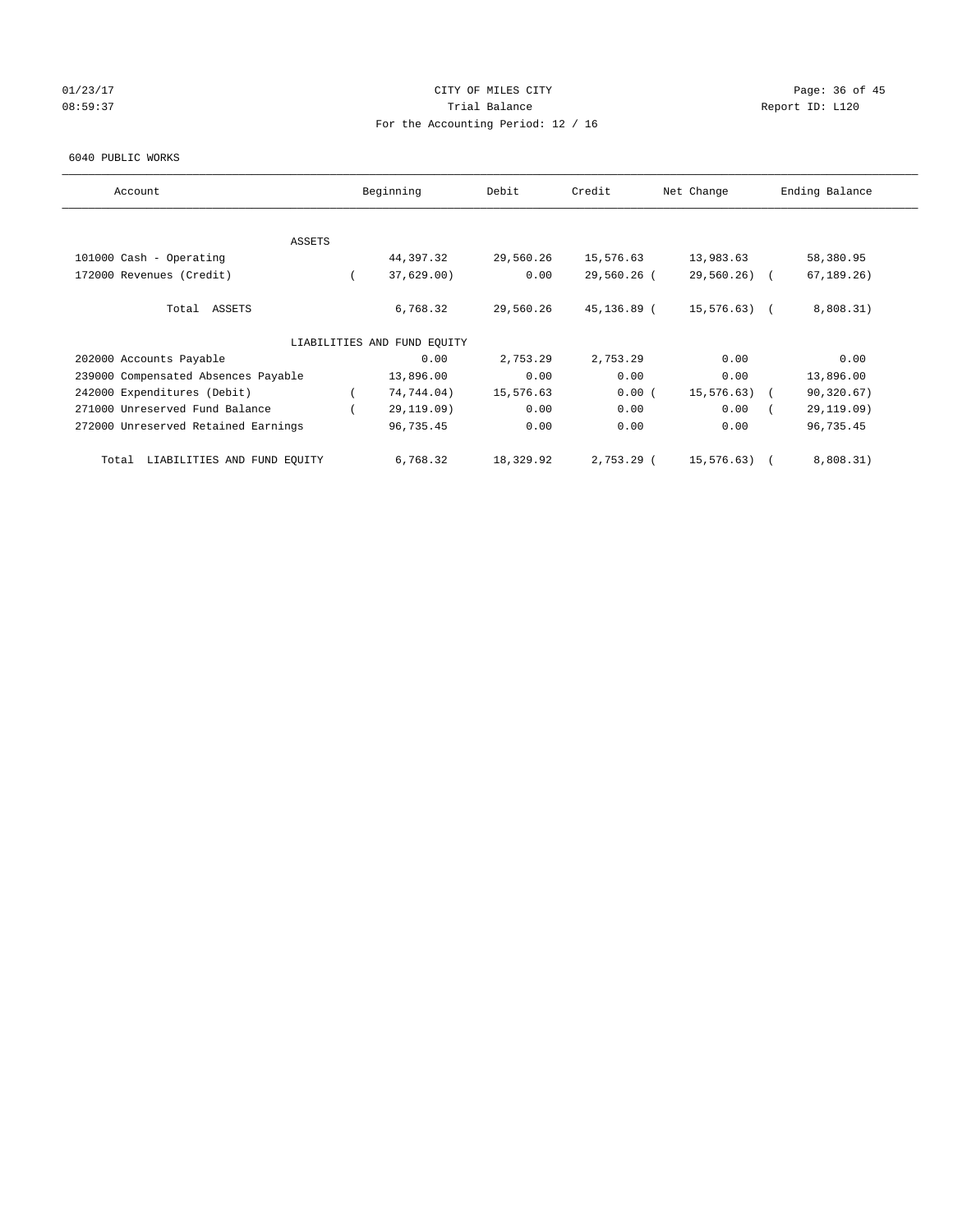## 01/23/17 Page: 37 of 45 08:59:37 CHERRY Trial Balance CHERRY Report ID: L120 For the Accounting Period: 12 / 16

## 7370 TBID

| Account                              | Beginning                   | Debit    | Credit   | Net Change | Ending Balance |
|--------------------------------------|-----------------------------|----------|----------|------------|----------------|
|                                      |                             |          |          |            |                |
|                                      | ASSETS                      |          |          |            |                |
| 101000 Cash - Operating              | 0.00                        | 1,028.00 | 1,028.00 | 0.00       | 0.00           |
| Total ASSETS                         | 0.00                        | 1,028.00 | 1,028.00 | 0.00       | 0.00           |
|                                      | LIABILITIES AND FUND EQUITY |          |          |            |                |
| 202000 Accounts Payable              | 0.00                        | 1,028.00 | 1,028.00 | 0.00       | 0.00           |
| 212500 Due to Others                 | 0.00                        | 1,028.00 | 1,028.00 | 0.00       | 0.00           |
|                                      |                             |          |          |            |                |
| LIABILITIES AND FUND EQUITY<br>Total | 0.00                        | 2,056.00 | 2,056.00 | 0.00       | 0.00           |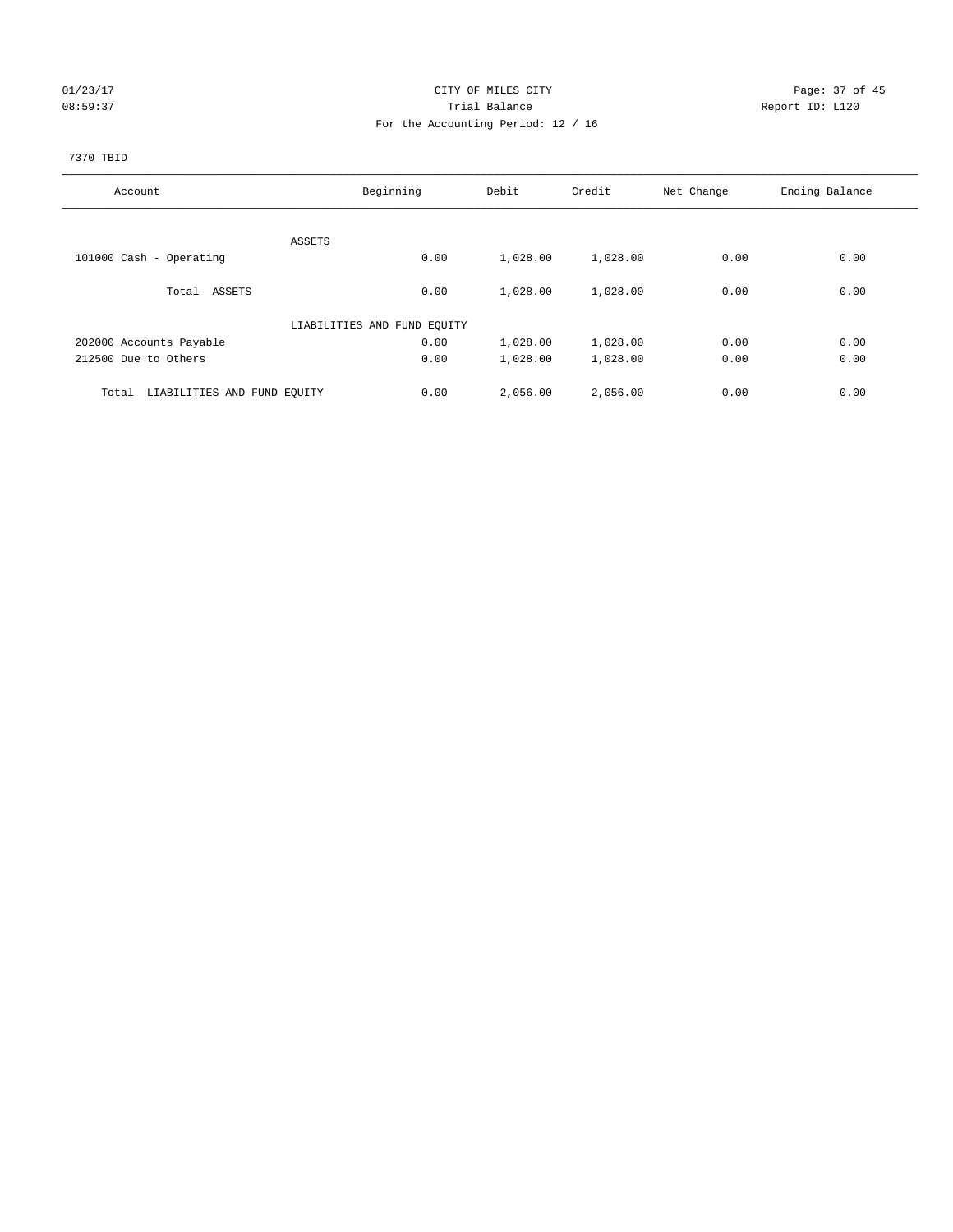# $O1/23/17$  Page: 38 of 45 08:59:37 Trial Balance Report ID: L120 For the Accounting Period: 12 / 16

7467 Law Enforcement Academy Surcharge

| Account                                   | Beginning                   | Debit    | Credit       | Net Change | Ending Balance |
|-------------------------------------------|-----------------------------|----------|--------------|------------|----------------|
|                                           |                             |          |              |            |                |
| ASSETS                                    |                             |          |              |            |                |
| 101000 Cash - Operating                   | 960.00                      | 455.00   | $1,415.00$ ( | 960.00     | 0.00           |
|                                           |                             |          |              |            |                |
| Total ASSETS                              | 960.00                      | 455.00   | $1,415.00$ ( | 960.00     | 0.00           |
|                                           |                             |          |              |            |                |
|                                           | LIABILITIES AND FUND EQUITY |          |              |            |                |
| 202000 Accounts Payable                   | 0.00                        | 1,415.00 | 1,415.00     | 0.00       | 0.00           |
| 212200 Due to Federal, Soc Sec & Medicare | 960.00                      | 1,415.00 | $455.00$ (   | 960.00     | 0.00           |
|                                           |                             |          |              |            |                |
| LIABILITIES AND FUND EQUITY<br>Total      | 960.00                      | 2,830.00 | $1.870.00$ ( | 960.00     | 0.00           |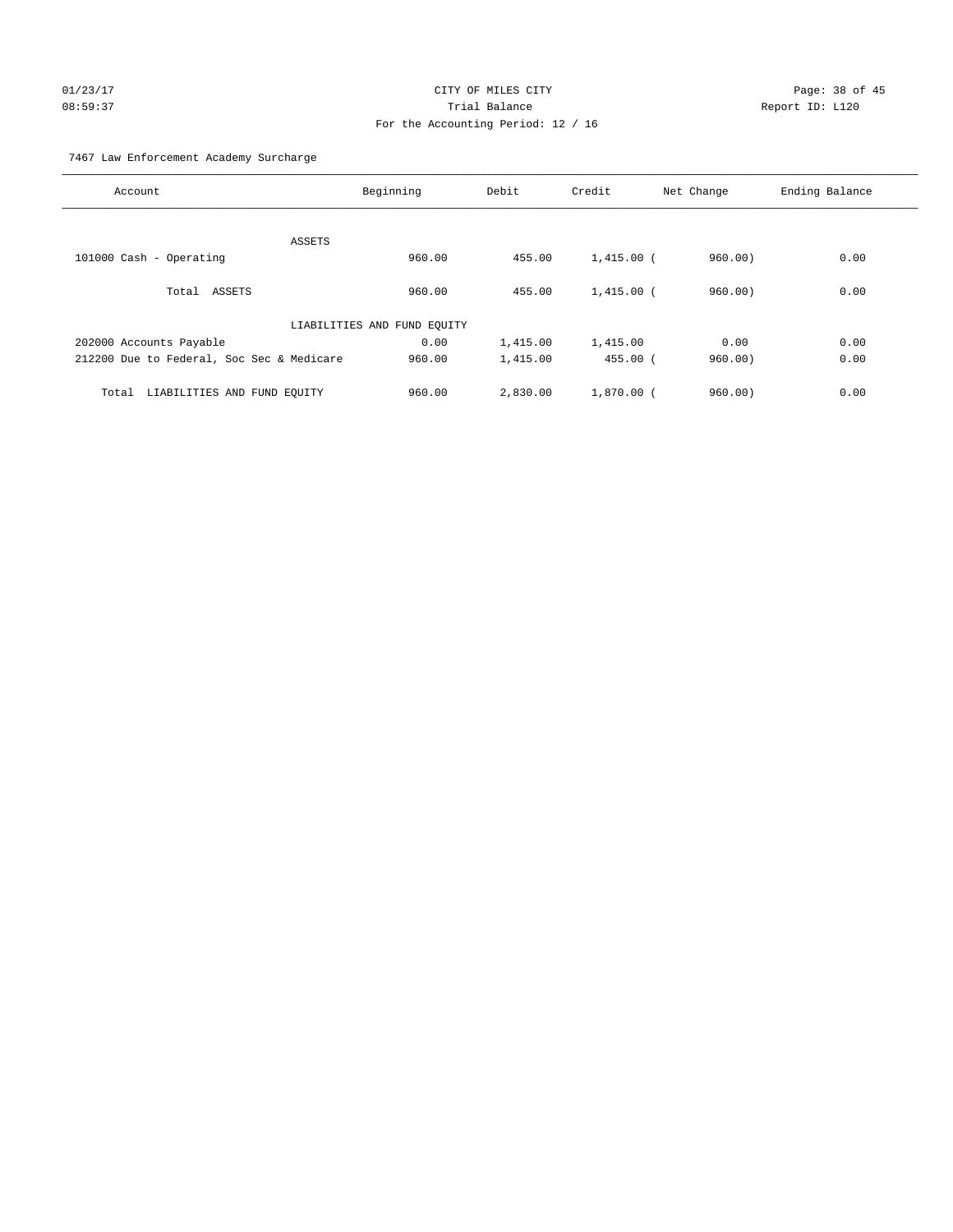# 01/23/17 Page: 39 of 45 08:59:37 Trial Balance Trial Balance Report ID: L120 For the Accounting Period: 12 / 16

## 7471 CIVIL LEGAL ASSIST/VICTIM DOM VIOLENCE PROG

| Account                              | Beginning                   | Debit    | Credit       | Net Change | Ending Balance |
|--------------------------------------|-----------------------------|----------|--------------|------------|----------------|
|                                      |                             |          |              |            |                |
|                                      | ASSETS                      |          |              |            |                |
| 101000 Cash - Operating              | 1,629.00                    | 606.00   | $2,235.00$ ( | 1,629.00)  | 0.00           |
| Total ASSETS                         | 1,629.00                    | 606.00   | $2.235.00$ ( | 1,629.00)  | 0.00           |
|                                      | LIABILITIES AND FUND EQUITY |          |              |            |                |
| 202000 Accounts Payable              | 0.00                        | 2,235.00 | 2,235.00     | 0.00       | 0.00           |
| 212500 Due to Others                 | 1,629.00                    | 2,235.00 | $606.00$ (   | 1,629.00)  | 0.00           |
| Total<br>LIABILITIES AND FUND EQUITY | 1,629.00                    | 4,470.00 | $2,841.00$ ( | 1,629.00)  | 0.00           |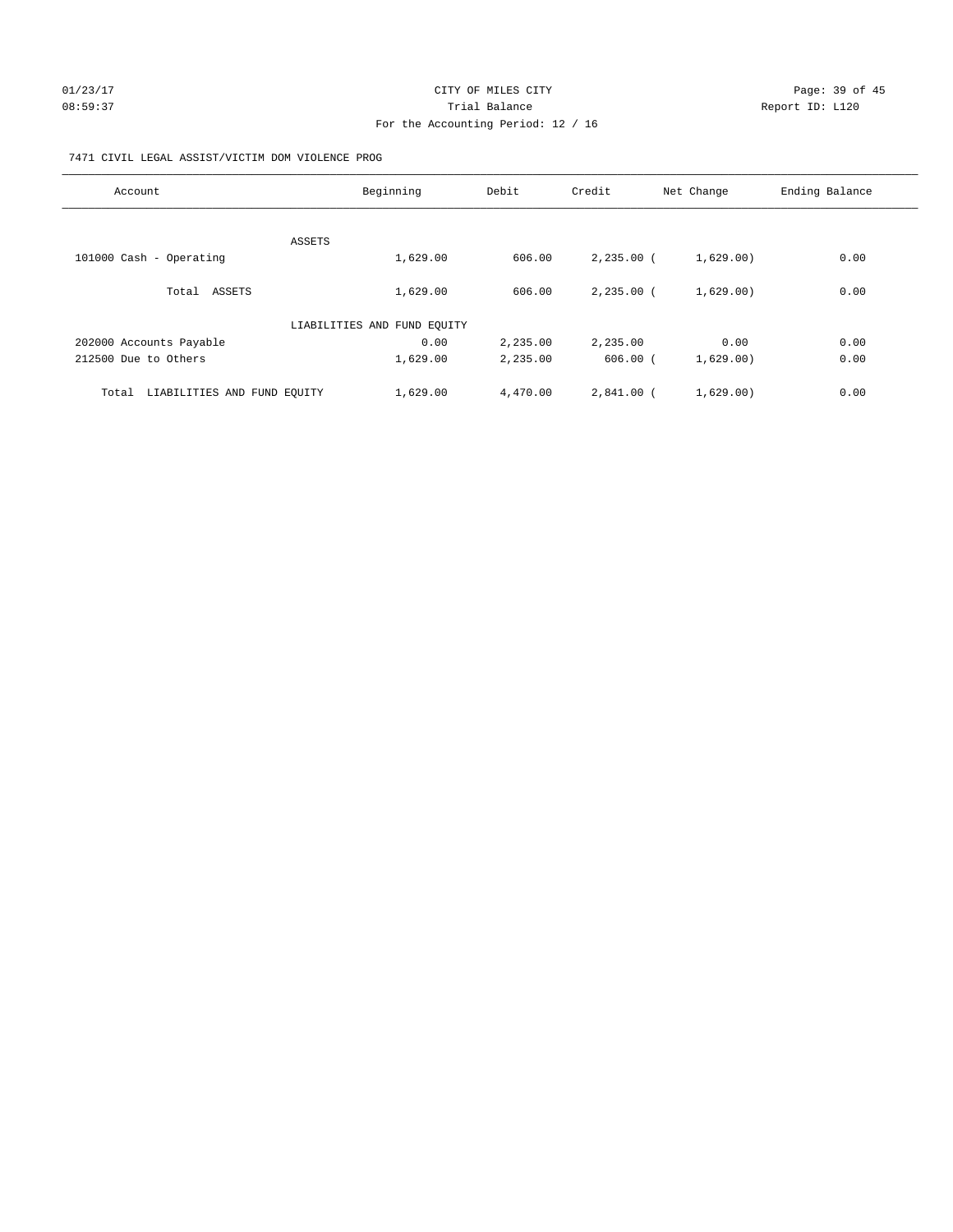## 01/23/17 Page: 40 of 45 08:59:37 Trial Balance Report ID: L120 For the Accounting Period: 12 / 16

#### 7910 PAYROLL FUND

| Account                                   | Beginning                   | Debit      | Credit      | Net Change  | Ending Balance |
|-------------------------------------------|-----------------------------|------------|-------------|-------------|----------------|
|                                           |                             |            |             |             |                |
| <b>ASSETS</b>                             |                             |            |             |             |                |
| 101000 Cash - Operating                   | 108,134.42                  | 474,616.51 | 461,049.98  | 13,566.53   | 121,700.95     |
| Total ASSETS                              | 108,134.42                  | 474,616.51 | 461,049.98  | 13,566.53   | 121,700.95     |
|                                           | LIABILITIES AND FUND EQUITY |            |             |             |                |
| 201000 Warrants Payable                   | 78,165.16                   | 87,481.59  | 130,570.68  | 43,089.09   | 121, 254. 25   |
| 212200 Due to Federal, Soc Sec & Medicare | 0.00                        | 69,853.83  | 69,853.83   | 0.00        | 0.00           |
| 212202 Due to State Unemployment          | 1,040.45                    | 1,561.89   | $521.44$ (  | 1,040.45)   | 0.00           |
| 212203 Due to Worker's Compensation       | 29,254.57                   | 44,046.52  | 14,791.95 ( | 29, 254.57) | 0.00           |
| 212204 Due to State Income Tax            | 0.00                        | 15,043.00  | 15,043.00   | 0.00        | 0.00           |
| 212205 due to MPORS-GABA                  | 41.08)                      | 13,478.79  | 13,922.93   | 444.14      | 403.06         |
| 212207 Due to AFLAC, AFLAC PRETAX         | 0.00                        | 456.80     | 456.80      | 0.00        | 0.00           |
| 212208 Due to Health Ins, Dental, Vision  | 0.00                        | 61,104.45  | 61,104.45   | 0.00        | 0.00           |
| 212209 Due to PERS Retirement             | 284.68)                     | 34,066.32  | 34,394.64   | 328.32      | 43.64          |
| 212210 Due to FURS-GABA Retirement        | 0.00                        | 13,625.86  | 13,625.86   | 0.00        | 0.00           |
| Total LIABILITIES AND FUND EQUITY         | 108,134.42                  | 340,719.05 | 354, 285.58 | 13,566.53   | 121,700.95     |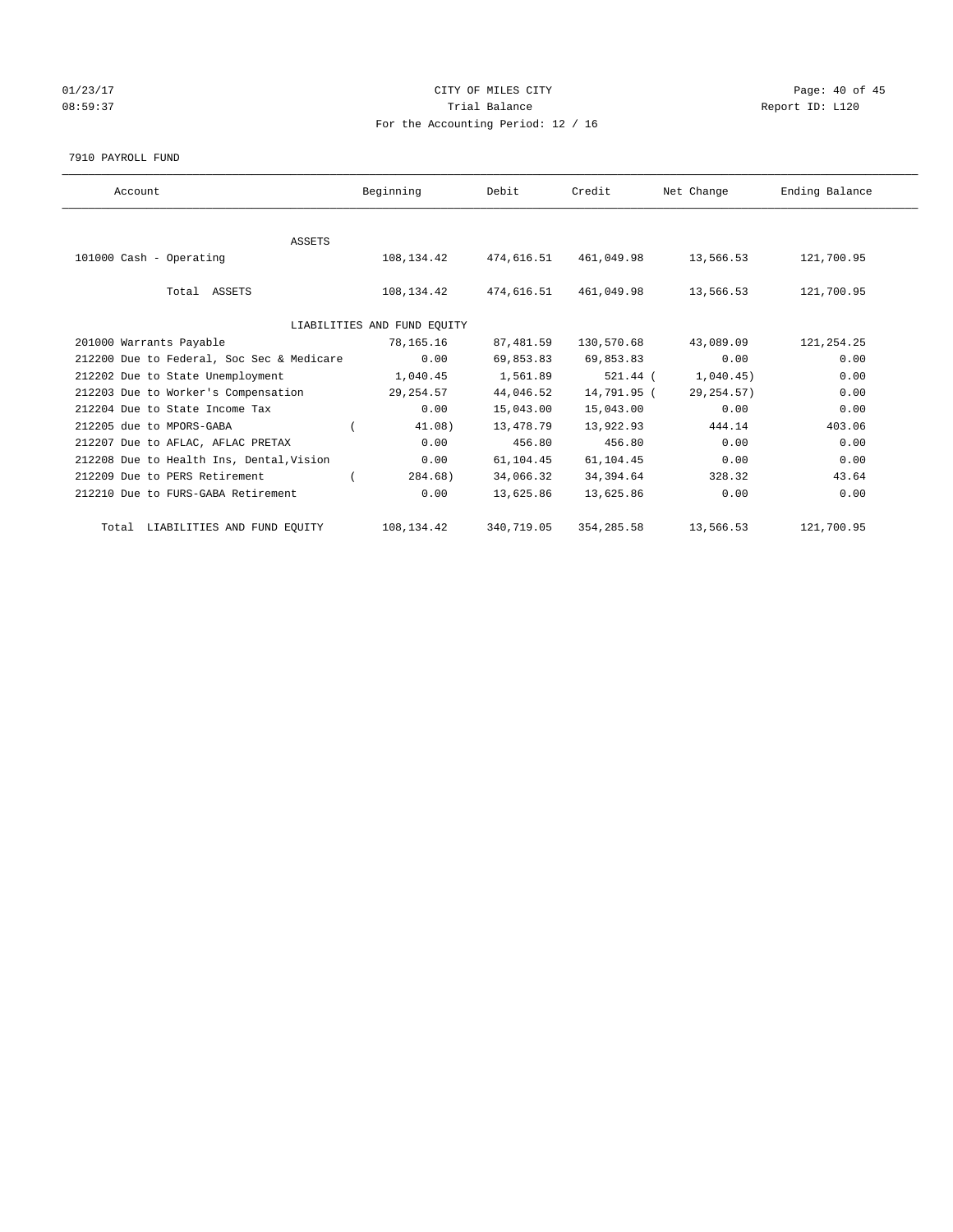| U1/23/1 |  |
|---------|--|
| 8:<br>ſ |  |

## CITY OF MILES CITY CONTROL CONTROL CITY CONTROL Page: 41 of 45 08:59:37 Trial Balance Report ID: L120 For the Accounting Period: 12 / 16

#### 7930 CLAIMS FUND

| Account                              | Beginning                   | Debit      | Credit       | Net Change | Ending Balance |
|--------------------------------------|-----------------------------|------------|--------------|------------|----------------|
| ASSETS                               |                             |            |              |            |                |
| 101000 Cash - Operating              | 436,740.19                  | 531,566.97 | 624,420.35 ( | 92,853.38) | 343,886.81     |
| ASSETS<br>Total                      | 436,740.19                  | 531,566.97 | 624,420.35 ( | 92,853.38) | 343,886.81     |
|                                      | LIABILITIES AND FUND EQUITY |            |              |            |                |
| 201000 Warrants Payable              | 436,740.19                  | 624,420.35 | 531,566.97 ( | 92,853.38) | 343,886.81     |
| LIABILITIES AND FUND EQUITY<br>Total | 436,740.19                  | 624,420.35 | 531,566.97 ( | 92,853.38) | 343,886.81     |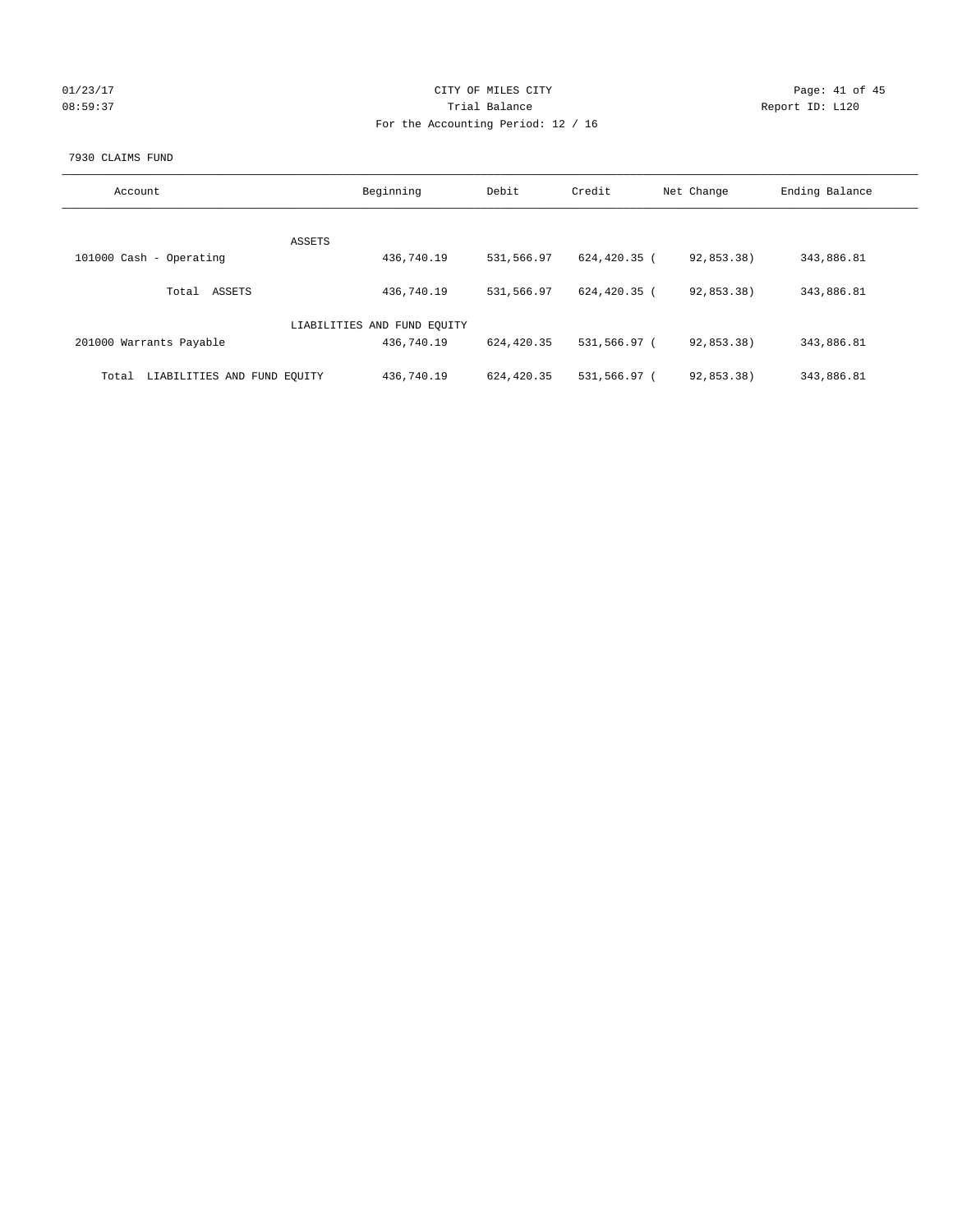# $O1/23/17$  Page: 42 of 45 08:59:37 Trial Balance Report ID: L120 For the Accounting Period: 12 / 16

7980 CUSTER CO WATER & SEWER DISTRICT

| Account                                 | Beginning                   | Debit     | Credit    | Net Change | Ending Balance |
|-----------------------------------------|-----------------------------|-----------|-----------|------------|----------------|
|                                         |                             |           |           |            |                |
| ASSETS                                  |                             |           |           |            |                |
| 101000 Cash - Operating                 | 0.07                        | 13,598.26 | 13,598.26 | 0.00       | 0.07           |
| 122000 Accounts Receivable              | 15,996.43                   | 14,414.69 | 13,598.26 | 816.43     | 16,812.86      |
| Total ASSETS                            | 15,996.50                   | 28,012.95 | 27,196.52 | 816.43     | 16,812.93      |
|                                         | LIABILITIES AND FUND EQUITY |           |           |            |                |
| 202000 Accounts Payable                 | 0.00                        | 13,598.26 | 13,598.26 | 0.00       | 0.00           |
| 211020 Due to Custer Water & Sewer Dist | 15,996.50                   | 13,598.26 | 14,414.69 | 816.43     | 16,812.93      |
| LIABILITIES AND FUND EQUITY<br>Total    | 15,996.50                   | 27,196.52 | 28,012.95 | 816.43     | 16,812.93      |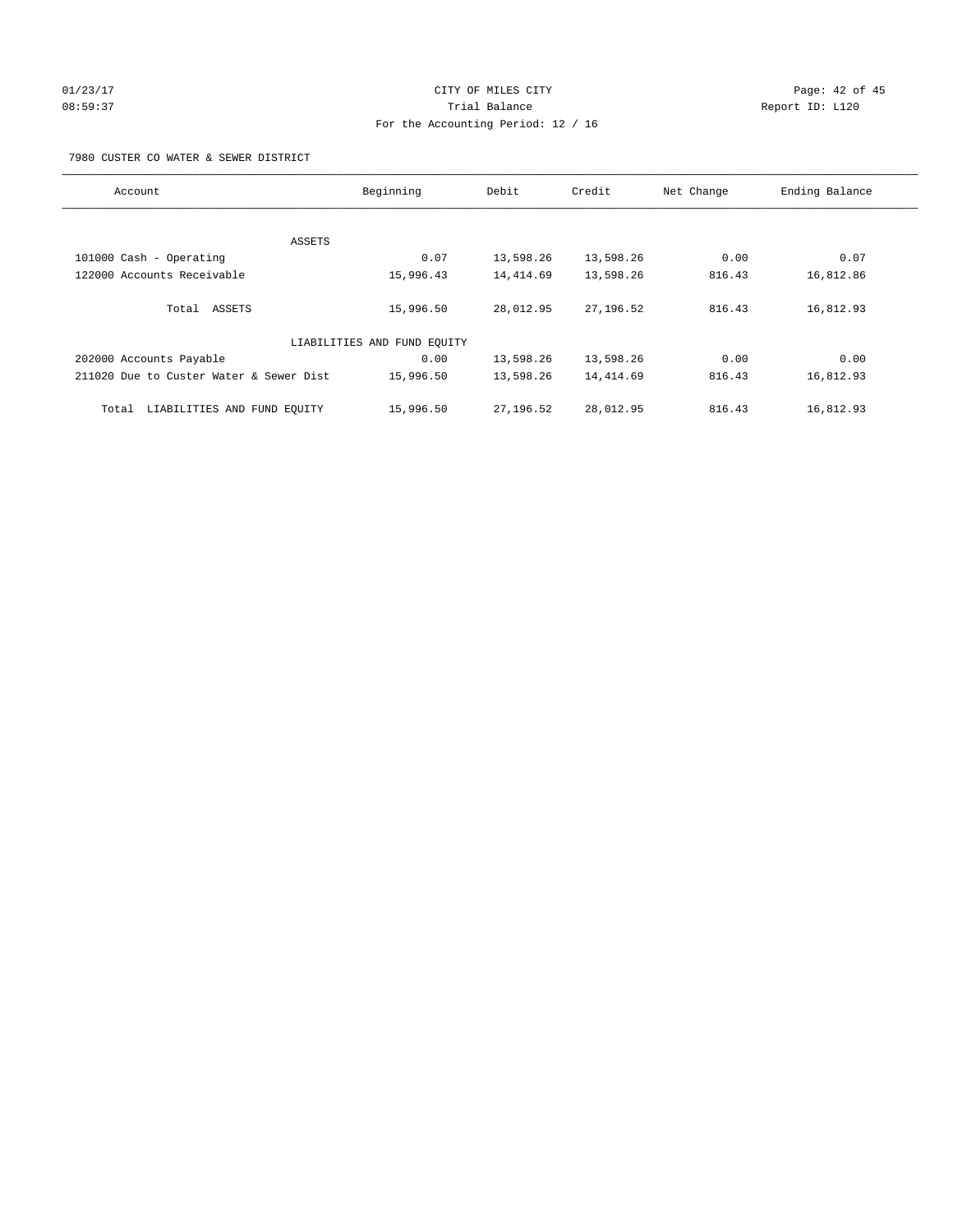## 01/23/17 Page: 43 of 45 08:59:37 Trial Balance Report ID: L120 For the Accounting Period: 12 / 16

7981 Interest Clearing

| Account                           | Beginning                   | Debit    | Credit   | Net Change | Ending Balance |
|-----------------------------------|-----------------------------|----------|----------|------------|----------------|
|                                   | ASSETS                      |          |          |            |                |
| 101000 Cash - Operating           | 0.00                        | 3,142.06 | 3,142.06 | 0.00       | 0.00           |
| Total ASSETS                      | 0.00                        | 3,142.06 | 3,142.06 | 0.00       | 0.00           |
|                                   | LIABILITIES AND FUND EQUITY |          |          |            |                |
| 212500 Due to Others              | 0.00                        | 3,142.06 | 3,142.06 | 0.00       | 0.00           |
| Total LIABILITIES AND FUND EQUITY | 0.00                        | 3,142.06 | 3,142.06 | 0.00       | 0.00           |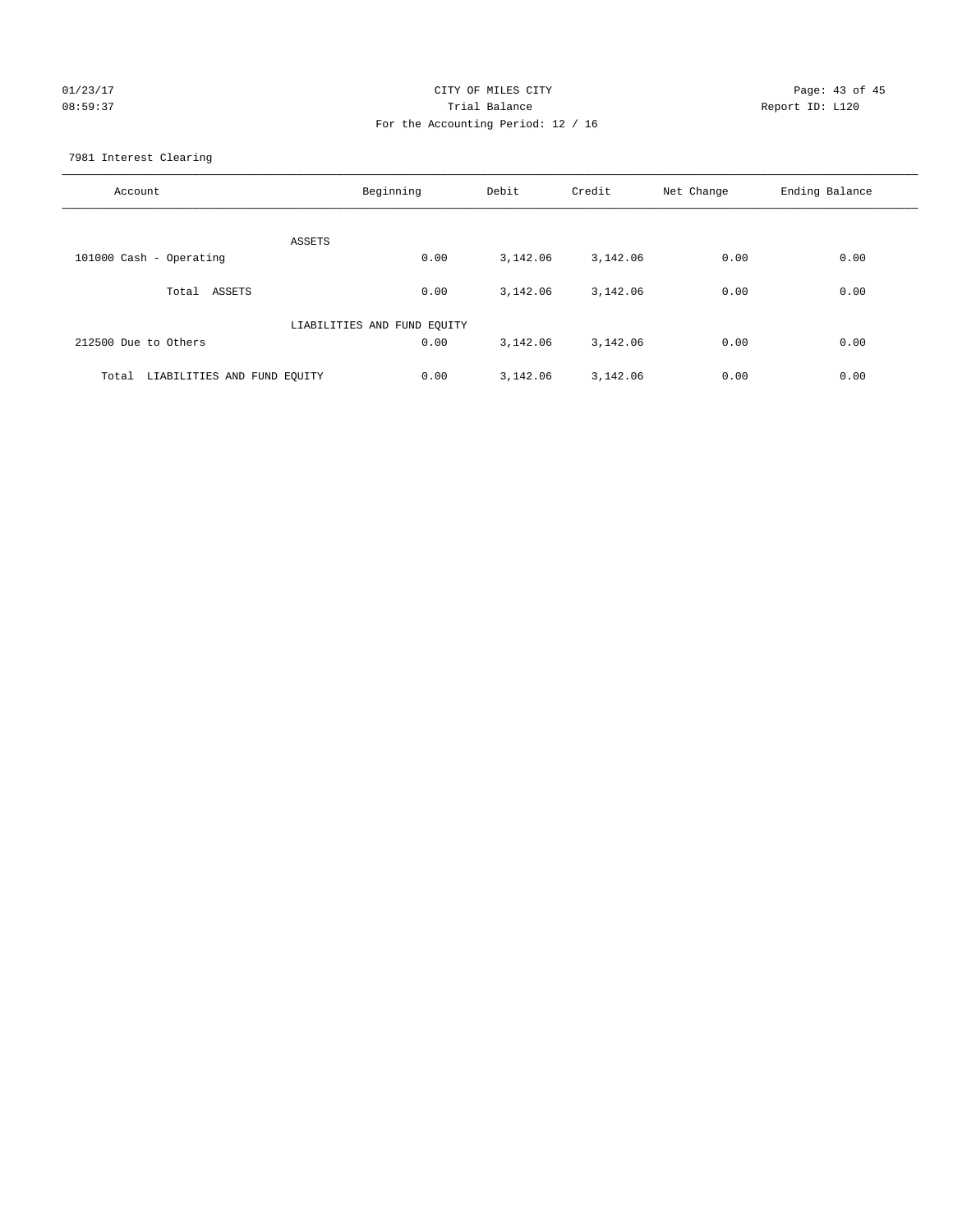# $O1/23/17$  Page: 44 of 45 08:59:37 Trial Balance Report ID: L120 For the Accounting Period: 12 / 16

## 9000 GENERAL FIXED ASSETS GROUP OF ACCOUNTS FUND

| Account                                                    | Beginning                   | Debit | Credit | Net Change | Ending Balance  |
|------------------------------------------------------------|-----------------------------|-------|--------|------------|-----------------|
| ASSETS                                                     |                             |       |        |            |                 |
| 181000 Land                                                | 526,599.00                  | 0.00  | 0.00   | 0.00       | 526,599.00      |
| 182000 Buildings                                           | 1,986,836.00                | 0.00  | 0.00   | 0.00       | 1,986,836.00    |
| 182100 Allowance for Depr - Buildings (Cre(                | 684,991.00)                 | 0.00  | 0.00   | 0.00       | 684,991.00)     |
| 186000 Machinery and Equipment                             | 3,038,732.00                | 0.00  | 0.00   | 0.00       | 3,038,732.00    |
| 186100 Allowance for Depr - Machinery & Eq(                | 1,463,750.00)               | 0.00  | 0.00   | 0.00       | 1,463,750.00)   |
| 187000 Infrastructure                                      | 33,670,108.00               | 0.00  | 0.00   | 0.00       | 33,670,108.00   |
| 187100 Allowance For Depreciation - Infras( 16,321,771.00) |                             | 0.00  | 0.00   | 0.00       | 16,321,771.00)  |
| Total ASSETS                                               | 20,751,763.00               | 0.00  | 0.00   | 0.00       | 20, 751, 763.00 |
|                                                            | LIABILITIES AND FUND EQUITY |       |        |            |                 |
| 280000 INVESTMENT IN GENERAL FIXED ASSETS                  | 20,751,763.00               | 0.00  | 0.00   | 0.00       | 20, 751, 763.00 |
| LIABILITIES AND FUND EQUITY<br>Total                       | 20, 751, 763.00             | 0.00  | 0.00   | 0.00       | 20, 751, 763.00 |